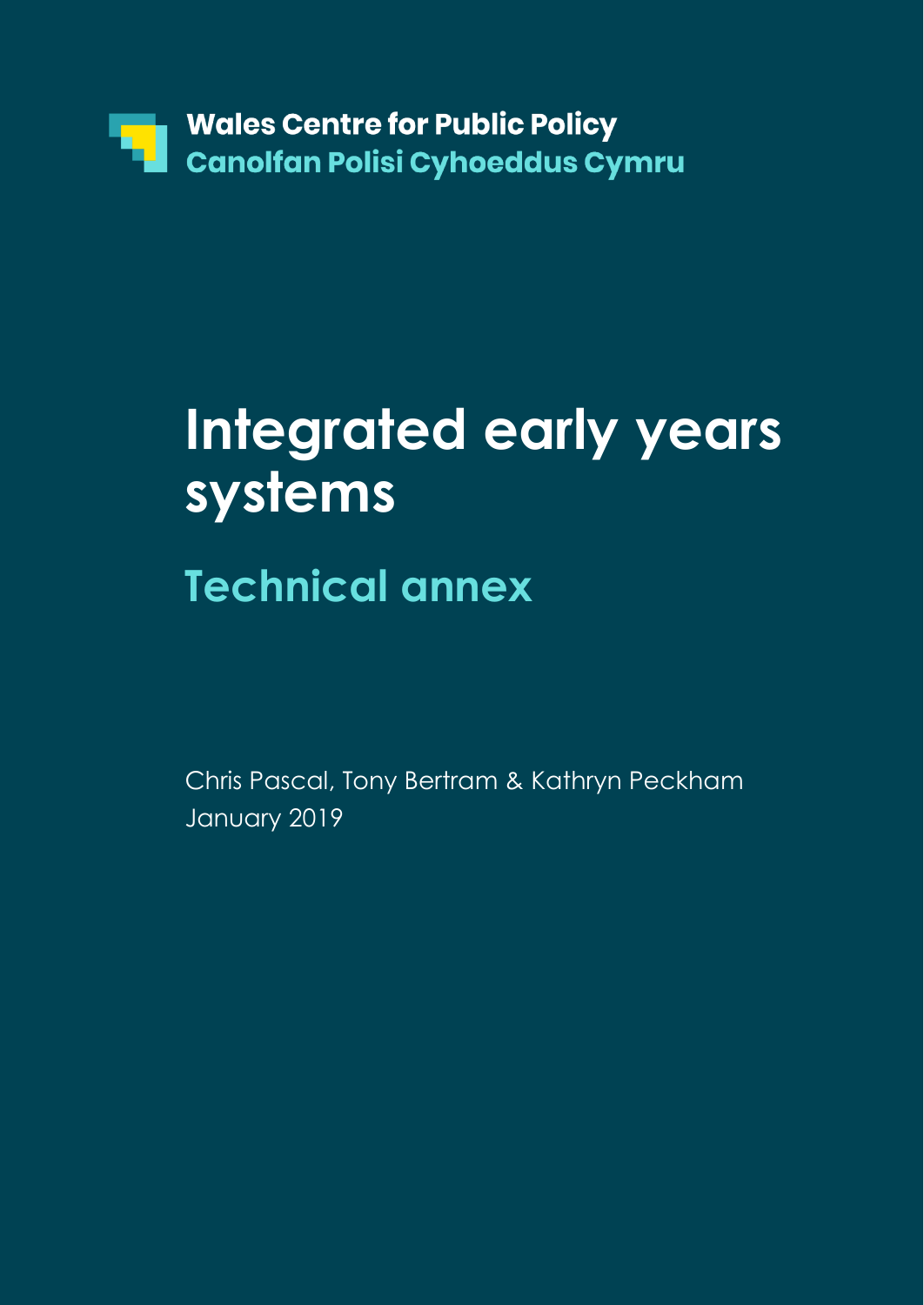### **Our mission**

The Wales Centre for Public Policy was established in October 2017. Its mission is to improve policy making and public services by supporting ministers and public services to access rigorous independent evidence about what works.

The Centre collaborates with leading researchers and other policy experts to synthesise and mobilise existing evidence and identify gaps where there is a need to generate new knowledge.

The Centre is independent of government but works closely with policy makers and practitioners to develop fresh thinking about how to address strategic challenges in health and social care, education, housing, the economy and other devolved responsibilities. It:

- Supports Welsh Government Ministers to identify, access and use authoritative evidence and independent expertise that can help inform and improve policy;
- Works with public services to access, generate, evaluate and apply evidence about what works in addressing key economic and societal challenges; and
- Draws on its work with Ministers and public services, to advance understanding of how evidence can inform and improve policy making and public services and contribute to theories of policy making and implementation.

Through secondments, PhD placements and its Research Apprenticeship programme, the Centre also helps to build capacity among researchers to engage in policy relevant research which has impact.

For further information please visit our website at **[www.wcpp.org.uk](http://www.wcpp.org.uk/)**

### **Core Funders**



**Cardiff University** was founded in 1883. Located in a thriving capital city, Cardiff is an ambitious and innovative university, which is intent on building strong international relationships while demonstrating its commitment to Wales.



**Economic and Social Research Council (ESRC)** is part of UK Research and Innovation, a new organisation that brings together the UK's seven research councils, Innovate UK and Research England to maximise the contribution of each council and create the best environment for research and innovation to flourish.



Llywodraeth Cymru Welsh Government

**Welsh Government** is the devolved government of Wales, responsible for key areas of public life, including health, education, local government, and the environment.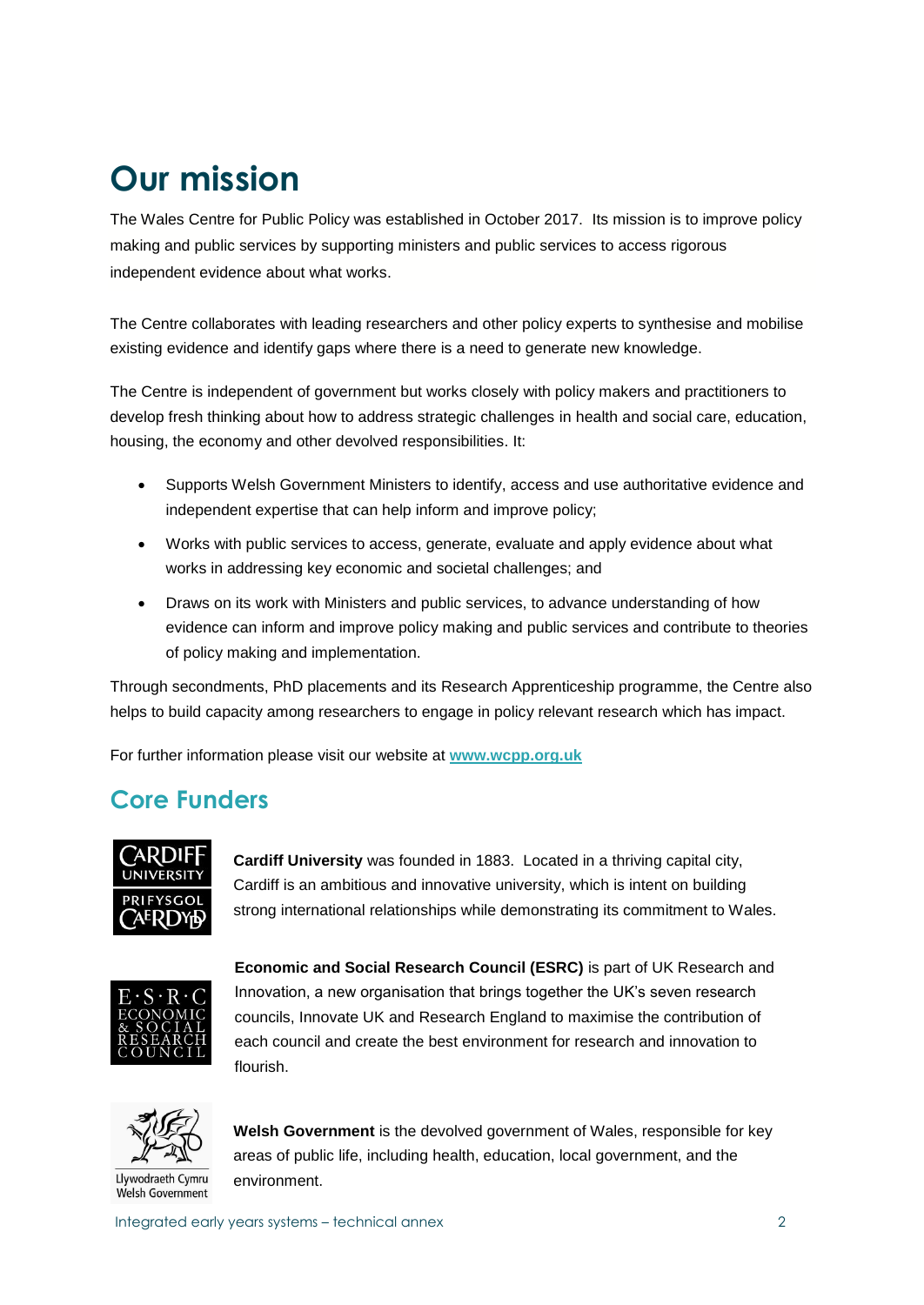# **Contents**

| <b>Introduction</b>                                                                                                                         | 4                |
|---------------------------------------------------------------------------------------------------------------------------------------------|------------------|
| <b>Research design</b>                                                                                                                      | 5                |
| <b>Research approach</b>                                                                                                                    | $\boldsymbol{6}$ |
| <b>Appendix 1: Phase One scoring methodology</b>                                                                                            | 9                |
| Appendix 2: Phase 1 Matrix of early years systems in 10 countries                                                                           | 11               |
| <b>Appendix 3: Phase 1 analysis findings</b>                                                                                                | 16               |
| <b>Context</b>                                                                                                                              | 16               |
| <b>Policy/System (Health and Education)</b>                                                                                                 | 19               |
| <b>Health</b>                                                                                                                               | 26               |
| <b>Education</b>                                                                                                                            | 29               |
| Appendix 4: Summary of early child Health, Social Care and Education Provision in<br>the Phase 2 countries not included in the case studies | 32               |
| <b>Finland</b>                                                                                                                              | 32               |
| <b>Ireland</b>                                                                                                                              | 34               |
| Appendix 5: Summary of comparative context for the 4 case studies                                                                           | 36               |
| <b>References</b>                                                                                                                           | 40               |
|                                                                                                                                             |                  |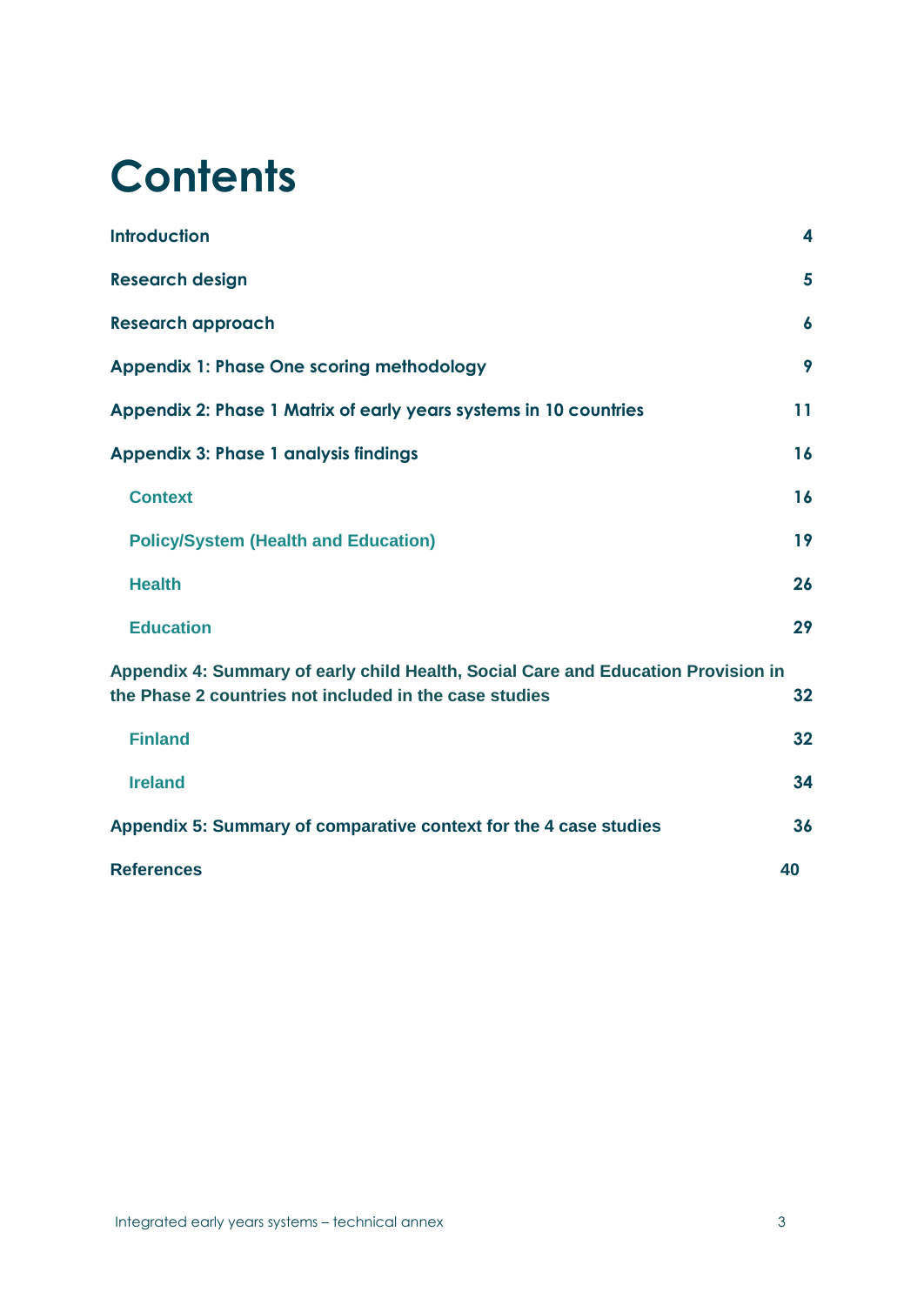# **1 Introduction**

The Welsh Government is developing its system of services for children from conception to 7 years, and is considering all relevant services as within scope for this development. It is looking at international evidence on early years systems which have similar policy challenges, or have already developed an integrated early years system, from which it can learn. To support this work, the Centre for Research in Early Childhood has been commissioned to complete a short focused evidence review for the Wales Centre for Public Policy which builds on and extends policy comparison work already completed by CREC for various international bodies and the Department for Education (London) which has documented and analysed international comparisons between preschool systems in 45 countries. The review draws on this work and a number of other published reviews which were identified through a rapid evidence evaluation process.

This **Technical Annex** provides some of the more detailed technical material and analysis which supported the findings of the Review, focusing also on additional material form countries not included in the final four case studies.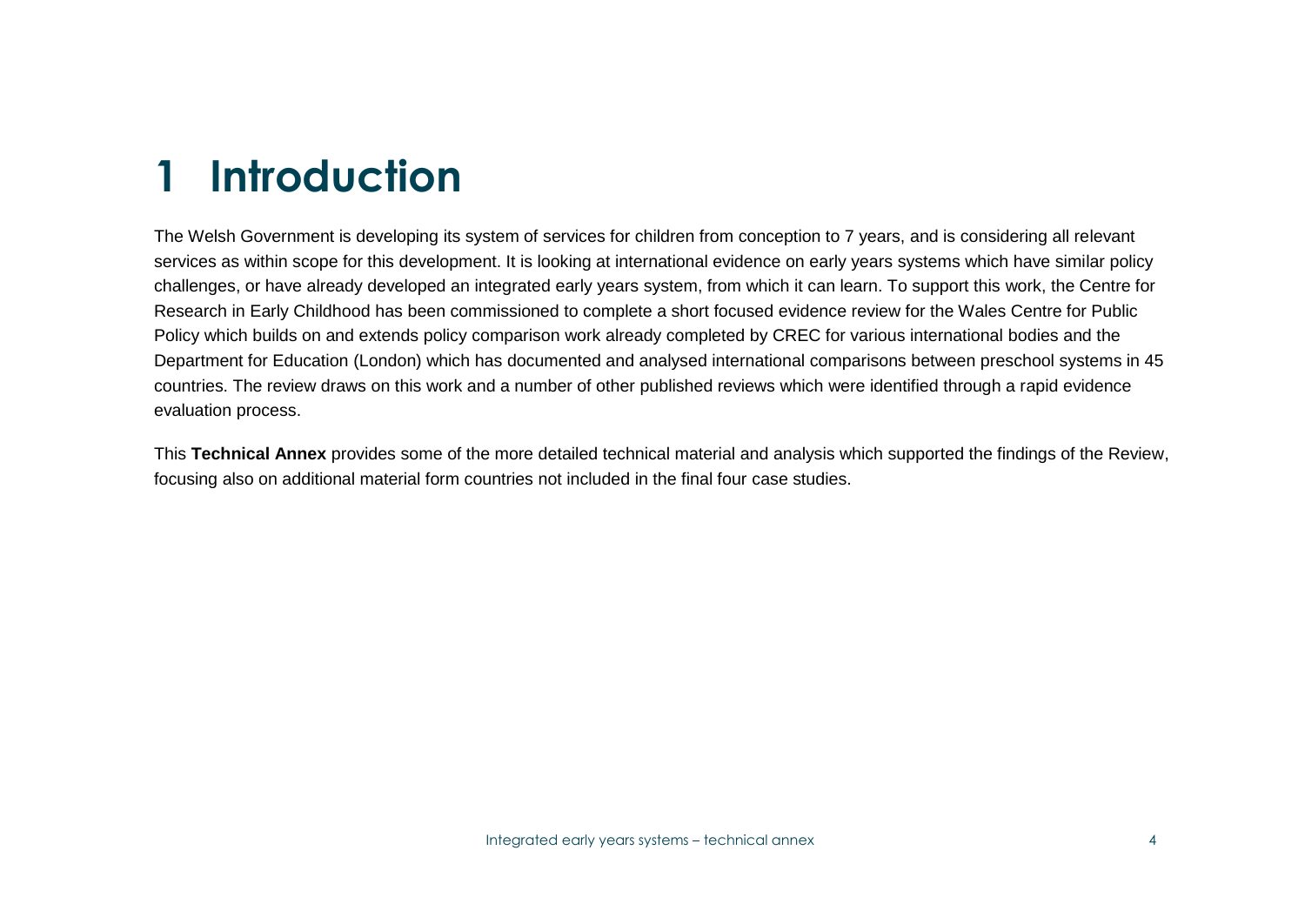# **2 Research design**

In this section, we set out the review aims, questions and research approach applied.

### **Review aims**

In commissioning the report, Welsh Government identified two key aims:

- To review cases of a specified number of countries / regions similar to Wales who have 'integrated early years systems', and to explore systemically what has worked and what hasn't given different policy aims, and highlight the policy choices / trade-offs inherent in the systems they have in place;
- To describe how transformations in system delivery towards integrated system delivery models and enhanced access to these integrated services have been achieved.

### **Review questions**

The evidence review addresses the following overall research question:

#### *What is the available evidence on integrated early years 'systems' from countries comparable to Wales?*

Sub-questions include:

- *What are others doing?* What are the different 'systems' of early years provision in action in countries or regions similar to Wales?
- *How effective are they?* What evidence is available on the impact of these 'systems' on outcomes for children and their families? And on provider services and outputs?
- *How cost effective are they?* What is the relative cost of each model (or key components), for the outcomes achieved? [If evidence available]

In the analysis, translating 'what works' (and what doesn't) to Wales:

• What type or level of integration is desirable?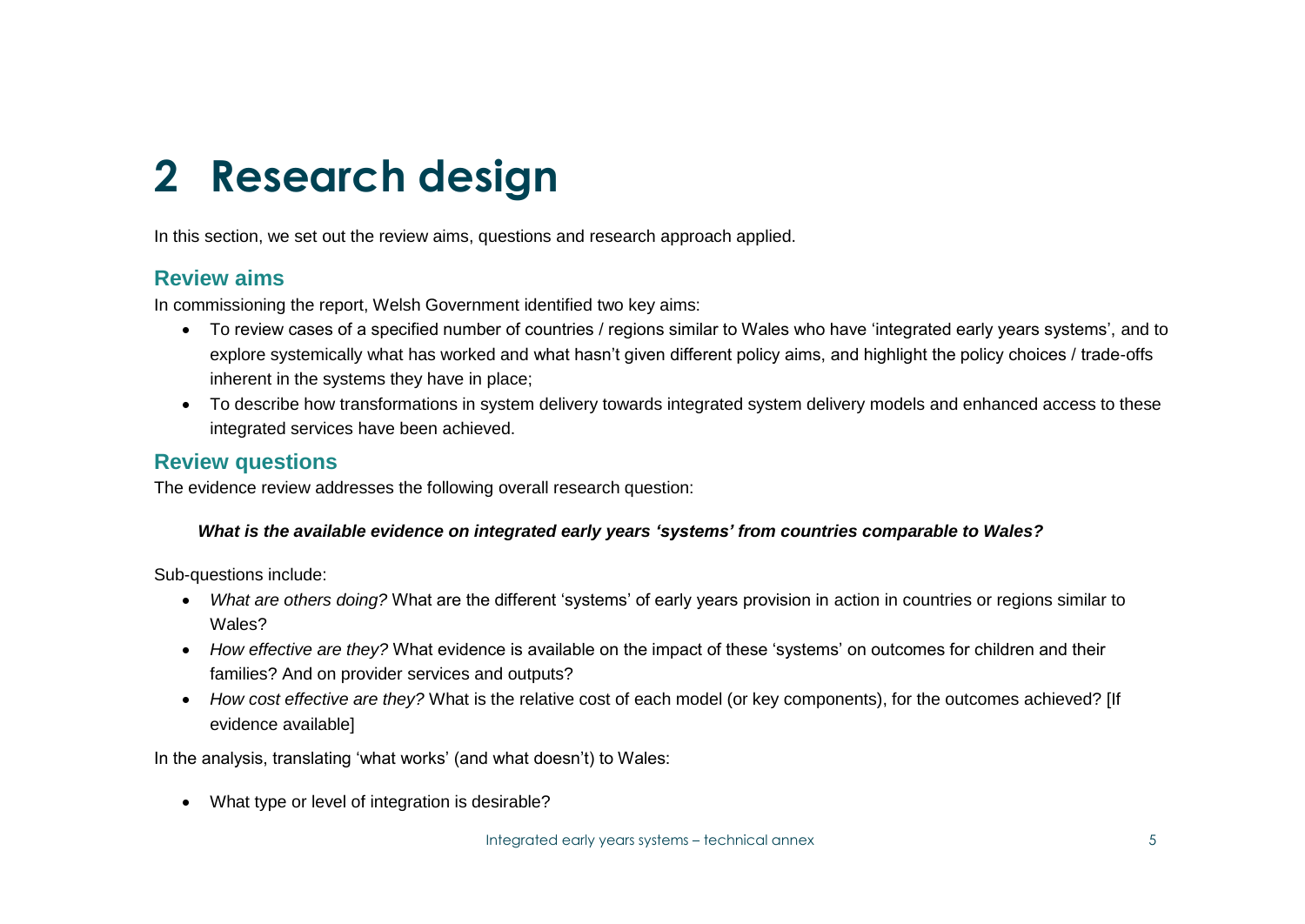- Which early years 'systems', if any, might Wales seek to replicate in whole or part?
- What are the key enablers to integrating services, at local and at national levels?
- What can be learned about the change process when developing a more integrated early years system?

### **Research approach**

### **Part 1: Evidence Mapping**

Using Rapid Evidence Analysis techniques, relevant reviews and existing data sets were identified. The review evidence particularly drew on 6 international comparative studies of early childhood health, care and education systems:

- Economist Intelligence Unit (EIU) (2012) **Starting Well: Benchmarking Early Education Across the World.** Economist Intelligence Unit: Hong Kong;
- Cullen A., McDaid, D., Wynne R., Matosevic T. and Park, A. (2017) **A wide-angle international review of evidence and developments in mental health policy and practice. Evidence review to inform the parameters for a refresh of A Vision for Change** *(AVFC).* Department of Health, Dublin, Ireland;
- OECD (2017a) **Starting Strong 2017: Key OECD Indicators on Early Childhood Education and Care, Starting Strong,** OECD Publishing, Paris;
- Pascal C., Bertram T., Delaney S., and Nelson C. (2012) **A Comparison of International Childcare Systems: Evidence to Childcare Commission.** London: Department for Education;
- Pascal C. and Bertram T. (2016) **Early Childhood Policies and Systems in Eight Countries: Findings from IEA's Early Childhood Education Study,** The International Association for the Evaluation of Educational Achievement: Hamburg;
- [Wolfe](https://www.google.co.uk/search?tbo=p&tbm=bks&q=inauthor:%22Ingrid+Wolfe%22&source=gbs_metadata_r&cad=6) I. (Ed) (2014) **European Child Health Services and Systems: Lessons Without Borders,** McGraw Hill Education, UK.

The interrogation of these five key reviews and additional data sets supported the creation of a matrix presenting evidence on the early years systems in 10 countries. The criteria used for choosing the 10 countries analysed in this first phase included: size, governance,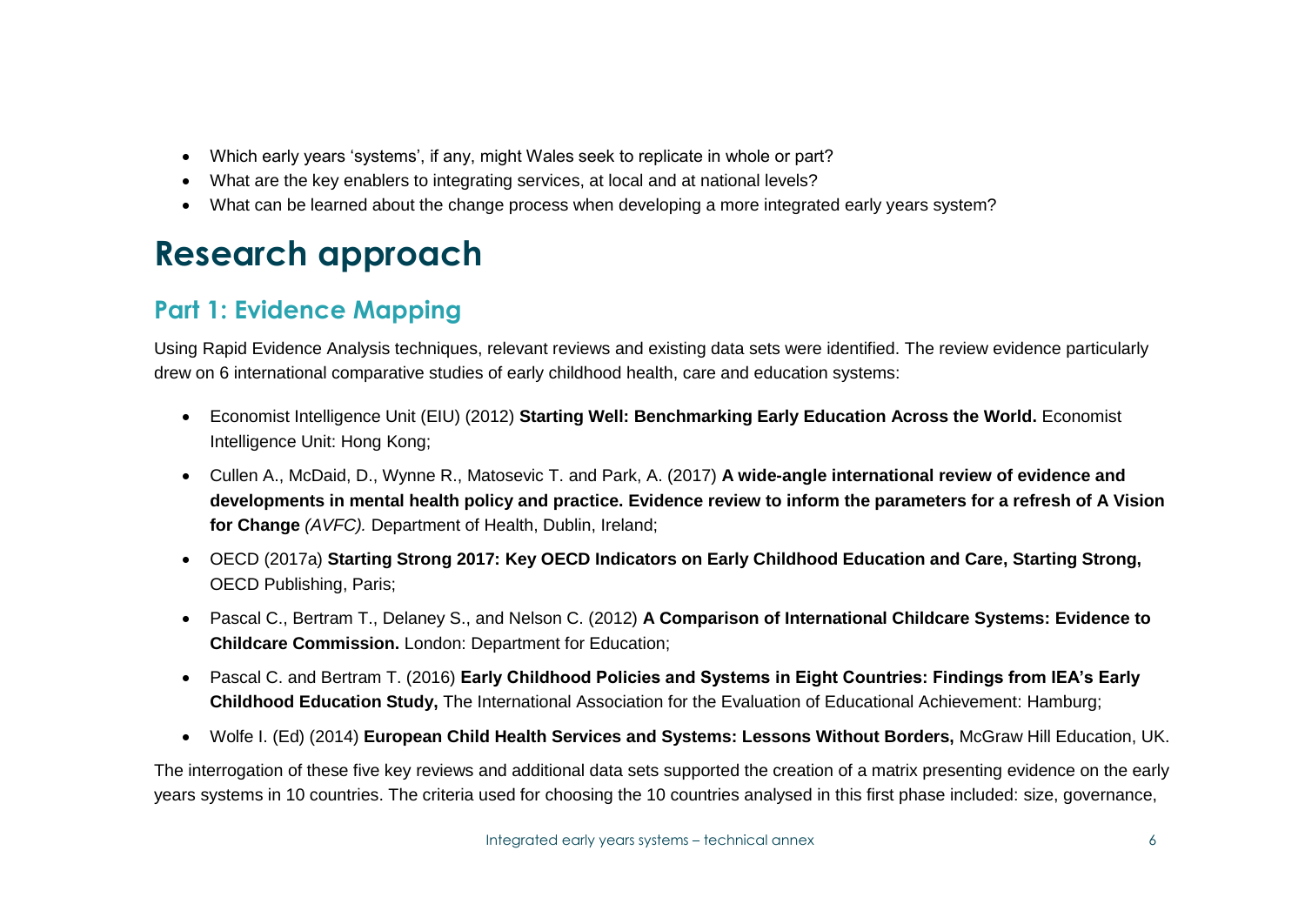population, economy, ECEC system, performance in PISA and data availability. The 10 selected countries were: England, Ireland, Finland, Denmark, Belgium, New Zealand, the Netherlands, Germany, Poland and Estonia. The 10 country matrix, which summarises the available data, displays key policy responses and consequent systemic structural features for each country, presented as 26 system features under four key headings; Context, Policy/System (Health and Education), Health and Education. Within the table we used a scoring system of 1-5 which was based on the methodology used for the Starting Well Index (EIU, 2012), where 1=worst and 5=best. This scoring process allows a judgement to be made quickly on the higher performing systems on each of the 26 features. Details of the 26 System Features and Scoring Methodology are set out in Appendix 1 and the resulting Matrix in Appendix 2.

### **Part 2: Case studies**

From the first phase mapping exercise which looked at approaches to delivering integrated service delivery models for health, social care and early education in 10 countries, 6 countries were identified for a closer look to ascertain the relevance of their health, social care and education provision for young children: Belgium, Denmark, Estonia, Finland, Ireland and the Netherlands. A short report was produced for each of the six countries which allowed the commissioning team to agree four countries for an in-depth case study. The enabled the production of four detailed case studies of early years policy, the systemic features of services, the level of integration and the process of achieving this, where evidence existed.

The final four cases were selected using the following criteria: size and demography, structural/ political landscape, stage of development in integration of services, availability of data. It was agreed that the cases to be studied for phase 2 of the review would be Belgium, Denmark, Estonia and the Netherlands

The aim of the case studies was to describe the demographic context, the policy/governmental framework for delivering early years services; the current health, social/family care systems, including the front line delivery and user experience of services (where evidence is available) and the countries' policy pathway towards developing an integrated service. Evidence was collected and collated from existing published reviews, papers and policy documents and presented as four individual case studies.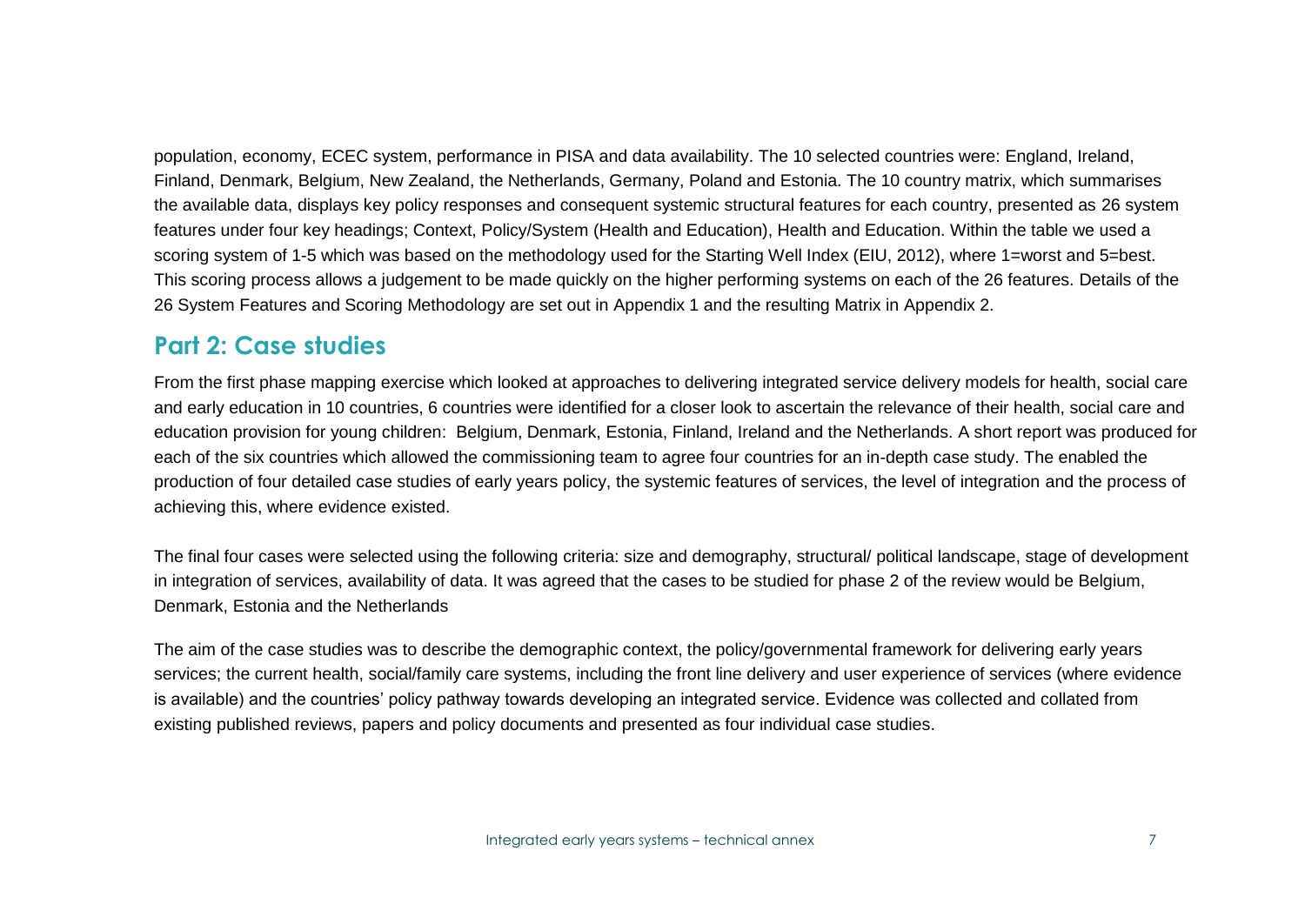A meta-analysis of the four cases was undertaken using Bertram and Pascal's (2002) Level of Integration Model and Kotter's 8-step Change Model (2012) to draw out both common saliences and important differences in the policy choices made at different stages of integration, and the consequences for service delivery and service experience for users.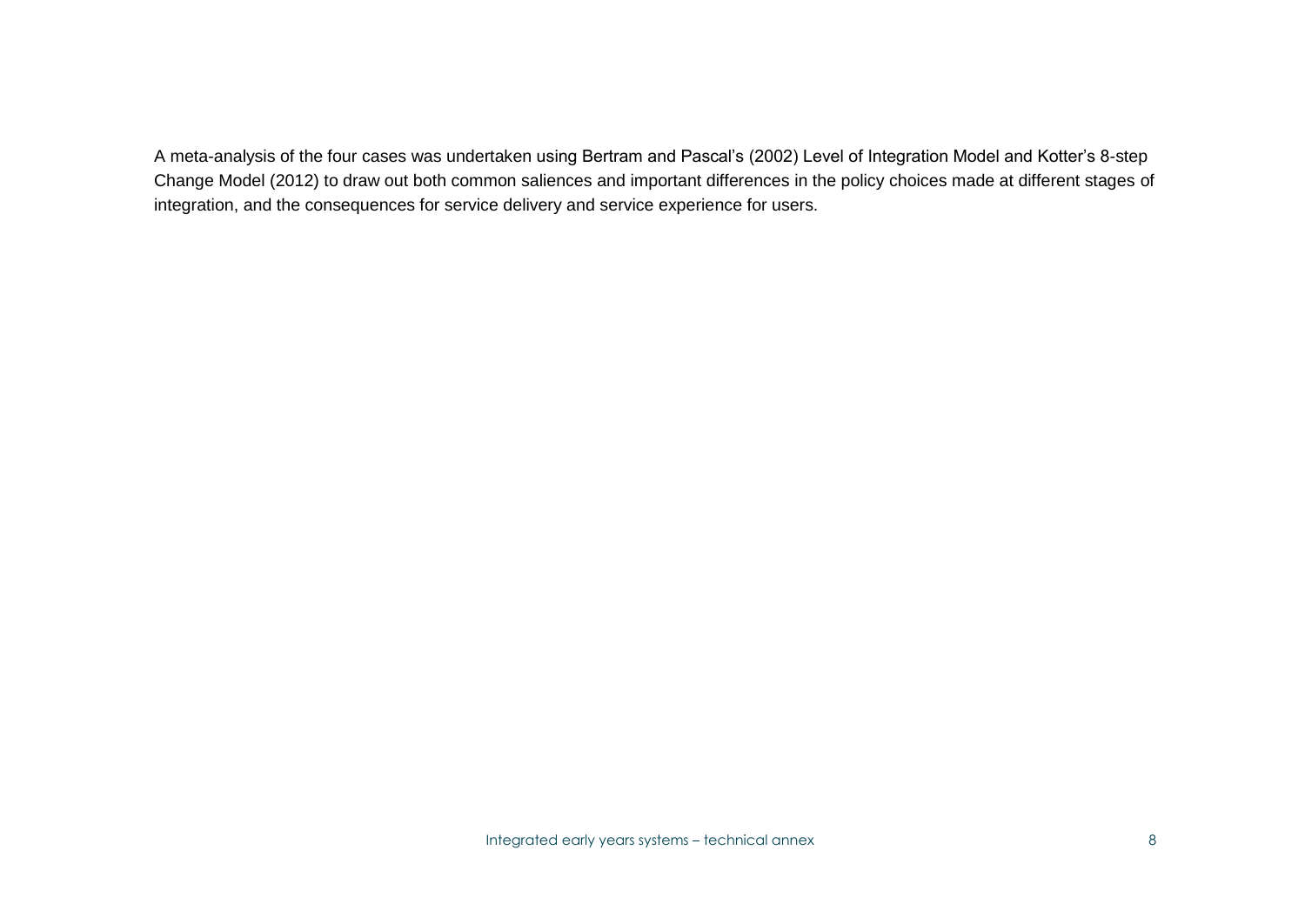# **Appendix 1: Phase One scoring methodology**

The criteria used for choosing the 10 Phase One countries analysed in Phase One included: Size; Governance; Population; Economy; ECEC system; Performance in PISA; Availability of data. The 10 selected countries were: England, Ireland, Finland, Denmark, Belgium, New Zealand, the Netherlands, Germany, Poland and Estonia. The matrix, which summarises the available data, displays key policy responses and consequent systemic structural features for each country, presented as 26 system features, namely:

#### **CONTEXT**

- 1. PISA Ranking (2012)
- 2. Child and adolescent population trends (demographic data)
- 3. Population at risk of poverty or social exclusion
- 4. Child deprivation
- 5. Child mortality rates
- 6. Health/wellbeing of children

#### **POLICY/SYSTEM (Health and Education)**

- 7. Government spending on early education/health as % of GDP
- 8. Departmental/Ministerial ownership for health and education
- 9. Legal right to ECEC/health services
- 10. Parental leave universal entitlements
- 11. Age at school start
- 12. ECEC/Health Policy strategy
- 13. Target groups for early intervention (health/education)
- 14. Enrolment/participation levels in ECEC/health services
- 15. Funding/subsidies strategy
- 16. Expectation of system outcomes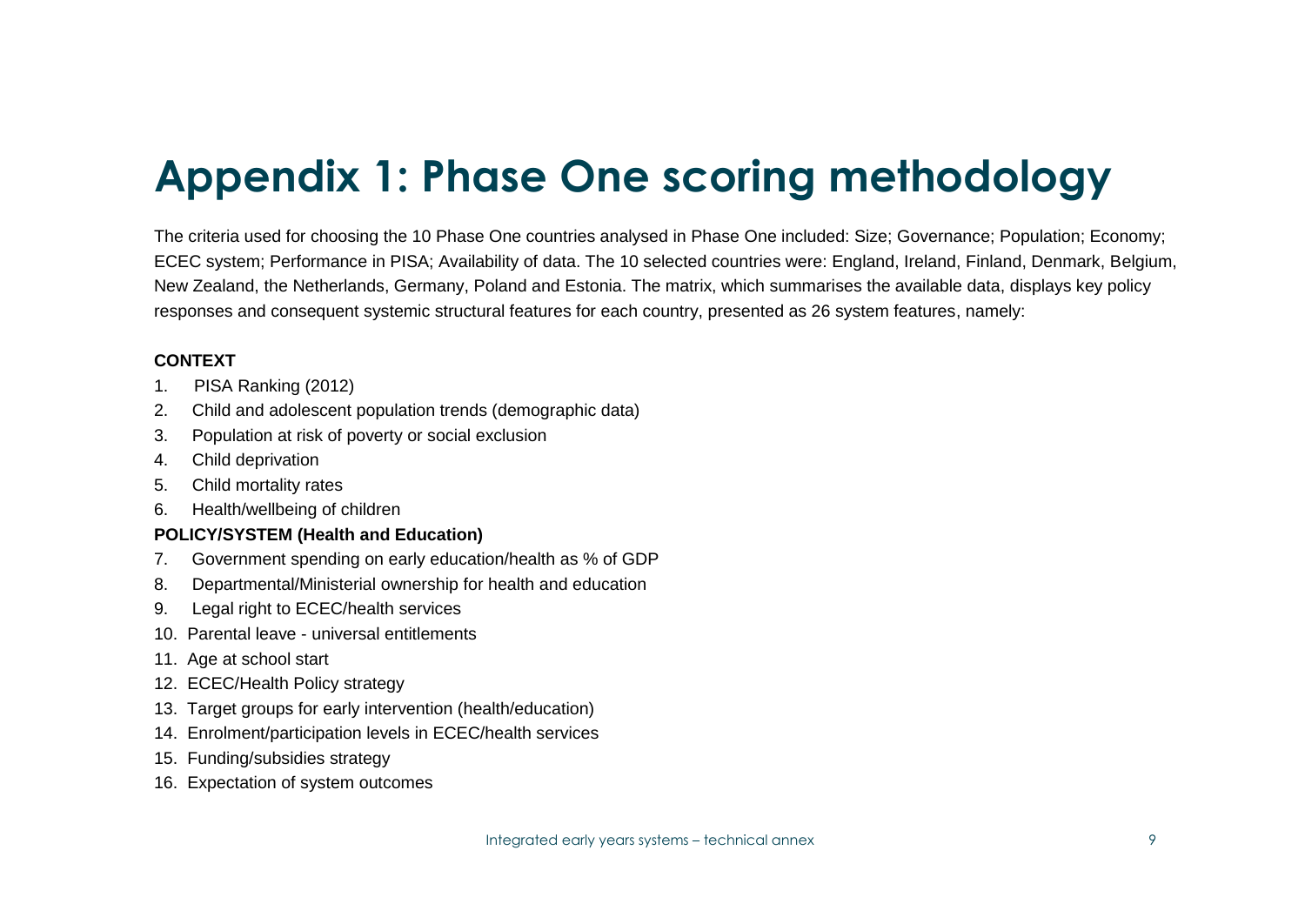17. Integration strategies

18. Workforce training health/education

#### **HEALTH**

- 19. Types of health services and funding (including mental health)
- 20. Coverage of health services (EYs)
- 21. Regulatory framework/inspection/accreditation
- 22. Level of integration

#### **EDUCATION**

- 23. Setting types and funding
- 24. Coverage of education services
- 25. Regulatory framework/inspection/accreditation
- 26. Level of integration

An accompanying commentary for each feature in the matrix was also developed.

Within the table we used a scoring system of 1-5 based on the methodology used for the Starting Well Index (EIU, 2012), where 1=worst and 5=best. The Starting Well research assessed data regarding the inclusiveness and quality of preschool services across 45 countries, a number of which have been included in this review. To score countries across four categories - Social Context, Availability, Affordability and Quality - it comprised indicators falling into two broad categories: Quantitative indicators (for example, preschool enrolment ratio and government pre-primary education spending) and qualitative indicators (for example, "Subsidies for underprivileged families"). These qualitative indicators have been expressed on an integer scale of 1-5 (where 1=worst, 5=best).

Indicator scores were normalised and then aggregated across categories to enable an overall comparison. To make data comparable, we normalised the data on the basis of: Normalised  $x = (x - Min(x)) / (Max(x) - Min(x))$ , where Min(x) and Max(x) are, respectively, the lowest and highest values in the countries for any given indicator. The normalised value was then transformed into a positive number on a scale of 0-100. This was similarly done for quantitative indicators where a high value indicates greater inclusiveness and quality of preschool services. This scoring process allows a judgement to be made quickly on the higher performing systems on the 26 features.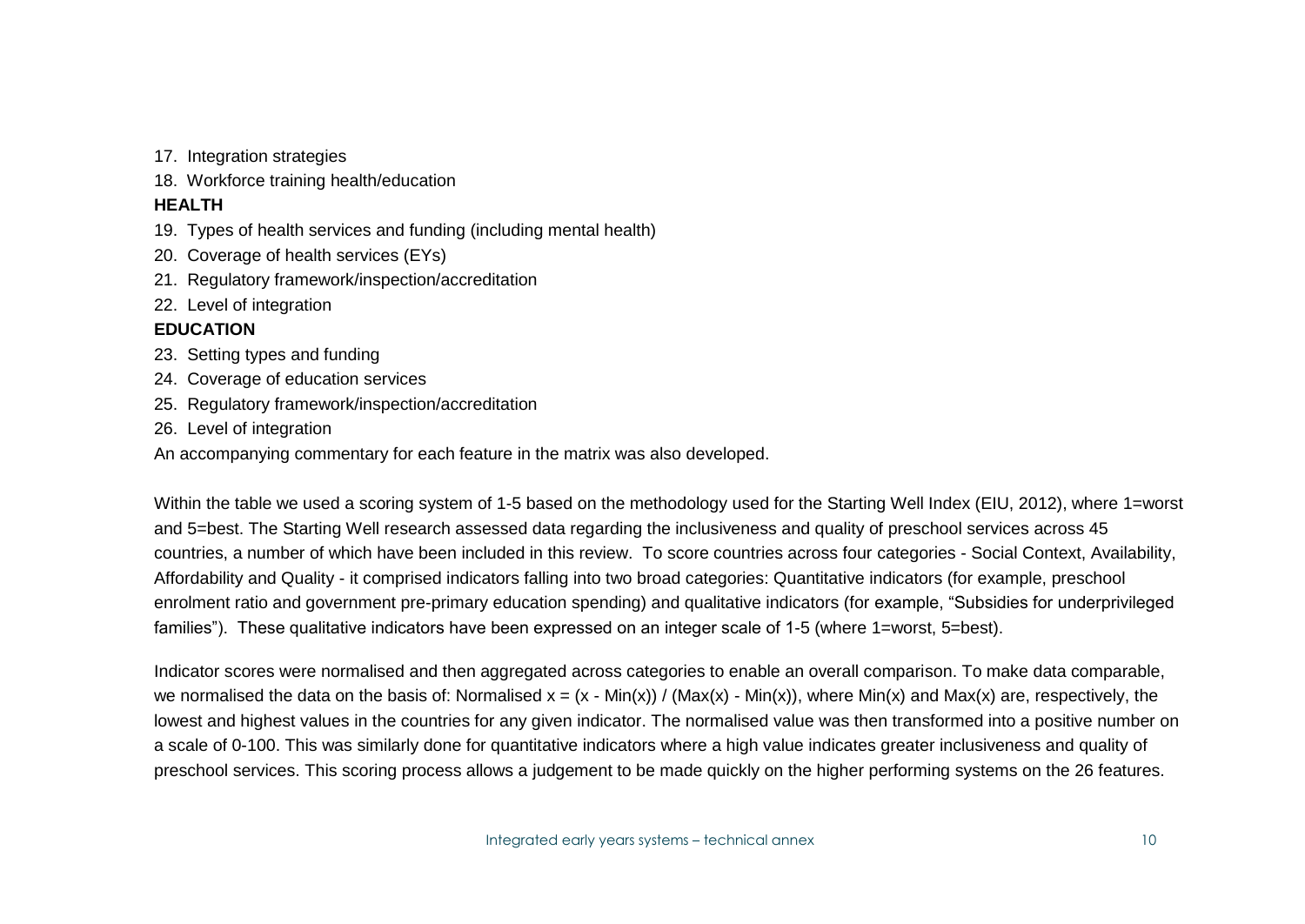# **Appendix 2: Phase 1 Matrix of early years systems in 10 countries**

Key: NZ - New Zealand

NL - The Netherlands

Ger – Germany

NDA – No data available within the identified sources

| <b>System Features</b>                                                              |               | Wales | England | Ireland                                                                                                               | Finland                                                     | Denmark | Belgium    | <b>NZ</b>  | <b>NL</b> | Ger |            | Estonia   Poland |
|-------------------------------------------------------------------------------------|---------------|-------|---------|-----------------------------------------------------------------------------------------------------------------------|-------------------------------------------------------------|---------|------------|------------|-----------|-----|------------|------------------|
| <b>CONTEXT</b>                                                                      |               |       |         |                                                                                                                       |                                                             |         |            |            |           |     |            |                  |
| $\mathbf 1$ .<br>PISA Ranking (2012)                                                |               |       | 4 (UK)  | 18                                                                                                                    |                                                             | 6       | 5          | 9          | 8         | 11  | <b>NA</b>  | 31               |
| $\overline{2}$ .<br>Child and adolescent<br>population trends (demographic<br>data) |               |       |         | The number of children in Europe is slowly decreasing, as is the proportion of young people in the population, with a | corresponding increase in elderly people throughout Europe. |         |            |            |           |     |            |                  |
| 3.<br>Population at risk of poverty<br>or social exclusion                          |               | 1/5   | 1/5     | <b>NDA</b>                                                                                                            | 1/5                                                         | 1/5     | <b>NDA</b> | <b>NDA</b> | 1/5       | 1/5 | <b>NDA</b> | <b>NDA</b>       |
| 4.<br>Child deprivation                                                             |               | 3/5   | 4/5     | <b>NDA</b>                                                                                                            | 5/5                                                         | 4/5     | 1/5        | <b>NDA</b> | 4/5       | 1/5 | 0/5        | 0/5              |
| 5.<br>Child mortality rates                                                         |               |       | 3/5     | <b>NDA</b>                                                                                                            | 4/5                                                         | 3/5     | 3/5        | <b>NDA</b> | 3/5       | 4/5 | 3/5        | 3/5              |
| 6.<br>Health/wellbeing of children                                                  |               |       | 5/5     | 5/5                                                                                                                   | 5/5                                                         | 5/5     | 5/5        | 5/5        | 5/5       | 5/5 | 5/5        | 5/5              |
| <b>POLICY/SYSTEM (Health and</b><br><b>Education</b> )                              |               |       |         |                                                                                                                       |                                                             |         |            |            |           |     |            |                  |
| 7.<br>Government spending on                                                        | Education     |       | 1.1     | 1.4                                                                                                                   | 1.2                                                         | 3.1     | 2.1        | <b>NDA</b> | 1.6       | 1.3 | 2.2        | 1.8              |
| early education/health as % of<br><b>GDP</b>                                        | <b>Health</b> |       | 3/5     | 5/5                                                                                                                   | 5/5                                                         | 5/5     | 3/5        | <b>NDA</b> | 1/5       | 5/5 | 4/5        | 1/5              |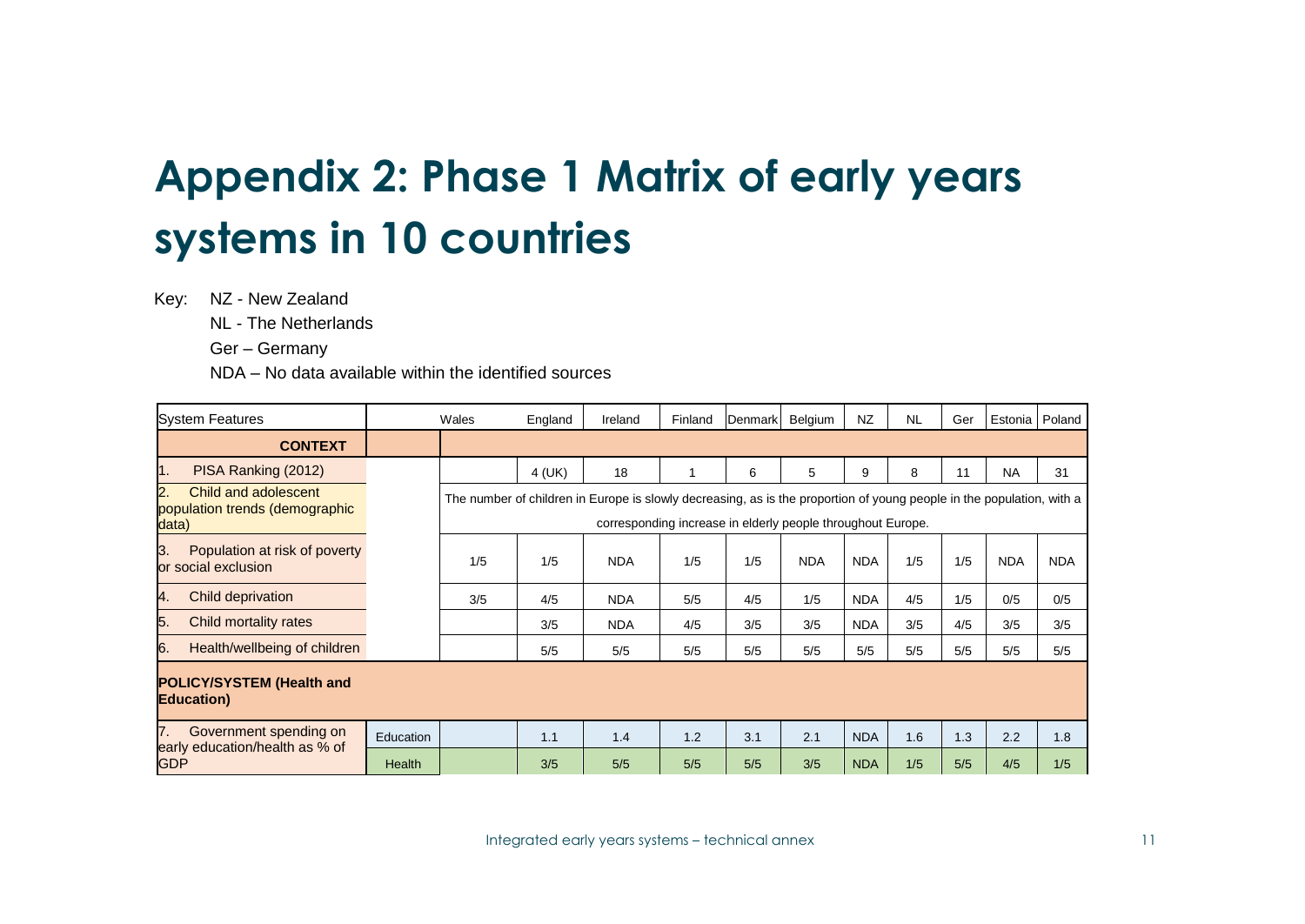| 8.<br>Departmental/Ministerial<br>ownership for health and | Education     | for Education<br>and Skills<br>(Wales)             | for<br>Education<br>(England)     | Department Department Department<br>of Education<br>(Northern<br>Ireland) | Ministry of Integrate<br>Education<br>and Culture        | d Body         | <b>DepartmenMinistry</b><br>t for<br><b>Education Educati</b><br>and<br>Training | <b>of</b><br>on | Local<br>Health<br>and<br>Educatio<br>n.                                       | Federal<br>οf<br>Educati<br>on and<br>Resear<br>ch | Ministry Departm<br>ent of<br>Educatio<br>n.   | (ECED)<br>Health<br>and<br>Integrat<br>ed<br>Body,<br>(PPE)<br>Educatio<br>n |
|------------------------------------------------------------|---------------|----------------------------------------------------|-----------------------------------|---------------------------------------------------------------------------|----------------------------------------------------------|----------------|----------------------------------------------------------------------------------|-----------------|--------------------------------------------------------------------------------|----------------------------------------------------|------------------------------------------------|------------------------------------------------------------------------------|
| education                                                  | Health        | <b>Health and Department</b><br>social<br>services | of Health &<br><b>Social Care</b> | Department<br>of Health                                                   | Ministry of<br>Social<br>Affairs and of Health<br>Health | Ministry       | Belgium<br>Ministry of<br>Health                                                 | of<br>Health    | Ministry<br>of Health<br>Ministry and local<br>Health<br>and<br>Educatio<br>n. | <b>Ministry</b><br><b>of</b><br><b>Health</b>      | Federal Departm<br>ent of<br>Social<br>Welfare | <b>Ministry</b><br>0f<br>Health                                              |
| 9.<br>Legal right to ECEC/health<br>services               | Education     |                                                    | 5/5                               | 5/5                                                                       | 5/5                                                      | 5/5            | 5/5                                                                              | 0/5             | 5/5                                                                            | 5/5                                                | 3/5                                            | 4/5                                                                          |
|                                                            | Health        |                                                    |                                   |                                                                           |                                                          |                |                                                                                  |                 |                                                                                |                                                    |                                                |                                                                              |
| 10. Parental leave - universal<br>entitlements             |               |                                                    | <b>NDA</b>                        | <b>NDA</b>                                                                | <b>NDA</b>                                               | 3/8            | <b>NDA</b>                                                                       | <b>NDA</b>      | <b>NDA</b>                                                                     | <b>NDA</b>                                         | 4/8                                            | 4/8                                                                          |
| 11. Age at school start                                    |               | 5                                                  | 5                                 | $\overline{4}$                                                            | $\overline{7}$                                           | $\overline{7}$ | 6                                                                                | 5               | 5                                                                              | 6                                                  | $\overline{7}$                                 | $\overline{7}$                                                               |
| 12. ECEC/Health Policy strategy                            | Education     |                                                    | 5/5                               | 4/5                                                                       | 4/5                                                      | 4/5            | 5/5                                                                              | 4/5             | 3/5                                                                            | 3/5                                                |                                                | 3/5                                                                          |
|                                                            | Health        |                                                    |                                   |                                                                           |                                                          |                |                                                                                  |                 |                                                                                |                                                    |                                                |                                                                              |
| 13. Target groups for early                                | Education     |                                                    | <b>NDA</b>                        | <b>NDA</b>                                                                | <b>NDA</b>                                               | 5/5            | <b>NDA</b>                                                                       | <b>NDA</b>      | <b>NDA</b>                                                                     | <b>NDA</b>                                         | 5/5                                            | 5/5                                                                          |
| intervention (health/education)                            | <b>Health</b> |                                                    |                                   |                                                                           |                                                          |                |                                                                                  |                 |                                                                                |                                                    |                                                |                                                                              |
| 14. Enrolment/participation                                | Education     |                                                    | 5/5                               | 5/5                                                                       | 5/5                                                      | 4/5            | 5/5                                                                              | 5/5             | 5/5                                                                            | 5/5                                                | 2/5                                            | 1/5                                                                          |
| levels in ECEC/health services<br>Health                   |               |                                                    |                                   |                                                                           |                                                          |                |                                                                                  |                 |                                                                                |                                                    |                                                |                                                                              |
|                                                            | Education     |                                                    | 5/5                               | 4/5                                                                       | 5/5                                                      | 4/5            | 4/5                                                                              | 4/5             | 3/5                                                                            | 1/5                                                | 4/5                                            | 2/5                                                                          |
| 15. Funding/subsidies strategy<br>Health                   |               |                                                    |                                   |                                                                           |                                                          |                |                                                                                  |                 |                                                                                |                                                    |                                                |                                                                              |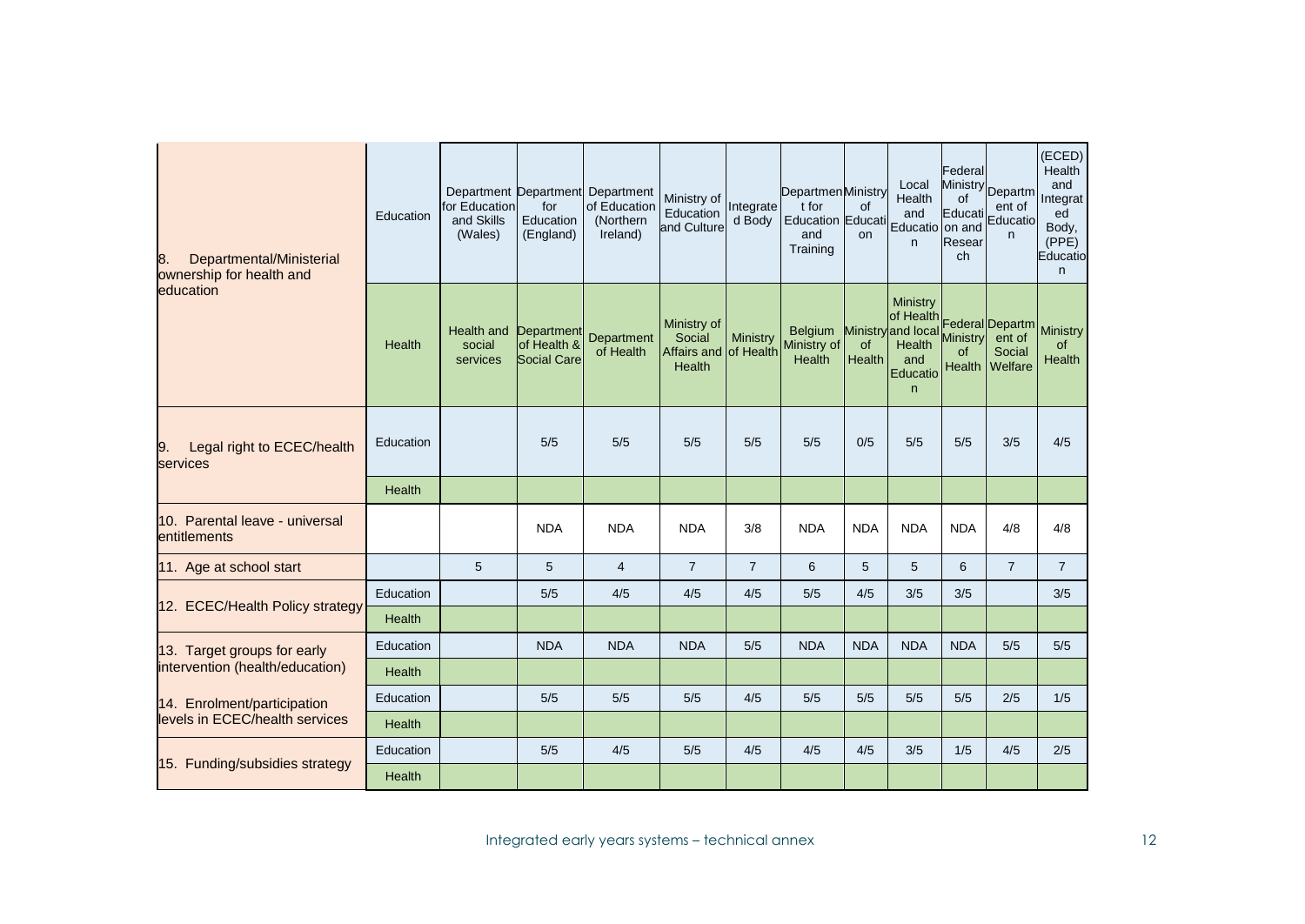| 16. Expectation of system<br>outcomes                                 |           | 4/5                                                                                                                                                                                                                            | <b>NDA</b>                                                                                                                                                                      | <b>NDA</b> | <b>NDA</b>                                                                                                                                                                                                                                                       | 4/5        | <b>NDA</b> | <b>NDA</b> | <b>NDA</b>                                                                                                                                                              | <b>NDA</b> | 4/5        | 2/5                                                                                                                                                                                |
|-----------------------------------------------------------------------|-----------|--------------------------------------------------------------------------------------------------------------------------------------------------------------------------------------------------------------------------------|---------------------------------------------------------------------------------------------------------------------------------------------------------------------------------|------------|------------------------------------------------------------------------------------------------------------------------------------------------------------------------------------------------------------------------------------------------------------------|------------|------------|------------|-------------------------------------------------------------------------------------------------------------------------------------------------------------------------|------------|------------|------------------------------------------------------------------------------------------------------------------------------------------------------------------------------------|
| 17. Integration strategies                                            |           |                                                                                                                                                                                                                                | <b>NDA</b>                                                                                                                                                                      | <b>NDA</b> | <b>NDA</b>                                                                                                                                                                                                                                                       | 2/5        | <b>NDA</b> | <b>NDA</b> | <b>NDA</b>                                                                                                                                                              | <b>NDA</b> | 5/5        | 0/5                                                                                                                                                                                |
| 18. Workforce training                                                | Education |                                                                                                                                                                                                                                | 5/5                                                                                                                                                                             | 3/5        | 5/5                                                                                                                                                                                                                                                              | 4/5        | 4/5        | 5/5        | 4/5                                                                                                                                                                     | 3/5        | 4/5        | 3/5                                                                                                                                                                                |
| health/education                                                      | Health    |                                                                                                                                                                                                                                |                                                                                                                                                                                 |            |                                                                                                                                                                                                                                                                  |            |            |            |                                                                                                                                                                         |            |            |                                                                                                                                                                                    |
| <b>HEALTH</b>                                                         |           |                                                                                                                                                                                                                                |                                                                                                                                                                                 |            |                                                                                                                                                                                                                                                                  |            |            |            |                                                                                                                                                                         |            |            |                                                                                                                                                                                    |
| 19. Types of health services and<br>funding (including mental health) |           |                                                                                                                                                                                                                                | School<br>health<br>services<br>are part of<br>the health<br>service, but<br>distinct.<br>School<br>health<br>services<br>visit<br>schools                                      | <b>NDA</b> | School<br>health<br>services<br>are part of<br>the health<br>service, but<br>distinct and<br>are school<br>based.<br>Some<br>services<br>(e.g. school<br>environmen<br>inspection)<br>are offered<br>by primary<br>health care                                   | <b>NDA</b> | <b>NDA</b> | <b>NDA</b> | School<br>health<br>services<br>are part<br>of the<br>health<br>service,<br>but<br>distinct.<br>School<br>health<br>services<br>visit<br>schools                        | <b>NDA</b> | <b>NDA</b> | School<br>health<br>services<br>are part<br>of the<br>health<br>service,<br>but<br>distinct.<br>School<br>based.<br>Some<br>services<br>offered<br>by<br>primary<br>health<br>care |
| 20. Coverage of health services<br>(EYs)                              |           | <b>Health Visitor</b><br>Antenatal<br>Review;<br><b>Family Health</b><br><b>Review</b> at<br>One to Six<br><b>Weeks, 8-16</b><br>weeks, 6<br>months, 15<br>months, 27<br>months, 3 1/2 natal check<br>years and 4-<br>5-years. | $7 - 10$<br>antenatal<br>appointmen<br>ts,<br>Post-natal<br><b>HV</b><br>support, 6-<br>week post-<br>and regular<br>child health<br>&<br>developme<br>nt reviews<br>till age 2 | <b>NDA</b> | Comprehen<br>sive health<br>examinatio<br>n (and<br>separate<br>oral health<br>examinatio<br>n) at 1st (7<br>years), 5th<br>$(11 \text{ years})$<br>and 8th $(14)$<br>years)<br>grades;<br>basic<br>examinatio<br>n once per<br>academic<br>year at all<br>other | <b>NDA</b> | <b>NDA</b> | <b>NDA</b> | Several<br>well-<br>care<br>visits<br>during<br>school<br>years,<br>mostly<br>grades 2<br>$(5 - 6)$<br>years)<br>and 7<br>$(10 - 11)$<br>years) in<br>primary<br>school | <b>NDA</b> | <b>NDA</b> | Prescho<br>ol, and<br>at 3rd<br>grade<br>primary<br>(9)<br>years).                                                                                                                 |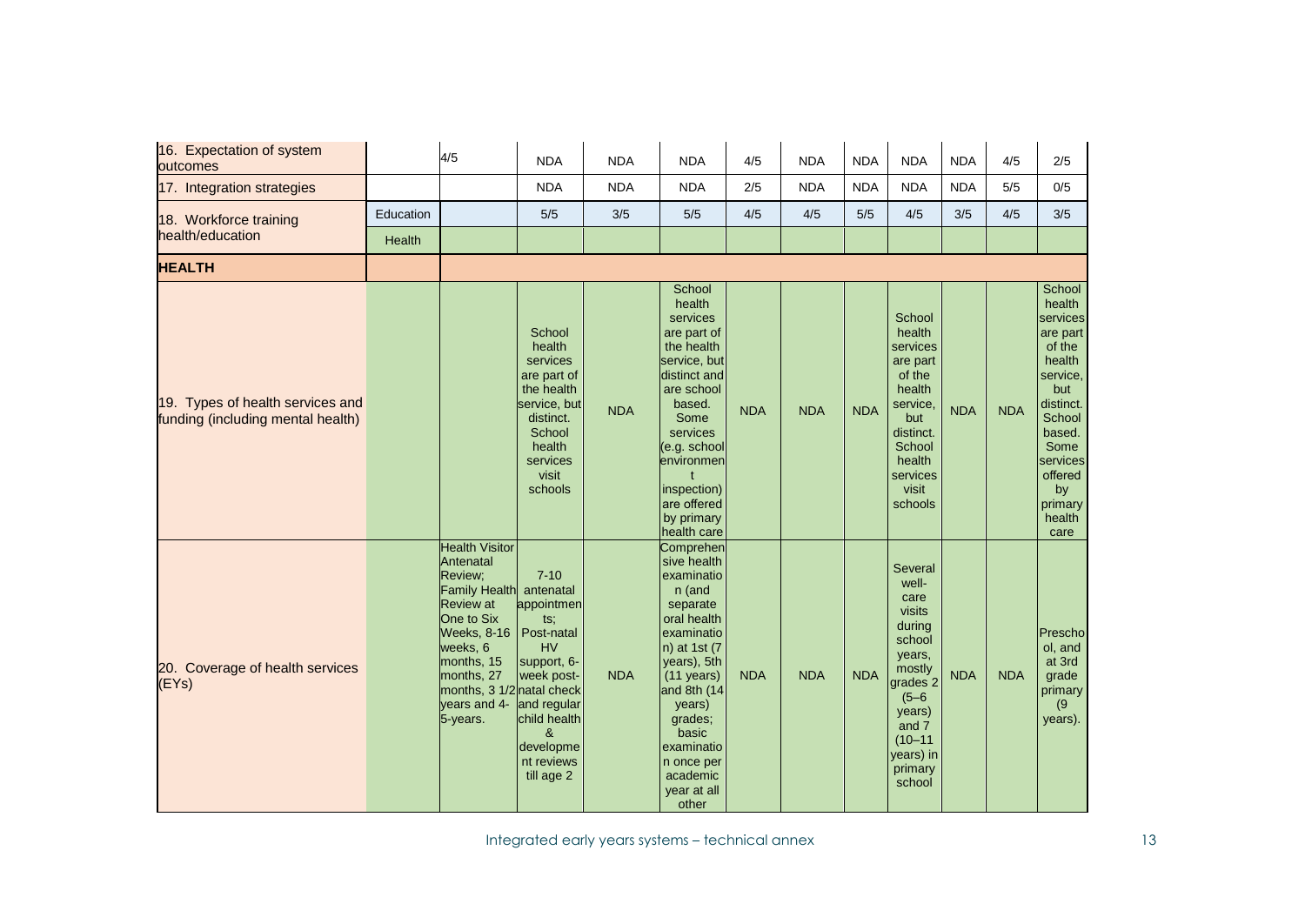|                                                          |                                                                                                                                                                                                                                                                                                                                                                                                                                                                                                                 |            |            | grades<br>from 2nd to<br>9th |           |            |            |            |            |                  |                         |
|----------------------------------------------------------|-----------------------------------------------------------------------------------------------------------------------------------------------------------------------------------------------------------------------------------------------------------------------------------------------------------------------------------------------------------------------------------------------------------------------------------------------------------------------------------------------------------------|------------|------------|------------------------------|-----------|------------|------------|------------|------------|------------------|-------------------------|
| 21. Regulatory<br>framework/inspection/accreditatio<br>n | <b>The National</b><br>Service<br>Framework<br>(NSF) for<br>Children,<br>Young<br>People and<br>Maternity<br>Services sets<br>out the<br>quality of<br>services that<br>children,<br>young people<br>and their<br>families have<br>a right to<br>expect and<br>receive in<br>Wales. Its<br>scope<br>includes all<br>children and<br>young people<br>from pre-<br>conception to<br>18th birthday,<br>for whom<br><b>NHS Wales</b><br>and local<br>social<br>services<br>authorities<br>have a<br>responsibility. |            |            |                              |           |            |            |            |            |                  |                         |
| 22. Level of integration                                 |                                                                                                                                                                                                                                                                                                                                                                                                                                                                                                                 |            |            |                              |           |            |            |            |            |                  |                         |
| <b>EDUCATION</b>                                         |                                                                                                                                                                                                                                                                                                                                                                                                                                                                                                                 |            |            |                              |           |            |            |            |            |                  |                         |
| 23. Setting types and funding                            |                                                                                                                                                                                                                                                                                                                                                                                                                                                                                                                 | <b>NDA</b> | <b>NDA</b> | <b>NDA</b>                   | 0-6 years | <b>NDA</b> | <b>NDA</b> | <b>NDA</b> | <b>NDA</b> | $0 - 7$<br>years | 5<br>months-<br>7 years |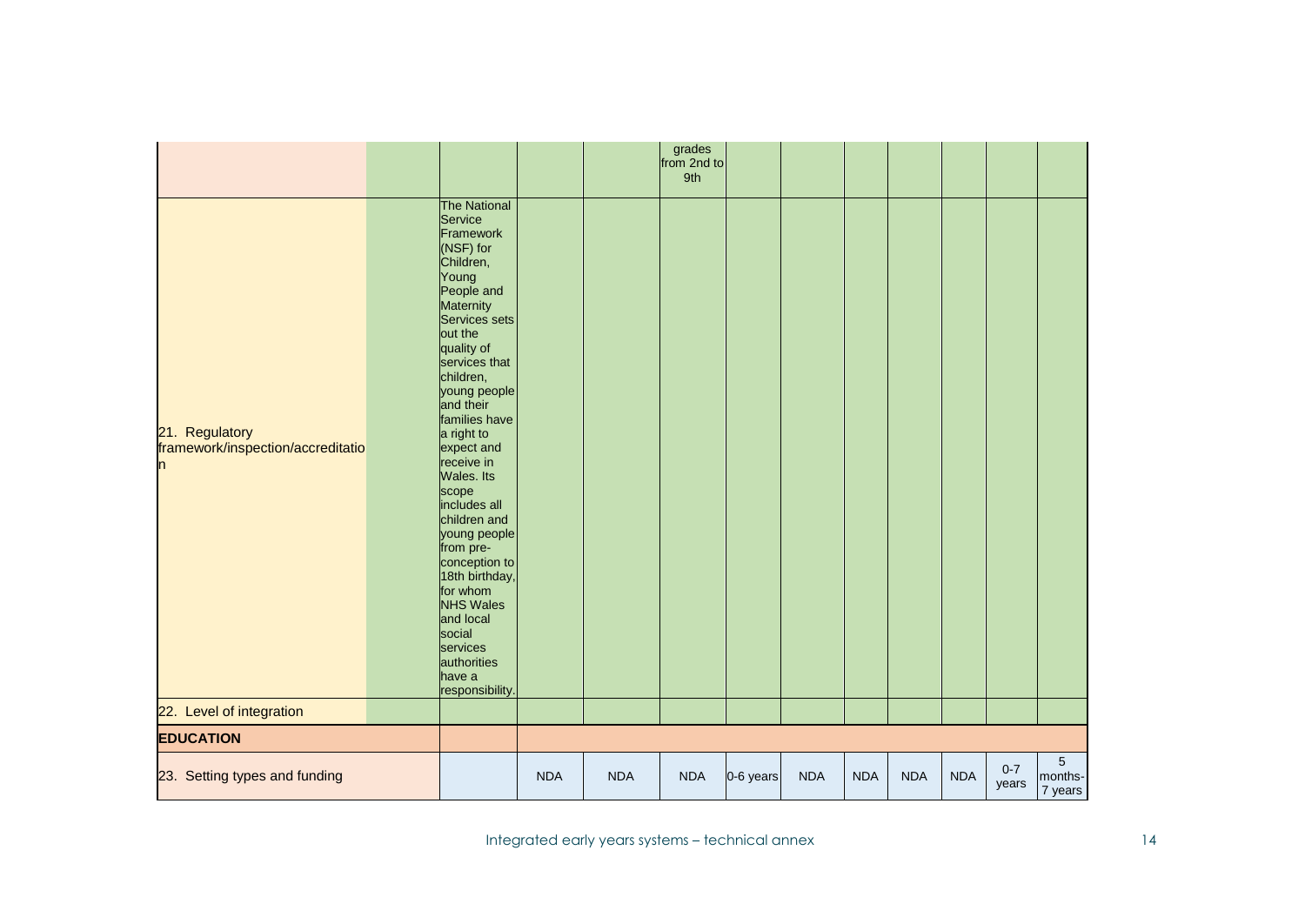| 24. Coverage of education<br>services                     | Foundation<br><b>Phase</b><br>curriculum for<br>3-7 year olds | <b>NDA</b> | <b>NDA</b> | <b>NDA</b> | For<br><b>ECED</b><br>and PPE | <b>NDA</b> | <b>NDA</b> | <b>NDA</b> | <b>NDA</b> | For<br><b>ECED</b><br>and PPE availablit | For<br>PPE.<br>with<br>limited<br>y in rural<br>areas |
|-----------------------------------------------------------|---------------------------------------------------------------|------------|------------|------------|-------------------------------|------------|------------|------------|------------|------------------------------------------|-------------------------------------------------------|
| 25. Regulatory<br>framework/inspection/accreditatio<br>'n |                                                               | 4/5        | 3/5        | 5/5        | 4/5                           | 5/5        | <b>NDA</b> | 4/5        | 3/5        | 3/5                                      | 0/5                                                   |
| 26. Level of integration                                  |                                                               |            |            |            |                               |            |            |            |            |                                          |                                                       |

Sources: See References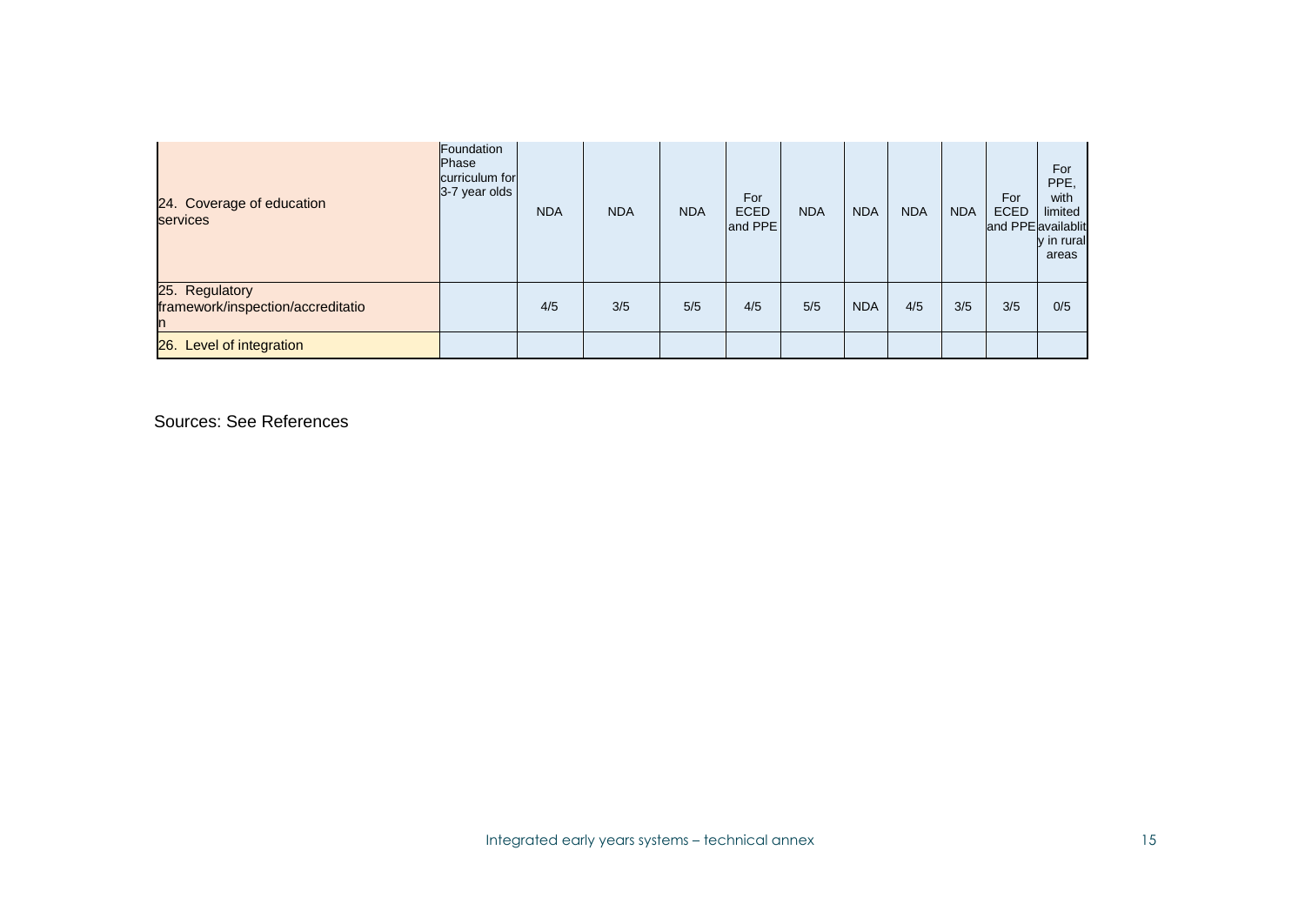# **Appendix 3: Phase 1 analysis findings**

The comparative evidence for the 10 selected countries that was generated by the review is summarised in the matrix provided in Appendix 2. A short commentary on each of the system features in the 10 review countries is provided below. Where we were unable to locate the data from within the available published data sets we recorded NDA (No Data Available). It should be noted that this does not mean that the data could not have been located with more research, but that it was not available in the selected reviews we were working with due to limited resources. Key points from the Phase 1 10 country review are highlighted at the end of this section.

### **Context**

#### **1 PISA ranking (2012)**

| England | Ireland | Finland | Denmark | Belgium | <b>New</b><br>Zealand | <b>NL</b> | Germany                  | Estonia   | Poland |
|---------|---------|---------|---------|---------|-----------------------|-----------|--------------------------|-----------|--------|
| 4 (UK)  | 18      |         |         | s.      |                       | O         | $\overline{\phantom{a}}$ | <b>NA</b> | 31     |

The data reveals within the 10 selected countries there is a spread of performance in the PISA Ranking, but 6 countries are in the top 10 performers on this ranking, indicating that their early years systems appear to be performing well.

#### **2 Child and adolescent population trends (demographic data)**

| England    | Ireland    | Finland    | Denmark    | Belgium    | <b>New</b><br>Zealand | <b>NL</b>  | Germany    | Estonia    | Poland     |
|------------|------------|------------|------------|------------|-----------------------|------------|------------|------------|------------|
| <b>NDA</b> | <b>NDA</b> | <b>NDA</b> | <b>NDA</b> | <b>NDA</b> | <b>NDA</b>            | <b>NDA</b> | <b>NDA</b> | <b>NDA</b> | <b>NDA</b> |

Whilst the data is not supplied for individual countries, the review evidence indicated that the number of children in Europe is slowly decreasing, as is the proportion of young people in the population, with a corresponding increase in elderly people throughout Europe.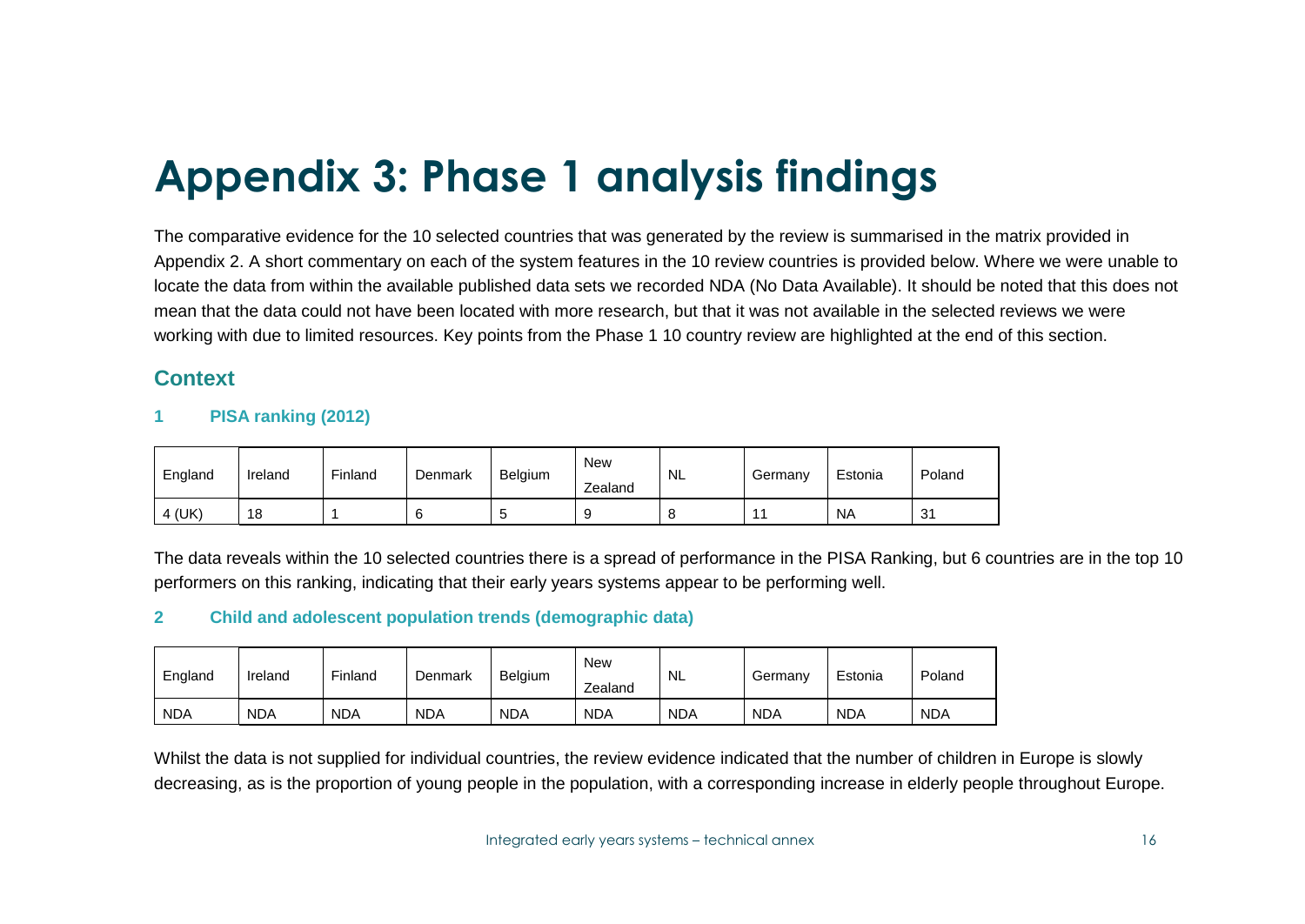#### **3 Population at risk of poverty or social exclusion**

| England | Ireland    | Finland | Denmark | Belgium    | <b>New</b><br>Zealand | <b>NL</b> | Germany | Estonia    | Poland     |
|---------|------------|---------|---------|------------|-----------------------|-----------|---------|------------|------------|
| 1/5     | <b>NDA</b> | 2/5     | 2/5     | <b>NDA</b> | <b>NDA</b>            | 2/5       | 2/5     | <b>NDA</b> | <b>NDA</b> |

Even in countries with well-developed social welfare systems, recent figures reveal a relatively high number of children at risk of poverty or social exclusion, and this number is increasing in many of the review countries. Derived from the percentage of children age 0–17 years at risk, Lessons without Borders (2014) looked at the proportion of the population at risk of poverty or social exclusion in 2011. Raw data; UK (26.9%), Finland (16.1%), Denmark (16%), the Netherlands (18%) and Germany (19.9%). Poverty in Wales is higher than the UK average, and the proportion of the Welsh population living in relative income poverty is forecast to rise. The Institute for Fiscal Studies forecasts that child poverty in Wales could increase by around a third by 2020 and Save the Children forecasts rates to exceed its early 1990 levels by 2020 (National Assembly for Wales, 2015).

#### **4 Child deprivation**

| England | Ireland    | Finland | Denmark | Belgium | <b>New</b><br>Zealand | <b>NL</b> | Germany | Estonia | Poland |
|---------|------------|---------|---------|---------|-----------------------|-----------|---------|---------|--------|
| 4/5     | <b>NDA</b> | 5/5     | 4/5     | 1/5     | <b>NDA</b>            | 4/5       | 1/5     | 0/5     | 0/5    |

This is derived from Wolfe (2014) which looked at the deprivation rates for; children lacking two or more items, children living in singleparent families, children living in families with low parental education (none, primary and lower secondary), children living in households with no adult in paid employment and for children living in migrant families. Individual scores were combined to arrive at an overall score (supplied in the table) which was then converted to a rating. Child deprivation was particularly prevalent in Belgium and Germany who have received high numbers of migrant children. Wales was not included in this data (outside of the UK), so the Save the Children statement that a higher proportion of children in Wales live in severe poverty compared to the rest of the UK has been utilised together with its similar list of tangible indicators to arrive at a rating (Save the Children, 2017).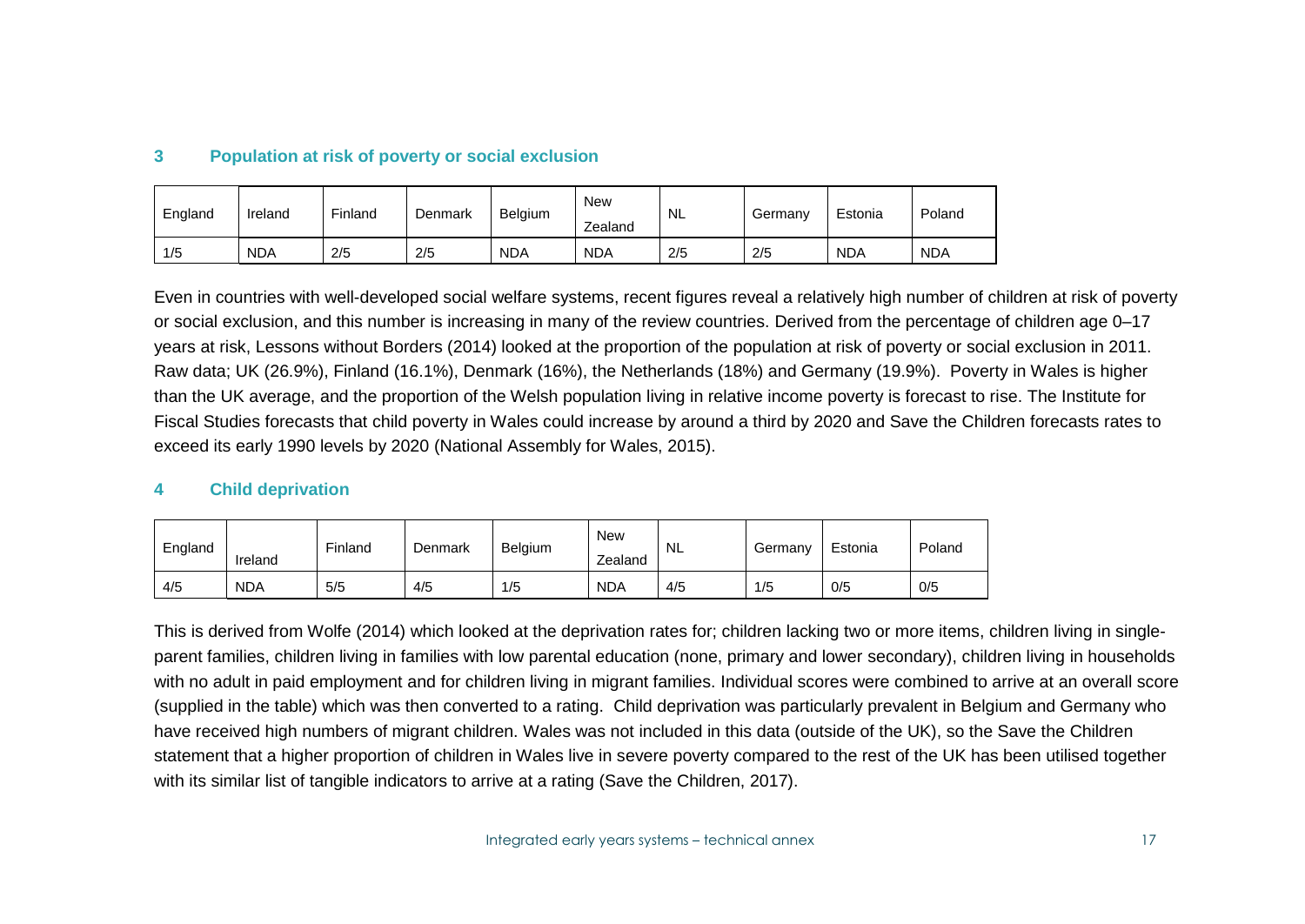#### **5 Child mortality rates**

| England | Ireland    | Finland | Denmark | Belgium | <b>New</b><br>Zealand | NL  | Germany | Estonia | Poland |
|---------|------------|---------|---------|---------|-----------------------|-----|---------|---------|--------|
| 3/5     | <b>NDA</b> | 4/5     | 3/5     | 3/5     | <b>NDA</b>            | 3/5 | 4/5     | 3/5     | 3/5    |

Derived from Wolfe (2014) which looked at child mortality rates (0–14 years, all causes, 5- year average, 2006–2010) where the mortality rate (directly standardised) was calculated as deaths/100,000 and Starting Well who utilised the World Bank, National statistical agencies, Economist Intelligence Unit analysis where Under-five mortality rate is the probability per 1,000 that a new-born baby will die before reaching age five, if subject to current age-specific mortality rates. 5=under 10; 1=Above 40.

Data available for Wales combines England and Wales, but to give some additional context, in 2016, there were small increases in both the infant (3.8 deaths per 1,000 live births) and neonatal (2.7 deaths per 1,000 live births) mortality rates in England and Wales from 2015 but these rates remain low in historical terms (based on death occurrences). These increases can be attributed to risk factors such as the mother's country of birth, maternal age at birth of child, birthweight and the parents' socioeconomic status. The infant mortality rate has seen a downward trend from the 1990s, until 2015, where the rate began to increase. (Office for National Statistics, 2016)

#### **6 Health/wellbeing of children**

| England | Ireland | Finland | Denmark | Belgium | New<br>Zealand | NL  | Germany | Estonia | Poland |
|---------|---------|---------|---------|---------|----------------|-----|---------|---------|--------|
| 5/5     | 5/5     | 5/5     | 5/5     | 5/5     | 5/5            | 5/5 | 5/5     | 5/5     | 5/5    |

This rating was comprised from the 0-15 rating assigned within the Economist Intelligence Unit Starting Well (2012) report that considered the degree to which healthy, nourished children are coming into the system by looking at the broad socioeconomic environment, ensuring children are healthy and well-nourished when they enter preschool, and The Child Physical Wellbeing score on a scale of 1-5 assigned by Pascal & Bertram (2012) that provides a score for each country calculated using the indicators: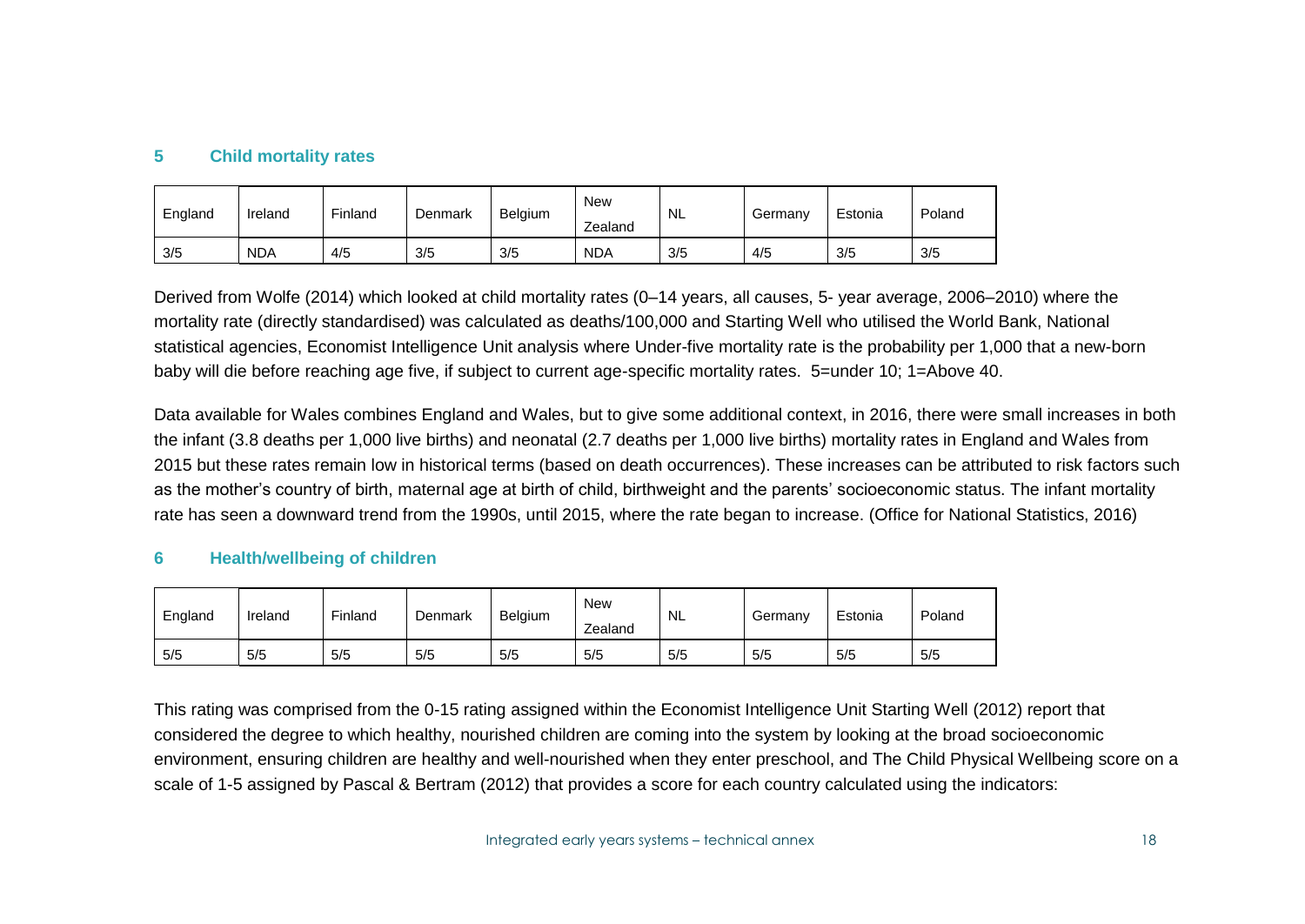- Malnutrition prevalence;
- Under 5 mortality rate:
- Immunisation rate, DPT (Diphtheria, Pertussis, Tetanus).

### **Policy/System (Health and Education)**

#### **7 Government spending on early education/health as percentage of GD**

|           | Wales | England | Ireland | Finland        | Denmark | Belgium | <b>New</b><br>Zealand | <b>NL</b> | Germanv | Estonia   | Poland                            |
|-----------|-------|---------|---------|----------------|---------|---------|-----------------------|-----------|---------|-----------|-----------------------------------|
| Education |       | .       | 4. ا    | $\sim$<br>ے. ا | 3.      | 2.1     | <b>NDA</b>            | 6. ا      | 1.3     | ററ<br>ے ۔ | 1.8<br>$\boldsymbol{\mathcal{A}}$ |
| Health    |       | 3/5     | 5/5     | 5/5            | 5/5     | 3/5     | <b>NDA</b>            | 1/5       | 5/5     | 4/5       | 1/5                               |

This data shows a wide variation in the level of government spending in education and health. Some countries have adopted policies where the responsibility is put on the individual family rather than government spending.

**Health spending:** These data focus on spending on families and children's health in terms of cash benefits and benefits in kind as a percentage of GDP. The links between policy, social spending and health outcomes, such as mortality, are complex, however for the benefit of this review have been related to the relative proportions of benefits given as cash or benefits in kind. Rates of childhood deprivation, it is suggested, are determined substantially by political choices in relation to tax and benefit policies, reflecting choices about not only the overall level of support for those at greatest risk but also how this is distributed – as direct expenditure on services or as benefits in kind. Denmark and Ireland are among the highest spenders on families and children, as a percentage of GDP but Ireland distributes more through cash transfers (benefits) while Denmark spends more on services, or by the priority in defining need that is given to education, employment, or migration status.

**[Education](http://ec.europa.eu/eurostat/statistics-explained/index.php/Government_expenditure_on_education) spending:** The OECD Report (2014) shows that public spending on childcare and early education is over one per cent of GDP in Denmark, New Zealand and the UK, but under 0.6 per cent in Germany. Preschool spending is significantly higher than spending on childcare in Denmark, the UK, New Zealand and Germany.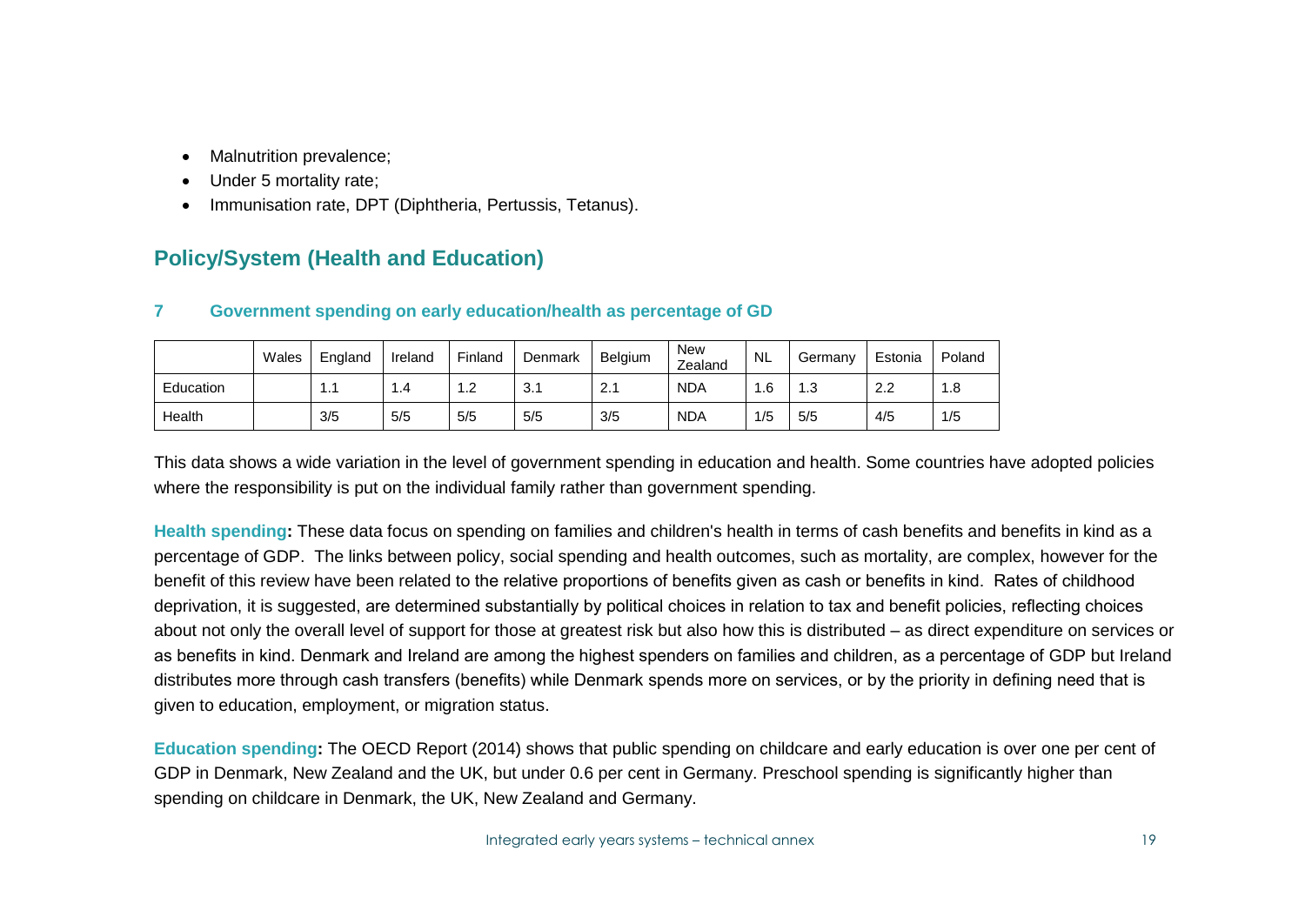In New Zealand, parents cover around 25 per cent of ECEC expenses, with the government covering the remaining costs (New Zealand Government, 2016). All 3 to 5-year-olds are entitled to 20 hours of ECEC without any compulsory charges. These must, however, be claimed instead of, and not in addition to, the subsidised places.

In Germany, the situation varies between the federal states. Municipalities are in charge of organising and securing funding for early education and care provision. They co-operate with a variety of service providers, including non-governmental providers and churches, which play a particularly important role. The funding provided by the federal state governments varies, with some federal states offering free entitlement for one, two or three years before formal school enrolment. Where parental financial contributions are required, this is dependent on their income, but for a 2-year-old in care for 40 hours a week, the parental contribution equals around 20 per cent of the average wage (AW) in Germany (OECD, 2014).

#### **8 Departmental/Ministerial ownership for health and education**

The evidence indicates that in all 10 countries responsibility for education and health reside in at least two different government departments or ministries. The title of these government departments or ministries varies slightly from country to country, but generally education and health feature in the titles of the departments. In Denmark and Poland there is an integrated body for health and education but only for children under three years.

#### **9 Legal right to ECEC/health services**

The review evidence implies a clear legal right to preschool education in most countries in the review: Statutory entitlements to services for children aged 0-3 years and children aged 3 to the start of primary school. This was combined with the Starting Well data which considered the presence and effectiveness of a clear, unambiguous legislation to the right to preschool education for at least one year. 1=Yes, there is such legislation in place and it is adequately enforced; 0.5=Yes, there is such legislation in place but enforcement is weak; 0=No such legislation exists.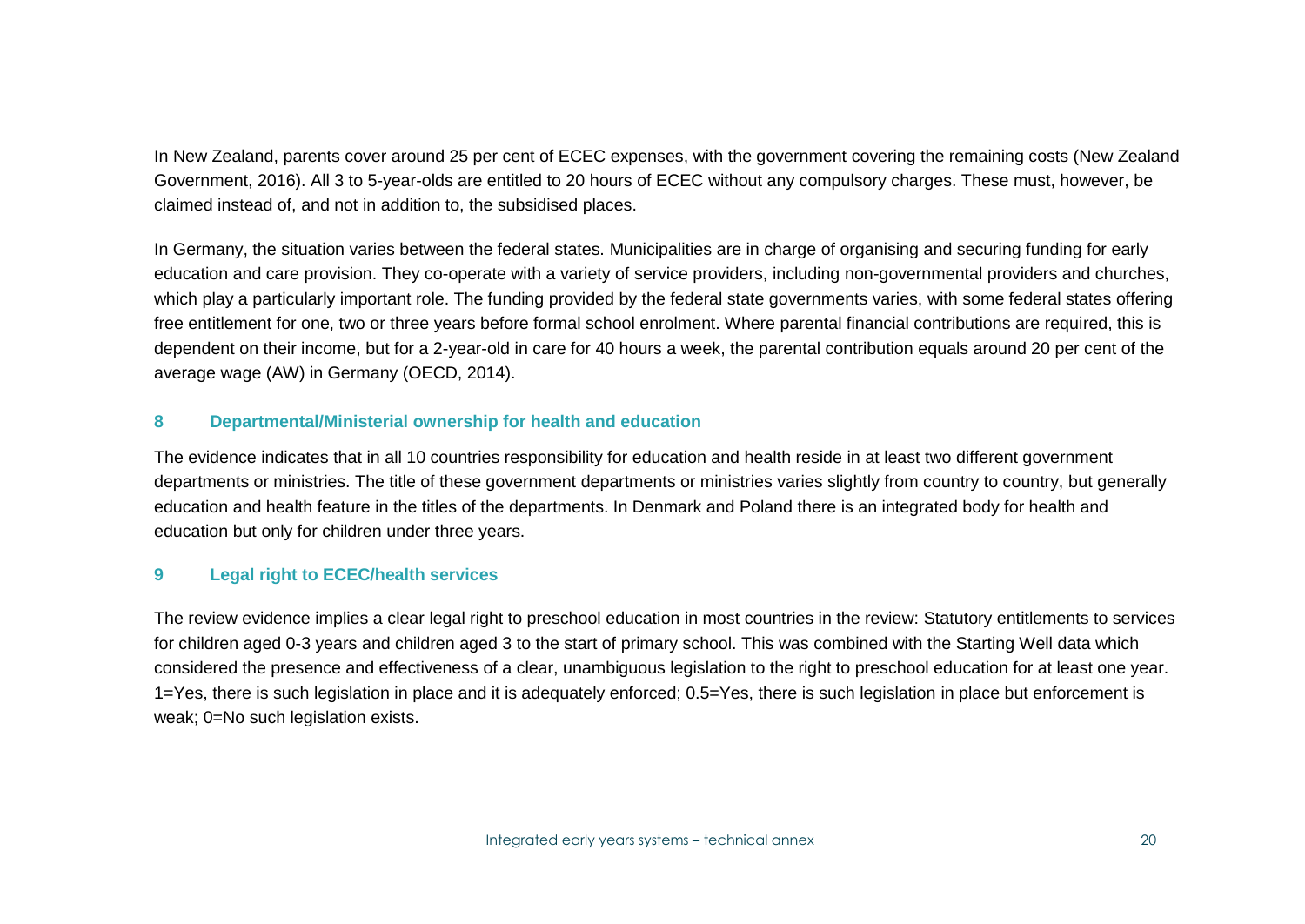#### **10 Parental leave - universal entitlements**

The UK, Denmark, Germany and New Zealand all have regulations on minimum parental leave policies. The leave is usually divided into maternity leave, stipulated by the International Labour Organization (ILO) at a minimum of 14 weeks, paternity leave and parental leave, which can usually be shared between the parents (OECD Family Database). Parental leave policies differ between the case-study countries, but these do not have a real impact on the point at which children start attending preschool education or care in the casestudy countries. The UK has the longest paid maternity leave entitlement, with a duration of 52 weeks, although this is paid at only 22.5 per cent of the wage (i.e. the average payment rate). Mothers in the UK receive over 11 weeks of fully paid leave (paid at 100 per cent of their earnings).

Denmark has 18 weeks of paid leave, with an average payment rate at 51.5 per cent, and over nine weeks paid at 100 per cent. But for people in employment, there is a possibility to extend paid leave to 50 weeks. New Zealand and Germany each have 14 weeks of paid maternity leave, although in New Zealand, women only get 6.5 weeks paid at 100 per cent. Paternity leave in the UK and Denmark is two weeks, but 8.7 weeks in Germany. All of the countries examined except New Zealand and the UK also offer additional paid parental leave. The average APR for parental leave is approximately 50 per cent. Taking both the payment and flexibility into account, the policies in Denmark and Germany provide families with the highest flexibility (Anders, 2015).

In Denmark, ECEC entitlement starts at 6 months of age, and the overlap between leave and ECEC entitlement allows parents to choose when they wish to go back to work (Bloksgaard and Rostgaard, 2018: PERFAR, 2014). In Germany, the first 12 months of leave are paid at a high average payment rate, after which ECEC entitlement starts. Leave can, however, still be extended for up to three years (Blum and Erler, 2016). In Germany, this is not specified, and there is a further difference between western federal states, which offer mostly part-time services, and eastern federal states, which offer mostly full-time provisions (ibid.).

#### **11 Age in years at school start**

| Wales    | England | Ireland | Finland | Denmark | Belgium | <b>New</b><br>Zealand | <b>NL</b> | Germany | Estonia | Poland |
|----------|---------|---------|---------|---------|---------|-----------------------|-----------|---------|---------|--------|
| יי<br>∪ו |         |         |         |         | 16      |                       |           | 16      |         |        |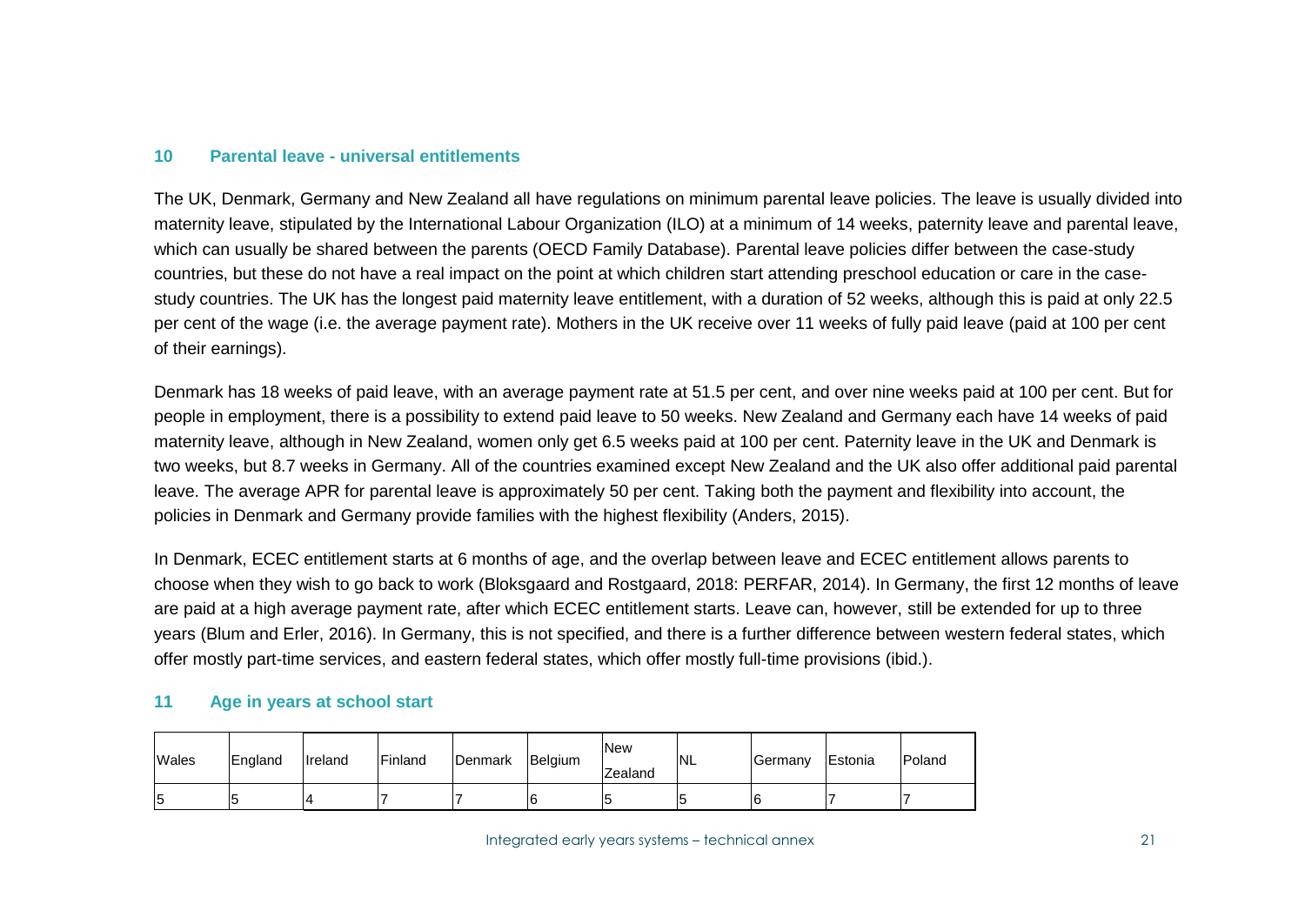This evidence was compiled from a range of internet sources and shows that Ireland has the earliest start to statutory schooling; 4 countries start at 5 years and 4 of the study countries have 7 years as the age of statutory schooling.

#### **12 ECEC/Health policy strategy**

|           | Wales      | England    | <b>I</b> reland | <b>IFinland</b> | Denmark    | Belgium    | <b>New</b><br>Zealand | <b>NL</b>  | Germany    | Estonia    | Poland     |
|-----------|------------|------------|-----------------|-----------------|------------|------------|-----------------------|------------|------------|------------|------------|
| Education |            | 5/5        | 4/5             | 4/5             | 4/5        | 5/5        | 4/5                   | 3/5        | 3/5        | <b>NDA</b> | 3/5        |
| Health    | <b>NDA</b> | <b>NDA</b> | <b>NDA</b>      | <b>NDA</b>      | <b>NDA</b> | <b>NDA</b> | <b>NDA</b>            | <b>NDA</b> | <b>NDA</b> | <b>NDA</b> | <b>NDA</b> |

The ratings here imply the extent of a comprehensive and effective ECD strategy; vision, goals, objectives, effectiveness, implementation mechanisms and regular review and improvement. The evidence reveals that most countries in the review have a fairly well developed strategy and vision at policy level for ECD. There is less evidence available in the sources used in this review of the extent of a comprehensive and effective health strategy.

#### **13 Target groups for early intervention (health/education)**

| England    | Finland<br>Ireland | Denmark    | Belgium | <b>New</b> | Netherlan  | Germany    | Estonia    | Poland |     |
|------------|--------------------|------------|---------|------------|------------|------------|------------|--------|-----|
|            |                    |            |         |            | Zealand    | ds         |            |        |     |
| <b>NDA</b> | <b>NDA</b>         | <b>NDA</b> | 5/5     | 5/5        | <b>NDA</b> | <b>NDA</b> | <b>NDA</b> | 5/5    | 5/5 |

This rating refers to the existence at national or typical sub-national of targeted early intervention programmes (Low income families, children with special needs or disability, minority ethnic groups, language spoken at home is different to national language), at target groups for children aged from 0 to 3 years and children aged from 3 to the start of primary schooling. This evidence reveals that a number of countries have targeted intervention programmes. Other countries report that as their services are universal they do not require such targeted interventions.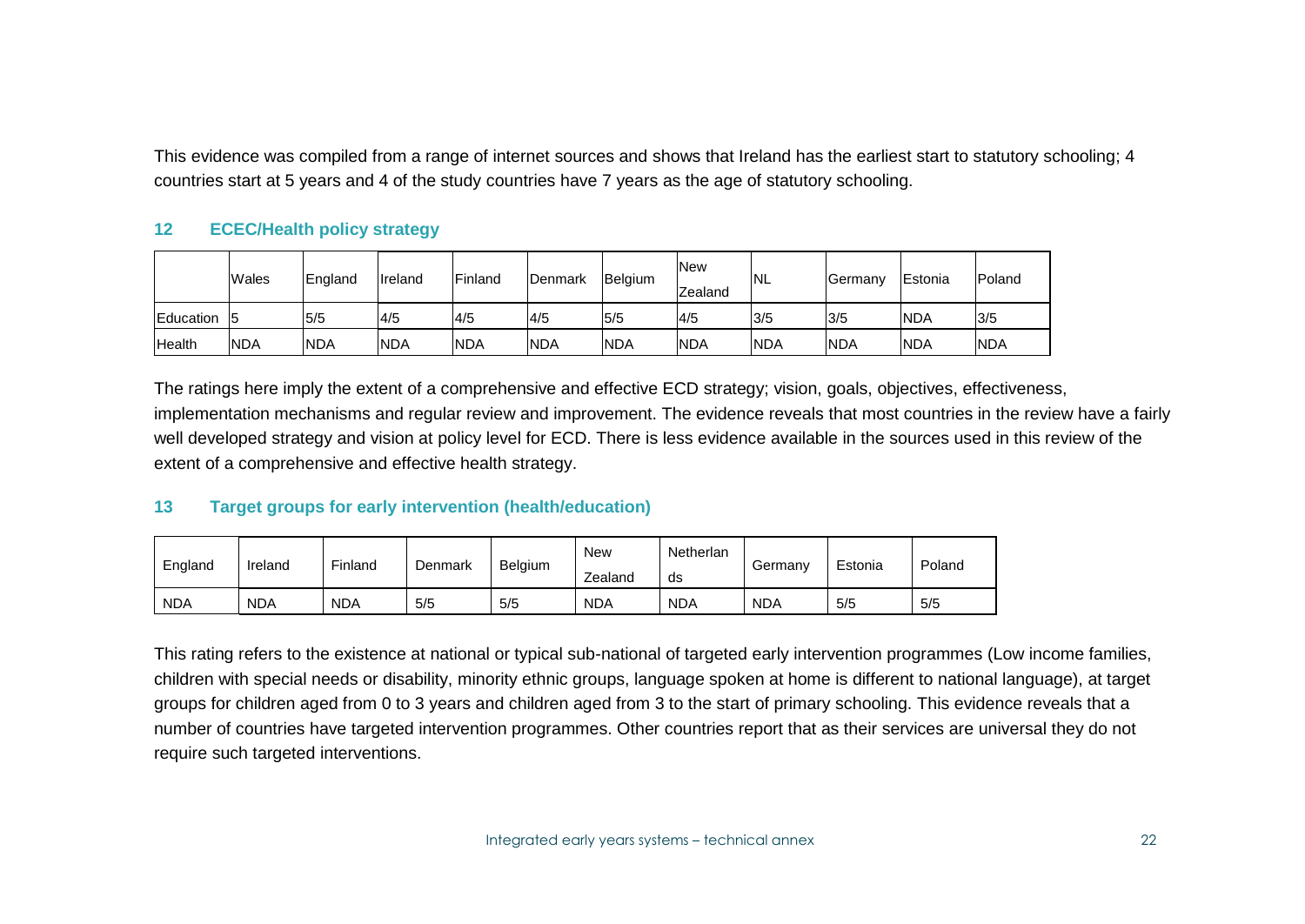The Welsh documentation argues that delivering the right support for all children, particularly those from deprived backgrounds, is the best means of breaking the poverty cycle, and raising aspiration and attainment for everyone. This underpins the Welsh Government ambition of creating prosperity for all, reducing inequality, and promoting well-being. Investing in and focusing on early years is regarded as an investment in the economy and workforce of the future (Welsh Government, 2017).

#### **14 Enrolment/participation levels in ECEC**

| England | Ireland | Finland | Denmark | Belgium | <b>New</b><br>Zealand | <b>NL</b> | Germany | Estonia | Poland |
|---------|---------|---------|---------|---------|-----------------------|-----------|---------|---------|--------|
| 5/5     | 5/5     | 5/5     | 4/5     | 5/5     | 5/5                   | 5/5       | 5/5     | 2/5     | 1/5    |

These data are derived from Wolfe (2013) which looked at enrolment within formal care and preschool by the age of 5/6, as well as Starting Well (2012) which considered preschool enrolment ratio, pre-primary age (1 year) at 5 or 6 years. These data indicate that most countries have reasonably good enrolment levels in education and care services for children at 5-6 years. In Estonia and Poland, the numbers are lower as the schools starting age is not until 7 years of age.

#### **15 Funding/subsidies strategy**

| England | Ireland | Finland | Denmark | Belgium | <b>New</b><br>Zealand | <b>NL</b> | Germany | Estonia | Poland |
|---------|---------|---------|---------|---------|-----------------------|-----------|---------|---------|--------|
| 5/5     | 4/5     | 5/5     | 4/5     | 4/5     | 4/5                   | 3/5       | 1/5     | 4/5     | 2/5    |

This rating looks at how far a country effectively uses subsidies to reach underprivileged families. There are two approaches to this used by the countries examined: supply side funding or demand side funding.

**Supply side** (Funded places subsidy, Staff salary subsidy, Capital grants, Resource grants): This refers to funding given through preschool providers to include underprivileged families. These subsidies/incentives are given to private preschool providers, and hence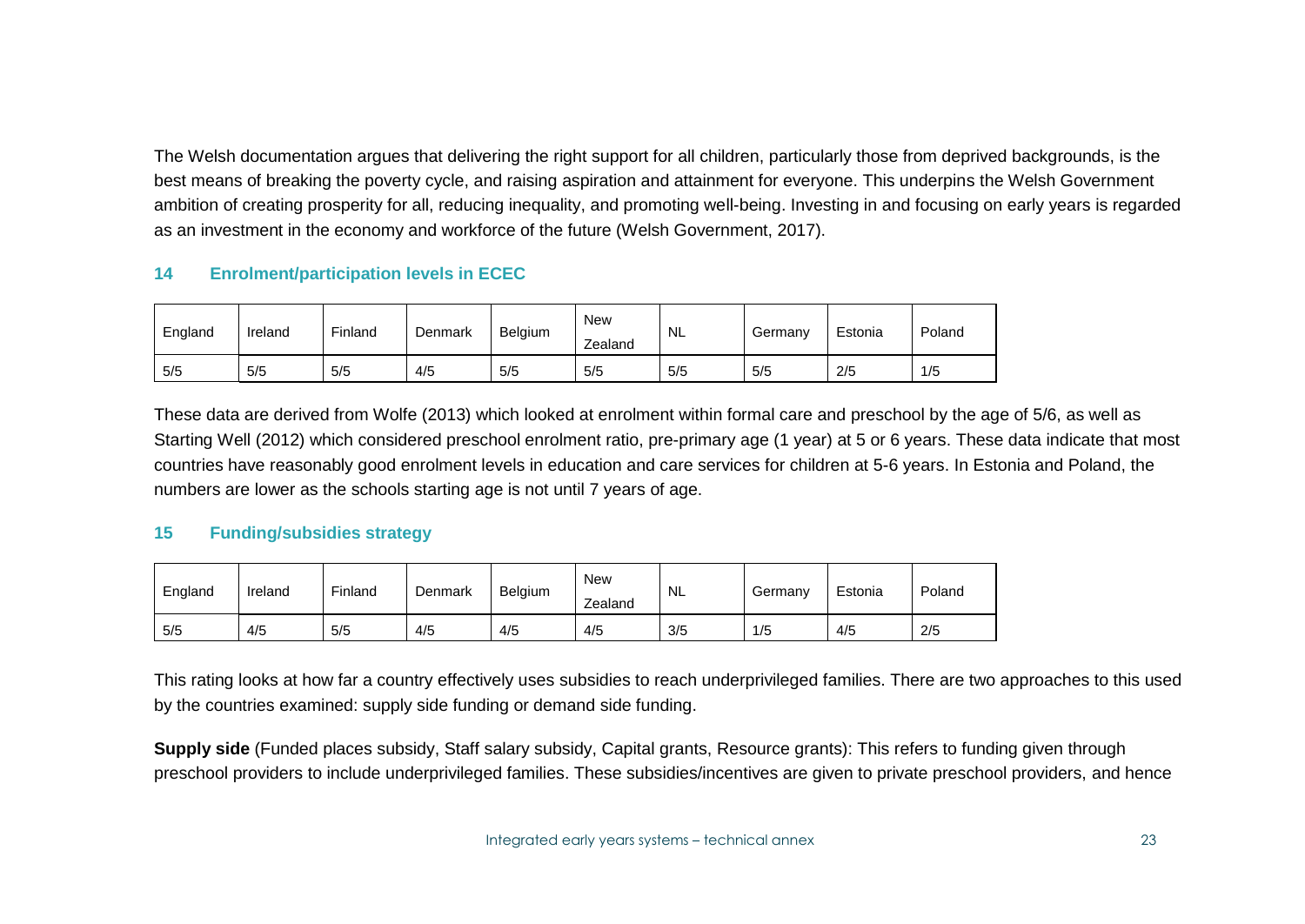target underprivileged families indirectly, but they may also be provided by the state. This indicator assesses the availability of and access to programmes and funds, and their effectiveness in terms of monitoring and outcomes.

*5=There is extensive availability of government subsidies/ programmes given to preschool providers to include underprivileged families with clear qualification criteria and easy/ smooth processes to access funds, information widely available and routine monitoring of programme effectiveness. 1=There are no government subsidies/programmes for preschool providers.*

**Demand side** (Tax credits/relief, Vouchers, Reduced fees, Family Allowances): These included those aimed at and given directly to socially or economically underprivileged families. This indicator assesses the availability of and access to programmes and funds, and their effectiveness in terms of monitoring and outcomes.

*5=There is extensive availability of government subsidies/ programmes for underprivileged families, clear qualification criteria, easy/smooth process to access these, information on these are widely available there is routine monitoring of the programme's effectiveness. 1=There are no government subsidies/programmes that target underprivileged families.* 

The evidence shows that most of the countries in this review have either a supply or demand side strategy for targeting subsidies for under-privileged families.

#### **16 Expectation of system outcomes**

| England | Ireland    | Finland    | Denmark | Belgium    | <b>New</b><br>Zealand | <b>NL</b>  | Germany    | Estonia | Poland |
|---------|------------|------------|---------|------------|-----------------------|------------|------------|---------|--------|
| 4/5     | <b>NDA</b> | <b>NDA</b> | 4/5     | <b>NDA</b> | <b>NDA</b>            | <b>NDA</b> | <b>NDA</b> | 4/5     | 2/5    |

This data refers to the extent to which the government has explicit expectations for child outcomes in areas of learning across ECED and PPE, including; personal and emotional development, social development, citizenship and values, attitudes and dispositions to learning, physical development and health, language development and communication skills, reading and literacy skills, mathematical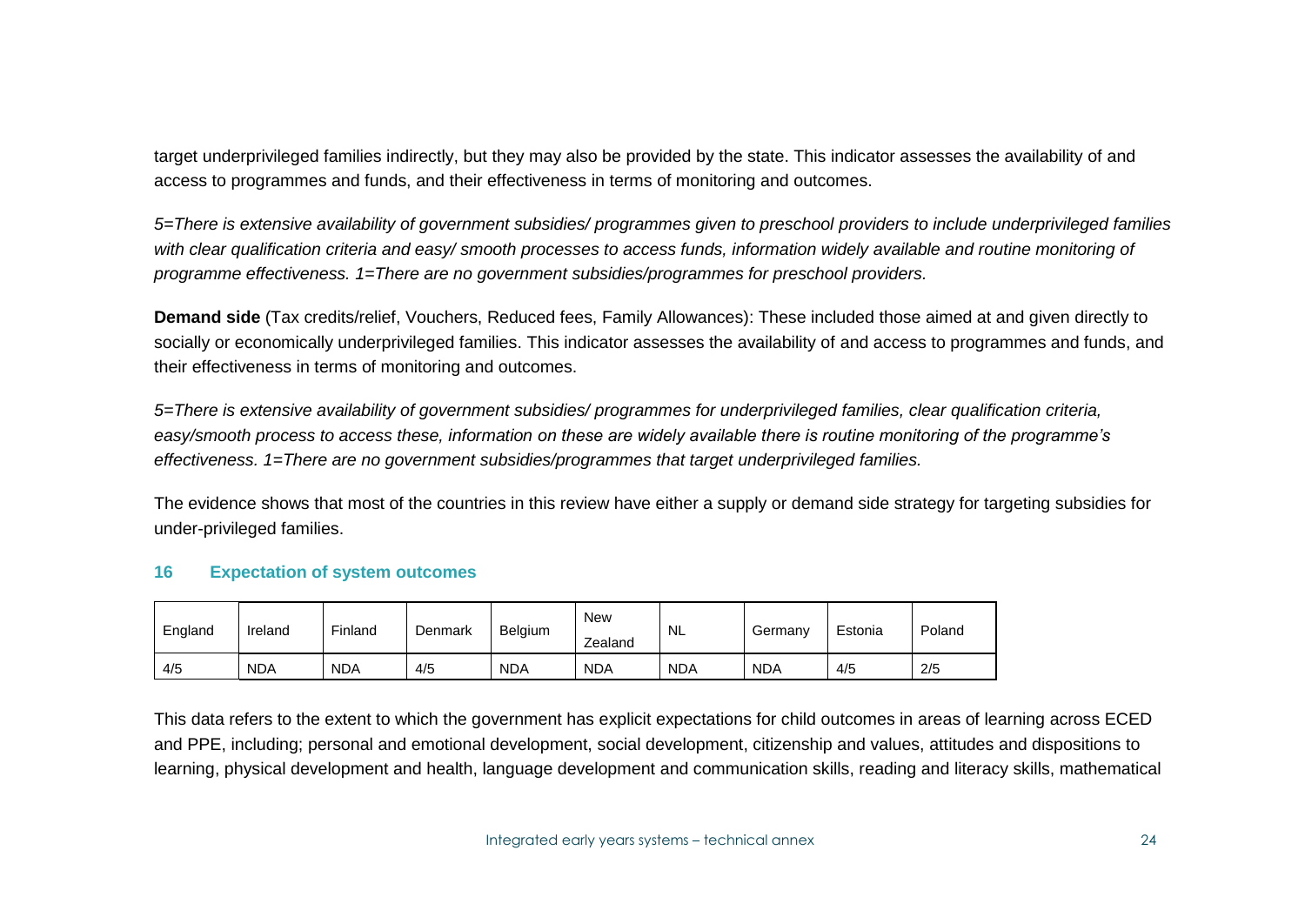skills, understanding the natural world, science technology and digital world, expressive arts, music and creativity, second/foreign language, religious or spiritual knowledge.

The evidence shows that many countries do not specify child outcomes for learning from birth to five years. However, England, Denmark, Estonia and Poland do specify educational outcomes for this phase of the educational system. There was much less evidence in the data sets we interrogated about health outcomes for young children in the review countries.

#### **17 Integration strategies**

| England    | Ireland    | Finland    | Denmark | Belgium    | New<br>-<br>Zealand | <b>NL</b>  | Germany    | Estonia | Poland |
|------------|------------|------------|---------|------------|---------------------|------------|------------|---------|--------|
| <b>NDA</b> | <b>NDA</b> | <b>NDA</b> | 2/5     | <b>NDA</b> | <b>NDA</b>          | <b>NDA</b> | <b>NDA</b> | 5/5     | 0/5    |

This field considers the legislation to ensure that cultural diversity is respected in ECE programmes; prioritized access to ECE for certain cultural groups, controlled eligibility requirements for ECE programmes, additional funding, promotion of cultural diversity in ECE programmes, and staff recruitment and training. The review evidence reveals that we have little data on this to use in cross cultural comparisons.

In Wales, The Foundation Phase curriculum promotes equality of opportunity and values, and celebrates inclusion and diversity. The Well-being and Cultural Diversity Outcomes encompass, recognise and appreciate the value and diversity of traditions, cultures and languages that exist in a multicultural Wales. Where appropriate, settings/schools will need to plan and work with specialist services to ensure relevant and accessible learning experiences. For children with disabilities in particular, they should improve access to the curriculum, make physical improvements to increase participation in education and provide information in appropriate formats.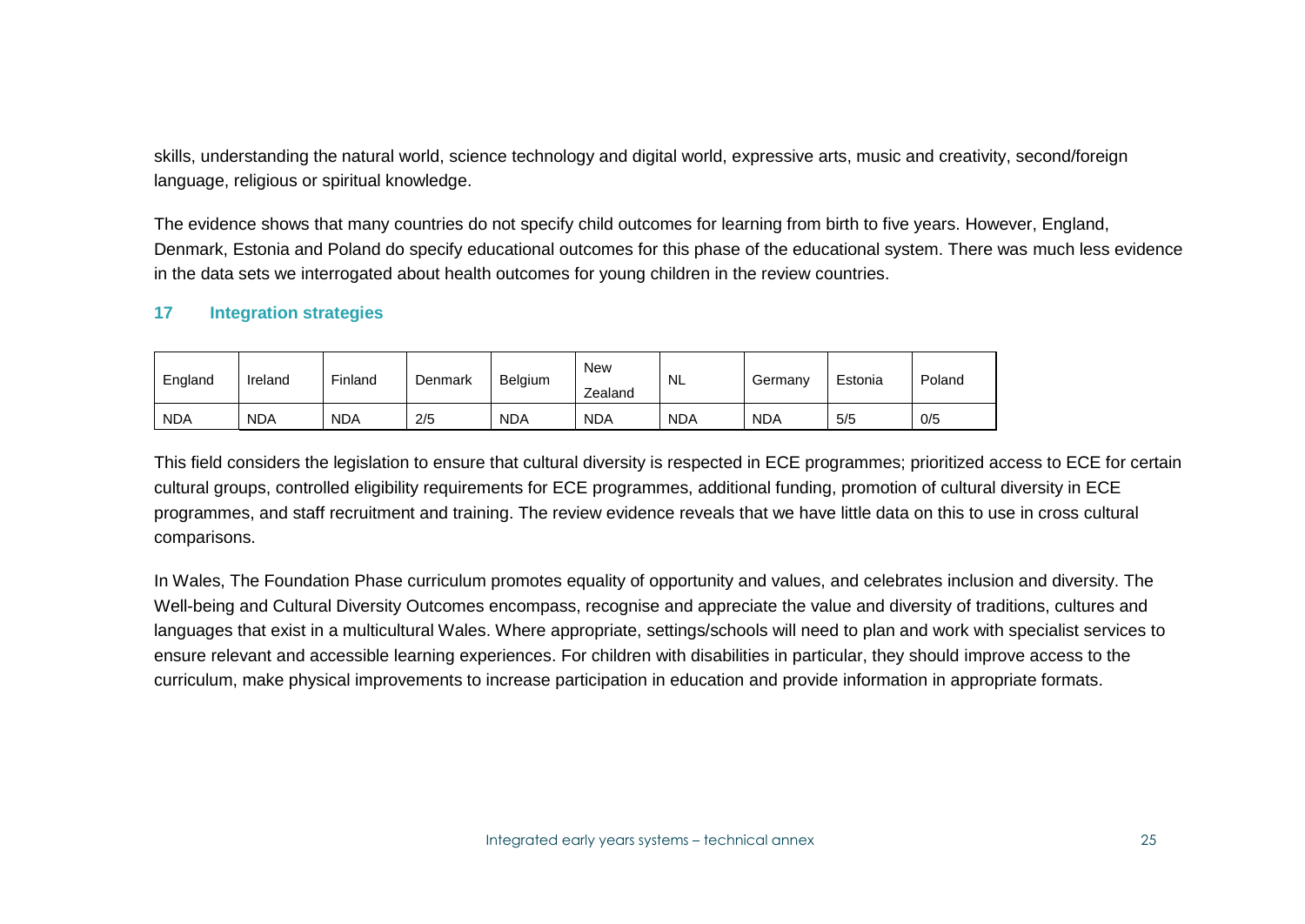#### **18 Workforce training health/education**

| England | Ireland | Finland | Denmark | Belgium | <b>New</b><br>Zealand | <b>NL</b> | Germany | Estonia | Poland |
|---------|---------|---------|---------|---------|-----------------------|-----------|---------|---------|--------|
| 5/5     | 3/5     | 5/5     | 4/5     | 4/5     | 5/5                   | 4/5       | 3/5     | 4/5     | 3/5    |

This feature looks at the level of trained teachers in early childhood education, the presence and scope of initial training as well as monitoring and review systems. These are all conventionally associated with high quality services within a system. The review evidence looked mainly at workforce training in early education and care settings rather than health; this shows that most countries are developing the professional qualifications and training of their early years workforce and some countries already have a highly qualified and professional workforce in place.

#### **Health**

#### **19 Types of health services and funding (including mental health)**

| England                                                                                               | Ireland    | Finland                                                                                                                                               | Denmark    | Belgium    | <b>New</b><br>Zealand | <b>NL</b>                                                                                                                   | Germany    | Estonia    | Poland                                                                                                                                            |
|-------------------------------------------------------------------------------------------------------|------------|-------------------------------------------------------------------------------------------------------------------------------------------------------|------------|------------|-----------------------|-----------------------------------------------------------------------------------------------------------------------------|------------|------------|---------------------------------------------------------------------------------------------------------------------------------------------------|
| School health<br>services are<br>part of the<br>health service,<br>but distinct and<br>visit schools. | <b>NDA</b> | School health services<br>are part of the health<br>service, but distinct and<br>school based. Some<br>services are offered by<br>primary health care | <b>NDA</b> | <b>NDA</b> | <b>NDA</b>            | School health<br>services are part<br>of the health<br>service, but<br>distinct. School<br>health services<br>visit schools | <b>NDA</b> | <b>NDA</b> | School health<br>services are part of<br>the health service, but<br>distinct. School<br>based. Some<br>services offered by<br>primary health care |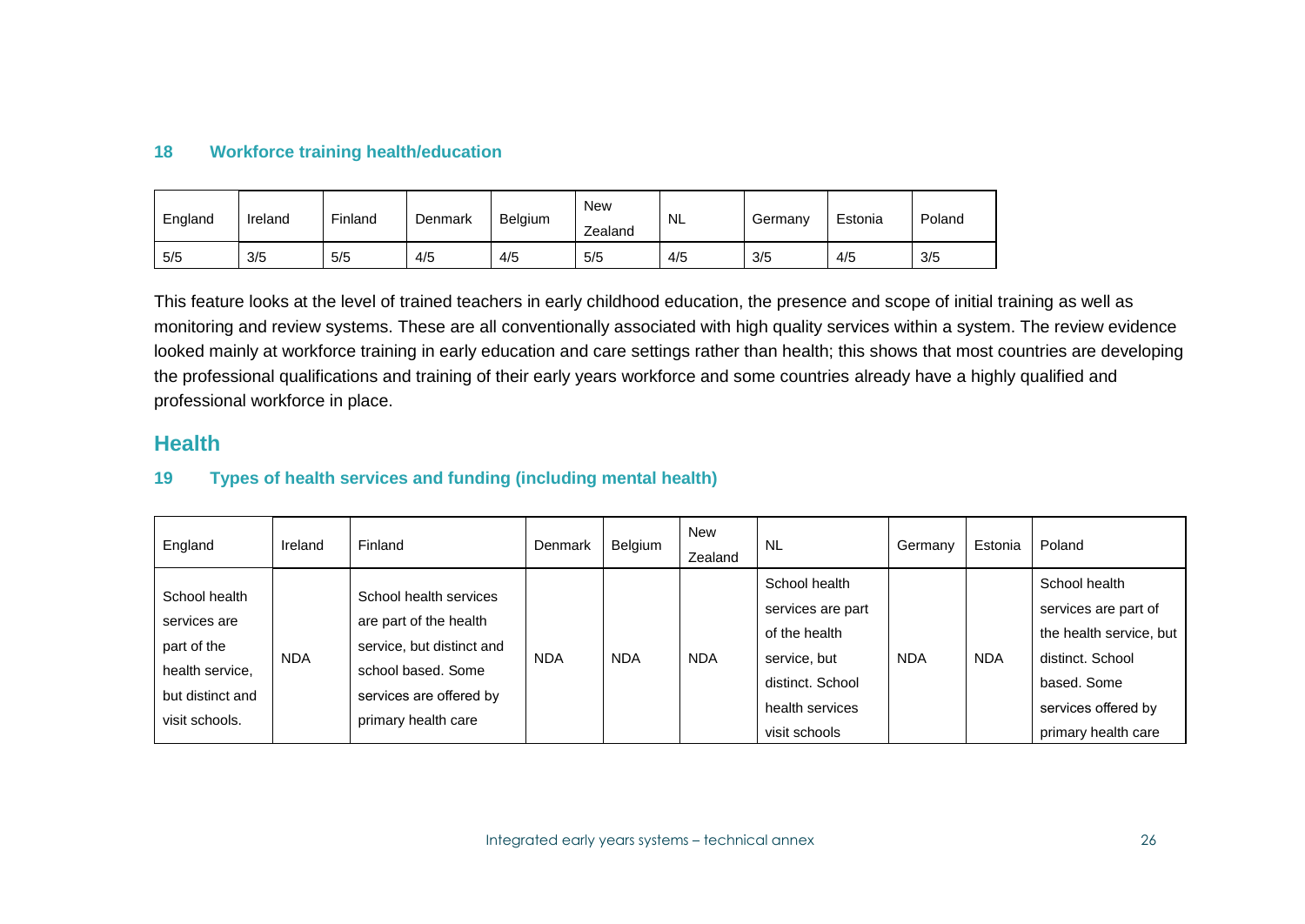This field looks at the organisation of school health services, including Immunisation. The data for child immunisation measures the percentage of children aged 12-23 months who received vaccinations before 12 months or at any time before the survey. A child is considered adequately immunised against diphtheria, pertussis (or whooping cough), and tetanus (DPT) after receiving three doses of vaccine. *5=Above 90 per cent; 1=less than 60 per cent*

The data is patchy within the sources available; 4 of the 10 countries have school health series which are located within the health service rather than the education service and therefore not integrated fully in their work with the school staff. It is an aspect of early intervention that is developing in the study countries, but many countries remain at an early stage of integration in their delivery model.

In Wales, universal contacts cover three interventions: screening, immunisation, and monitoring and supporting child development (surveillance). These services range from families' first point of contact, the family GP, to a wide range of services including maternity, health visiting, school nursing, mental health, community perinatal mental health services as well as social services and education.

The Healthy Child Wales Programme (HCWP) will be central to the delivery of a progressive, universal service in Wales, offering a range of preventative and early interventions for different levels of need. It is supported by an updated Child Health System, a quality assurance framework that will provide assurance of the quality and effectiveness of services and Specialist Community Public Health Nurses' (SCPHN) professional practice across Wales. **1**

The Child Health System will ensure that there is accurate and comparable data collected to support improvements to child health across Wales. A health visitor's professional assessment of family resilience looks not only at the development of the child but considers wider influences such as social, economic and environmental factors and whether the child and family need additional support to address areas of concern.

**<sup>1</sup>** http://www.wales.nhs.uk/sitesplus/888/news/43724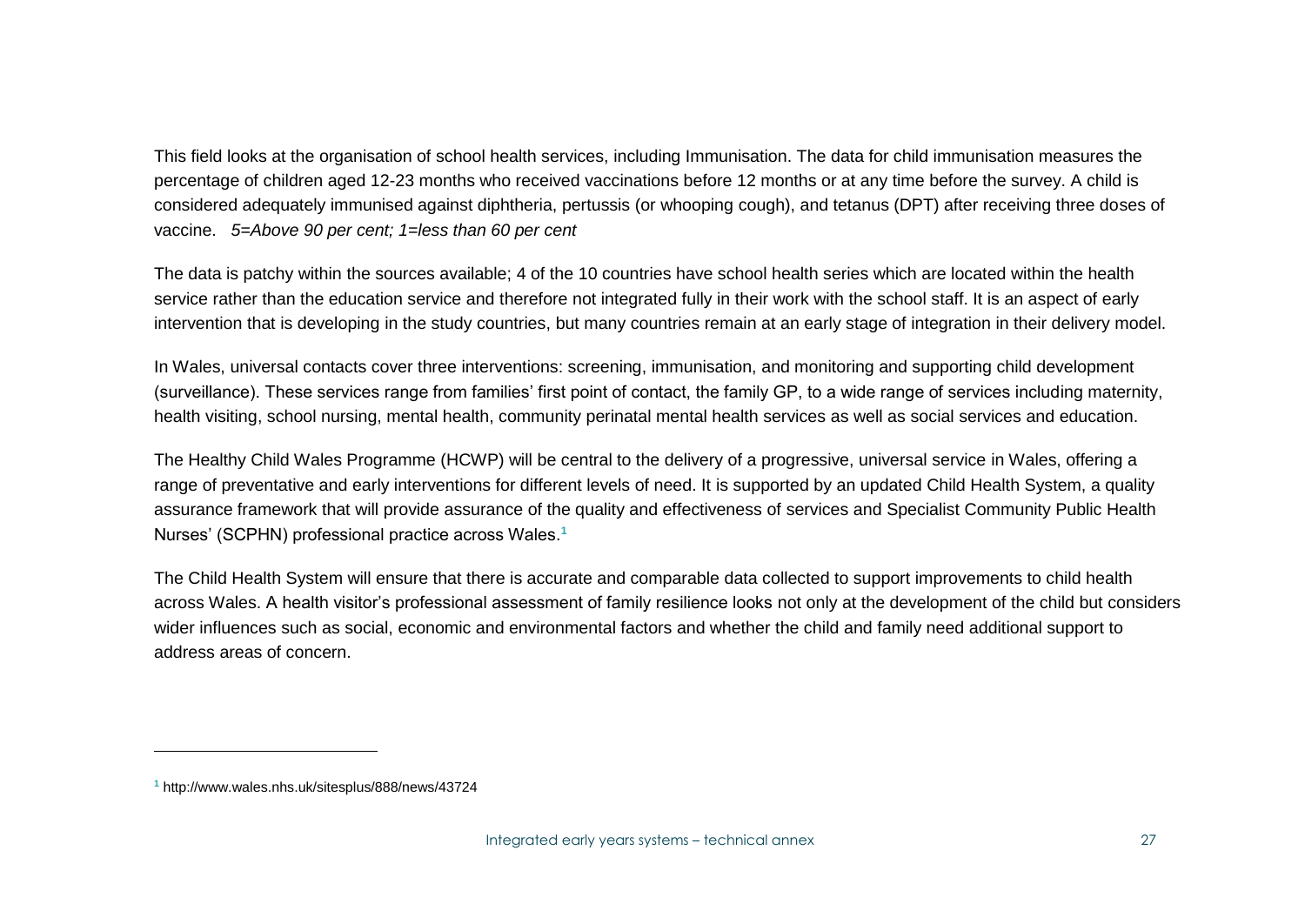#### **20 Coverage of health services**

| England                                                                                                                                                              | Finland                                                                                                                                                                                                                               | Denmark    | Belgium    | New Zealand | <b>NL</b>                                                                                                                           | Germany    | Estonia    | Poland                                                  |
|----------------------------------------------------------------------------------------------------------------------------------------------------------------------|---------------------------------------------------------------------------------------------------------------------------------------------------------------------------------------------------------------------------------------|------------|------------|-------------|-------------------------------------------------------------------------------------------------------------------------------------|------------|------------|---------------------------------------------------------|
| 7-10 antenatal<br>appointments; Post-natal<br>Health visitor support, 6-<br>week post-natal check<br>and regular child health<br>& development reviews<br>till age 2 | Comprehensive health<br>examination (and separate<br>oral health examination) at 1st<br>(7 years), 5th (11 years) and<br>8th (14 years) grades; basic<br>examination once per<br>academic year at all other<br>grades from 2nd to 9th | <b>NDA</b> | <b>NDA</b> | <b>NDA</b>  | Several well-care<br>visits during school<br>years, mostly<br>grades $2(5-6)$<br>years) and 7 (10-11<br>years) in primary<br>school | <b>NDA</b> | <b>NDA</b> | Preschool, and<br>at 3rd grade<br>primary (9<br>years). |

These data were compiled from health examinations by country and age but locating data in many of the countries was difficult using the available data sources. Health boards in Wales began implementing the HCWP in October 2016; Core components of the programme available to all families with children under 7 years of age will include: Health and development, screening and physical examination, immunisation, key public health messages, prevention of Sudden Infant Death Syndrome (SIDS), breastfeeding and healthy weaning, healthy relationships and domestic abuse, promotion of sensitive parenting, perinatal mental health and safeguarding.**<sup>2</sup>**

#### **21 Regulatory framework/inspection/accreditation**

There is little evidence about the regulatory framework for health services in the published sources used in this review. In Wales, health services are regulated and inspected by Healthcare Inspectorate Wales, with the Care Quality Commission undertaking similar responsibilities in England.

**<sup>2</sup>** http://www.wales.nhs.uk/sitesplus/888/news/43724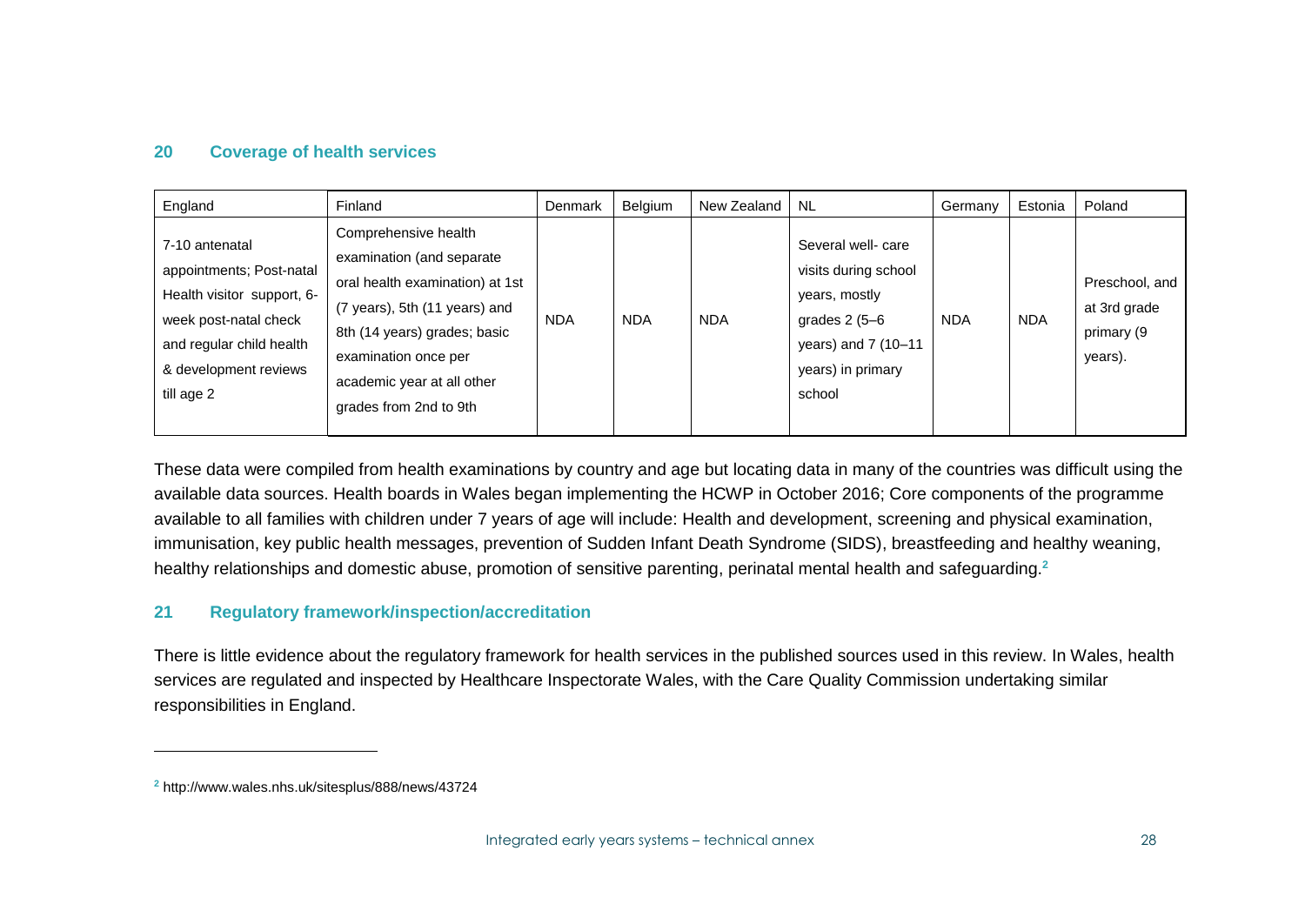#### **22 Level of integration**

There is little evidence about the level of integration of health services in the published sources used in this review - see last section of main report.

#### **Education**

#### **23 Setting types and funding**

There is considerable diversity across the countries examined in the types of setting that offer ECEC, and the settings serving children aged 0-3 are often different in type and delivery model to those delivering services to those aged 3 and over. In most countries a 'split' system operates between 0-3 and 3 years and over, with Estonia, Finland and Denmark offering an integrated education service from birth to compulsory schooling.

#### **24 Coverage of education services**

Most countries in this review had comprehensive coverage of early education and care. However, there is limited evidence in the review sources on the coverage of education services, although some evidence points towards more limited coverage in areas of poverty or disadvantage as well as in rural areas when compared to urban settings.

#### **25 Regulatory framework/inspection/accreditation**

This feature includes the presence and coverage of data collection mechanisms, regular reviews and dissemination and existence of a national or sub-national body responsible for accreditation or inspection. Most countries in this review had a system of regulation and inspection, which required all settings to be registered and licensed and meet minimum requirements. The level of monitoring and scrutiny once a setting has been licensed varied significantly between the countries, with some countries having intense monitoring and scrutiny (UK and Belgium) and others less so (Denmark and Estonia).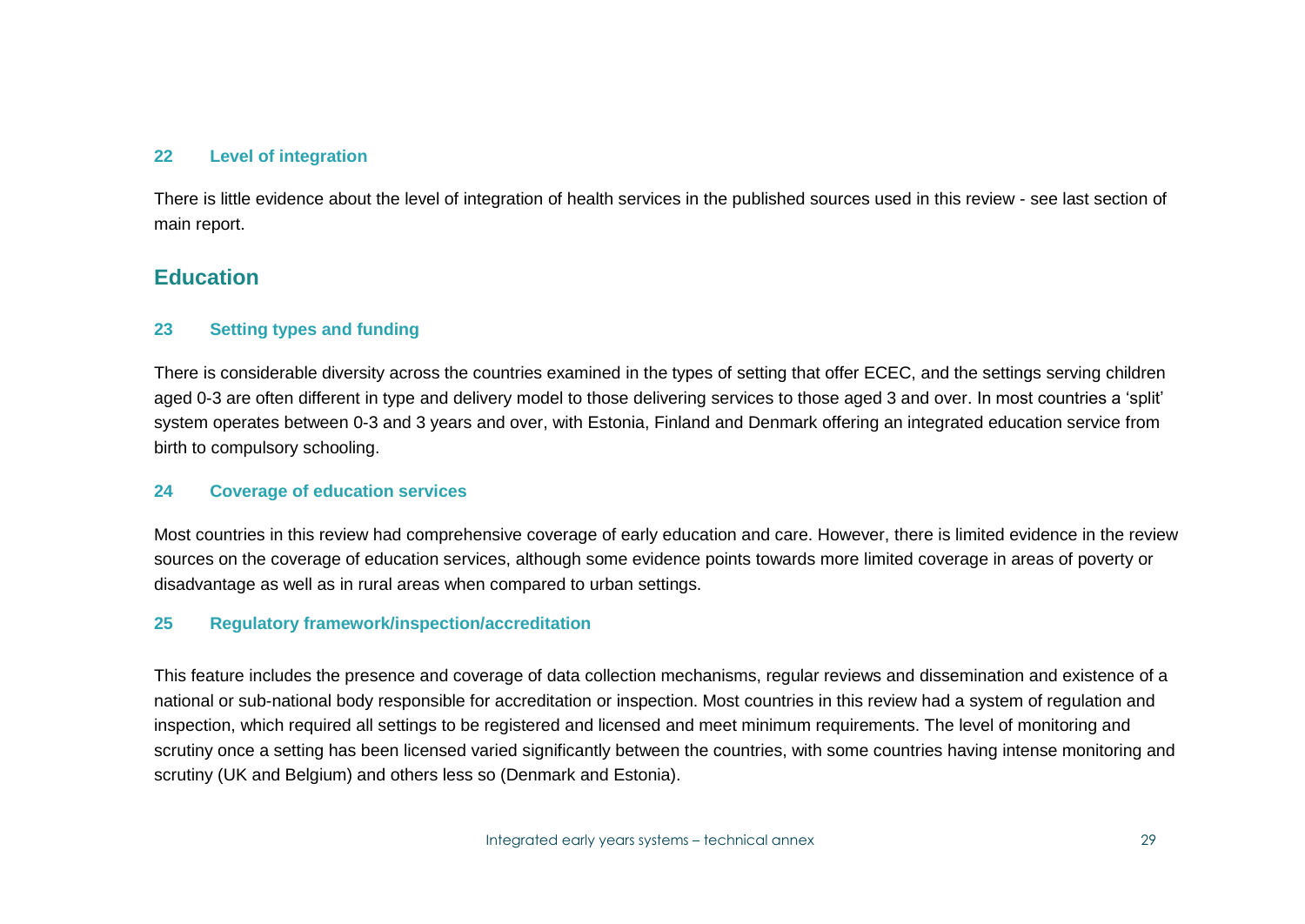#### **26 Level of integration**

| England | Ireland | Finland | Denmark | Belgium | <b>New</b><br>Zealand | <b>NL</b> | Germany | Estonia | Poland |
|---------|---------|---------|---------|---------|-----------------------|-----------|---------|---------|--------|
| 4/5     | 3/5     | 5/5     | 4/5     | 5/5     | 5/5                   | 4/5       | 3/5     | 3/5     | 0/5    |

NB: It should be noted that in these 'integrated systems' health is usually not included, rather the focus is on integrating education and care services.

Responsibility for early years education and care services at national level can be either divided (split) or merged (integrated). Of OECD member countries, about half have a split system of education and care, and half an integrated system (OECD, 2014). In the countries with an integrated system (England, New Zealand) the Department of Education or its country equivalent is responsible for ECEC. In Denmark the Ministry of Children, Gender Equality, Integration and Social Affairs carries the responsibilities for ECEC and in Germany, the Ministry for Family Affairs, Senior Citizens, Women and Youth is responsible for ECEC. The [Finnish](https://www.oph.fi/english/education_system/early_childhood_education) ECEC is based on an integrated approach to care, education and teaching. Fulfilling both the day-care needs of small children and the educational and instructional perspective. The ECEC model of a Nordic welfare state, where care, education and instruction have been combined to form an integrated whole and where play is a central tool of pedagogical activities, sees children's day care and other systems supporting care for small children as a part of early childhood education and care.

However, some countries are now moving to integrate health and social/family care services within their early years system.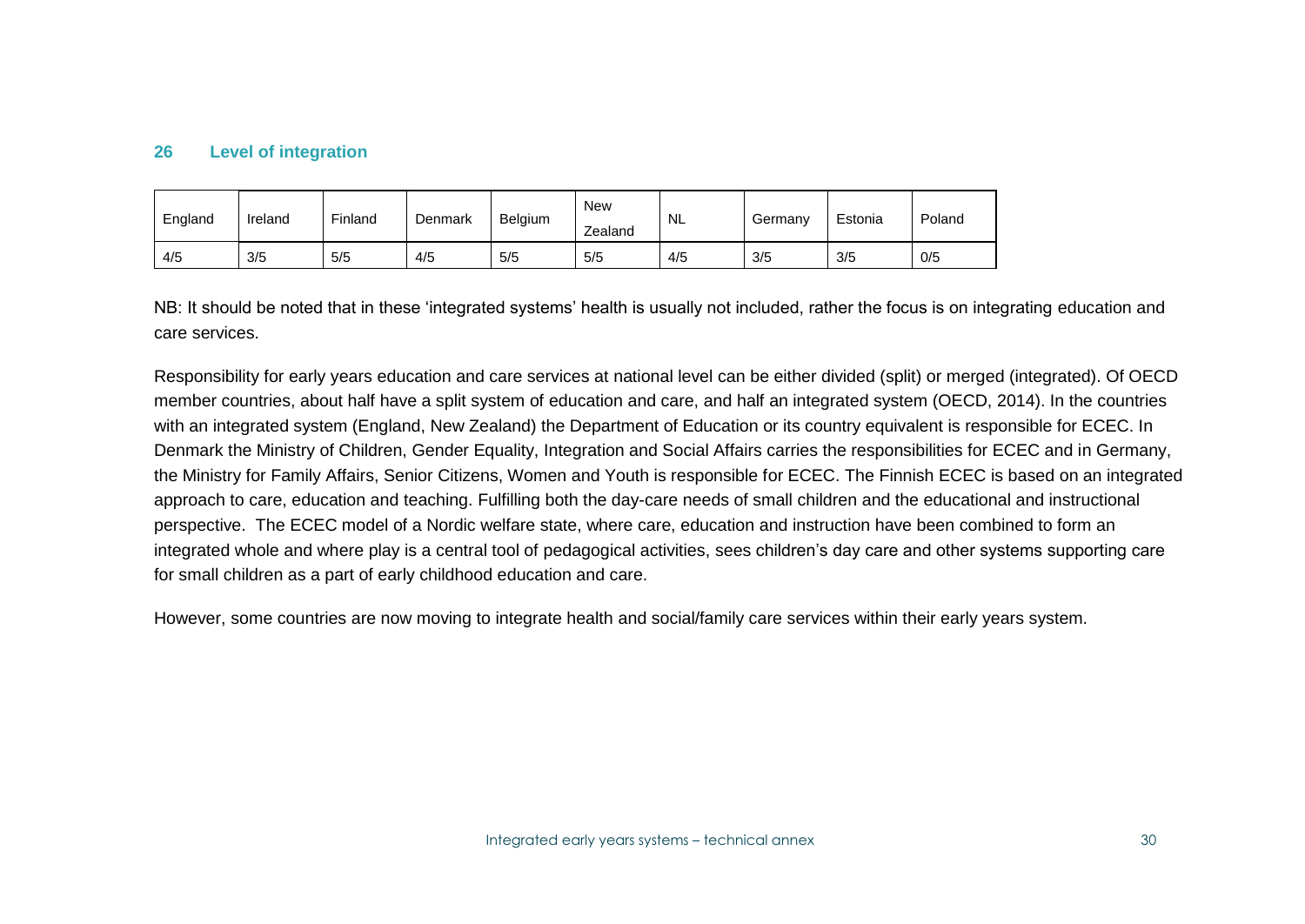**[England](http://www.oecd.org/education/school/early-childhood-education-and-care-pedagogy-review-england.pdf)** - The Healthy Child Programme (Department of Health, 2009) and Healthy Start **<sup>3</sup>** are at the heart of public health services for children and families bringing together health, wellbeing and resilience for every child. These do have a health focus and education and care settings are encouraged to be responsible for implementing them.

**[Ireland](http://www.hscboard.hscni.net/regional-integrated-support-for-education/)** - A new regional integrated health and social care service has been launched which works directly in mainstream primary schools to support children. 'RISE' (Regional Integrated Support for Education) will enable staff from the health and social care and education sectors to work closely together to help children access learning settings and enhance their development. Speech and Language Therapists, Occupational Therapists, Physiotherapists, Behavioural Therapists, Clinical Psychologists and Therapy Assistants are now attending all primary schools across Northern Ireland to provide a range of multidisciplinary child-focussed programmes.

**<sup>3</sup>** https://www.healthystart.nhs.uk/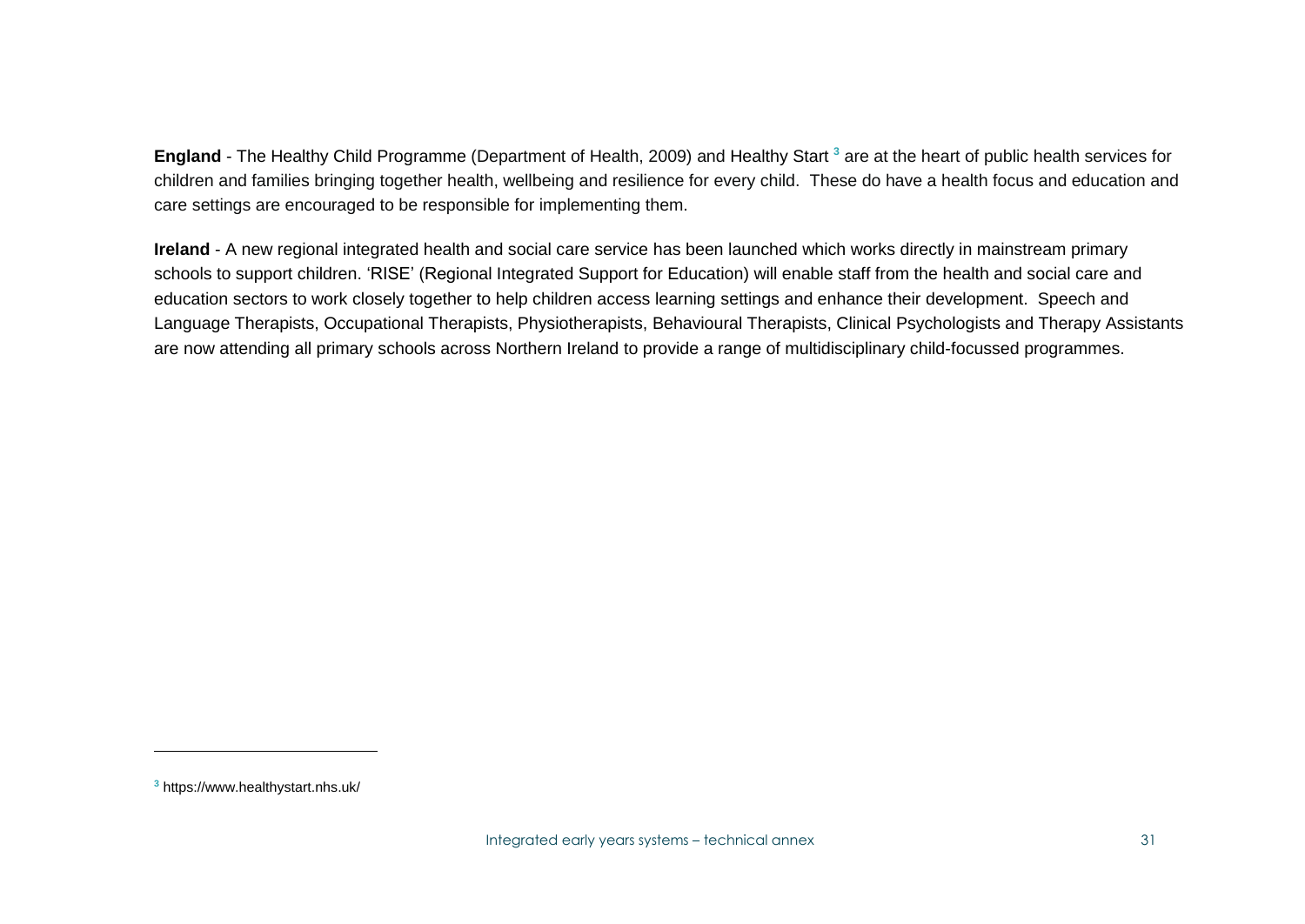# **Appendix 4: Summary of early childhood health, social care and education provision in the Phase 2 review countries not included in the case studies**

### **Finland**

At central government level, Finland places a great emphasis in both policy and legislation on universal early childhood education and care services for all children and families, regardless of region of residence or economic standing. There is also a central commitment to partnership with parents in ensuring the best start in life for all children. In terms of pre-natal support, there are visit and examination at four months for the mother, as well as for the father and the rest of family. Whole family wellbeing is assessed at this and follow up meetings and prenatal clinics provide parental training for first time parents. This service is closely linked to both maternity clinics and hospitals.

Families also receive a home visit from a midwife or nurse shortly after the birth, following which they attend a child health clinic at least nine times in the first year. After a year, visits are reduced to every 6/12 months until school age, when the school healthcare system then takes over. School healthcare system: All children are seen annually by a school nurse, with more intensive medical check-ups b being provided in years one, five and eight. The system takes a whole-child approach, and considers both physical and mental health. The latter is aimed at identifying at the earliest opportunity any emerging child mental health issues, and refer them if needed to other services such child guidance or family counselling centres or more specialist mental health services if appropriate. There has also been significant coverage of the Finnish baby box scheme, which helps to promote both support for children and equality. All first time mothers in Finland receive a box full of baby essentials, and the box can also double as a cot (supplied with bedding).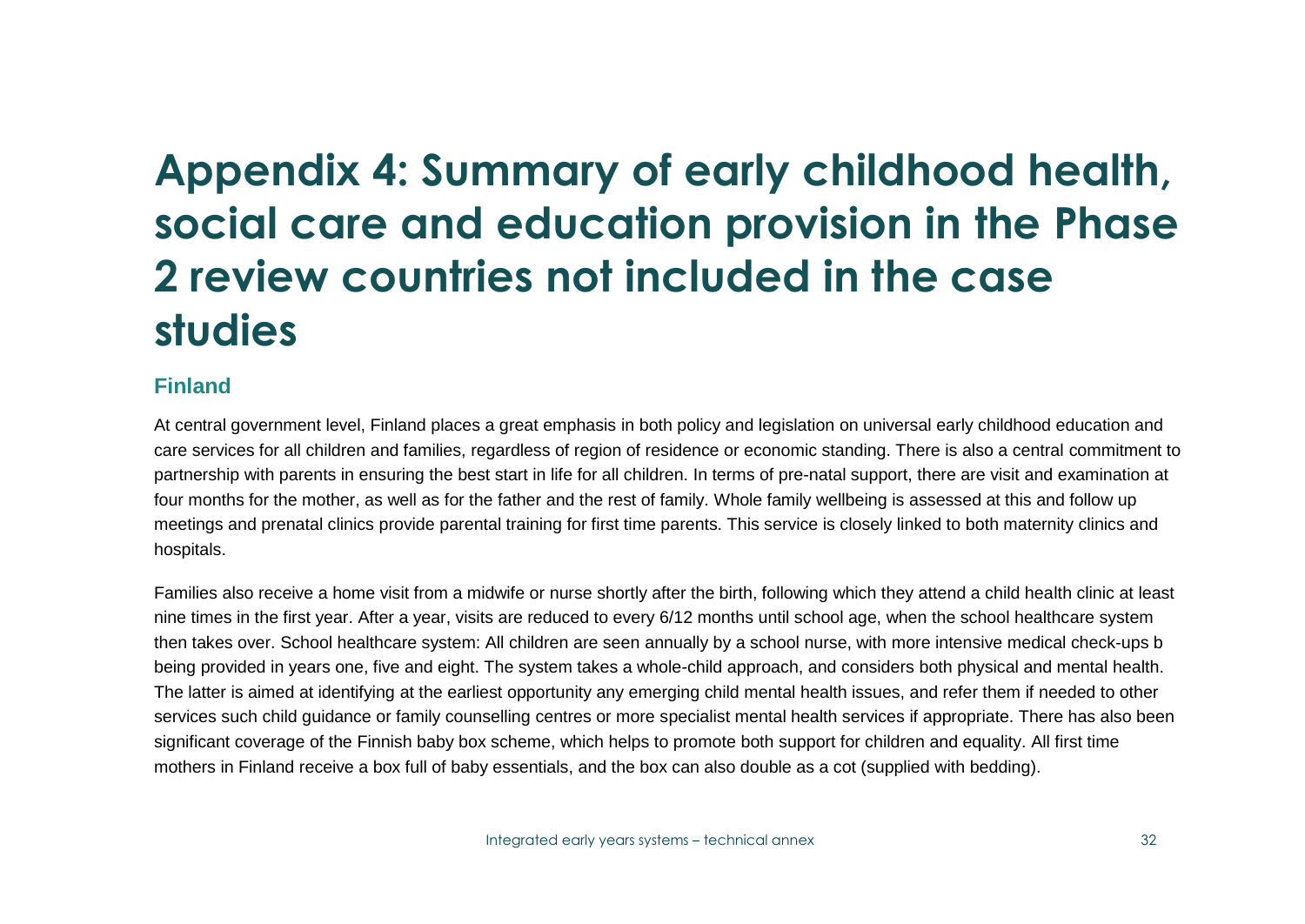With regard to other elements of ECEC, The Early Childhood Education and Care Act came into force in the beginning of September 2018. (European Commission, 2018a). The reformed legislation includes the following key changes:

- The number of ECEC staff with a higher education qualification will be increased. By 2030, two thirds of the ECEC centres' staff must have a Bachelor level qualification. Job titles will also be reformed and clarified;
- Regulations on the transfer of information between ECEC centres, authorities and home will be changed to ease the exchange of information;
- A data base collecting information on ECEC providers, staff, families and children will be set up to support authorities in carrying out their statutory responsibilities; and to provide up-to-date, reliable, comprehensive and comparable data;
- The prevention of bullying is explicitly stated: each child must be protected from violence, bullying and harrassment.

According to the World Health Organisation, Finland's health system is complex and decentralised, and care is delivered in municipal, occupational or private facilities. The Ministry of Social Affairs and Health lays down national guidelines for social and health policy; over 300 municipalities (local authorities) are responsible for the provision of basic services, such as education, health and social care, to their residents. Municipalities fund and organise (often jointly) the provision of primary care, and form 20 hospital districts to fund and provide hospital care. At the national level, the Ministry of Social Affairs and Health is responsible for developing and implementing health reforms and policies, and it extensively relies on a network of expert and advisory bodies in its work. (WHO, 2017). However, Finland is currently embarked on long-running discussions concerning controversial proposals to reform its' healthcare services; these reforms would establish 18 new counties and shift responsibility for the provision of services from local governments to new health care regions (European Commission, 2018a and b). **4**

**<sup>4</sup>** https://www.reuters.com/article/us-finland-reforms/finnish-health-reforms-face-new-delays-after-decade-of-wrangling-idUSKCN1IX4X4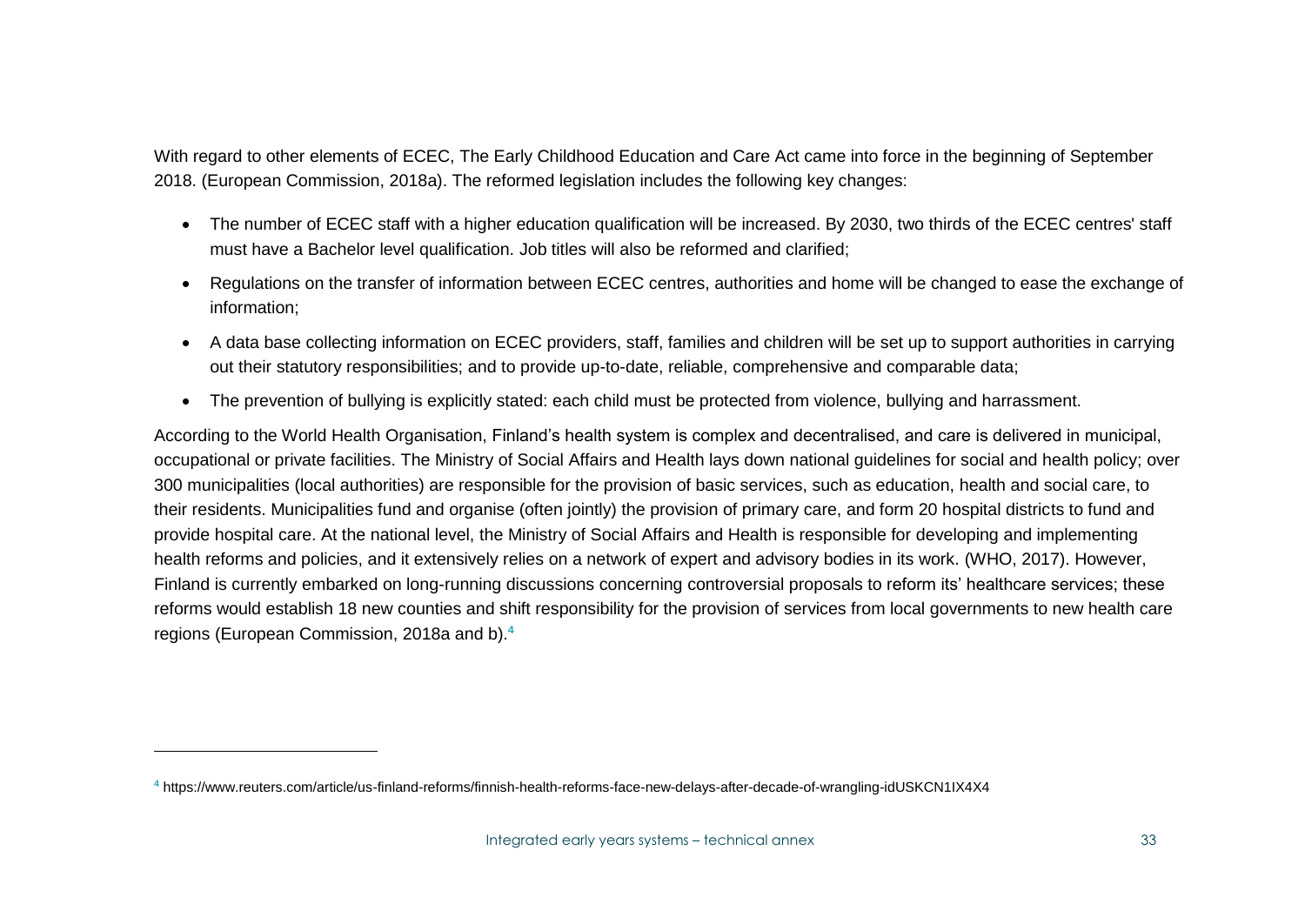#### **Ireland**

Unlike the education system which is clearly defined, services in Ireland that provide for the out-of-home care and education of children aged birth to six years are described variously as crèches, nurseries, pre-schools, playgroups, after-school clubs, etc. This reflects the variety of purposes which are attributed to these services including caring for children of working parents and providing opportunities for early educational experiences for young children. Recent national policy initiatives have further embedded Early Childhood Education and Care within the lexicon of practice in early childhood, such as the development of:

- Síolta, the National Quality Framework for Early Childhood Education (CECDE, 2006). Síolta is designed to define, assess and support the improvement of quality across all aspects of practice in early childhood care and education settings where children aged birth to six years are present; **<sup>5</sup>**
- Aistear, the Framework for Early Learning (NCCA, 2009), which is the curriculum framework for all children in Ireland from birth to six years. <sup>6</sup>

The recently announced free pre-school year for children in the year before attending primary school will bring greater cohesion to the nature of children's experiences in a range of early childhood settings. The Early Childhood Care and Education (ECCE) Scheme provides early childhood care and education for children of pre-school age. The scheme is offered in early years settings (pre-schools, Montessori's, creches, playgroups) for 3 hours a day, 5 days a week, 38 weeks of the year. All children are entitled to 2 full academic years on the ECCE scheme and are eligible to start the ECCE scheme in the September of the year that they turn 3 years old. **7**

In Ireland there is a central state agency or organisation responsible for the coordination of social care support for children with complex health conditions/disabilities. The Health Service Executive (HSE) is in charge of both primary and social care. **<sup>8</sup>** The HSE is also responsible for inspecting pre-schools, play groups, nurseries, crèches, day-care and similar services which cater for children aged 0-6,

**<sup>5</sup>** http://siolta.ie/index.php

**<sup>6</sup>** https://www.curriculumonline.ie/Early-childhood/Aistear-Framework

**<sup>7</sup>** https://www.earlychildhoodireland.ie/work/information-parents/choosing-childcare/ecce-free-preschool-year/

**<sup>8</sup>** https://www.hse.ie/eng/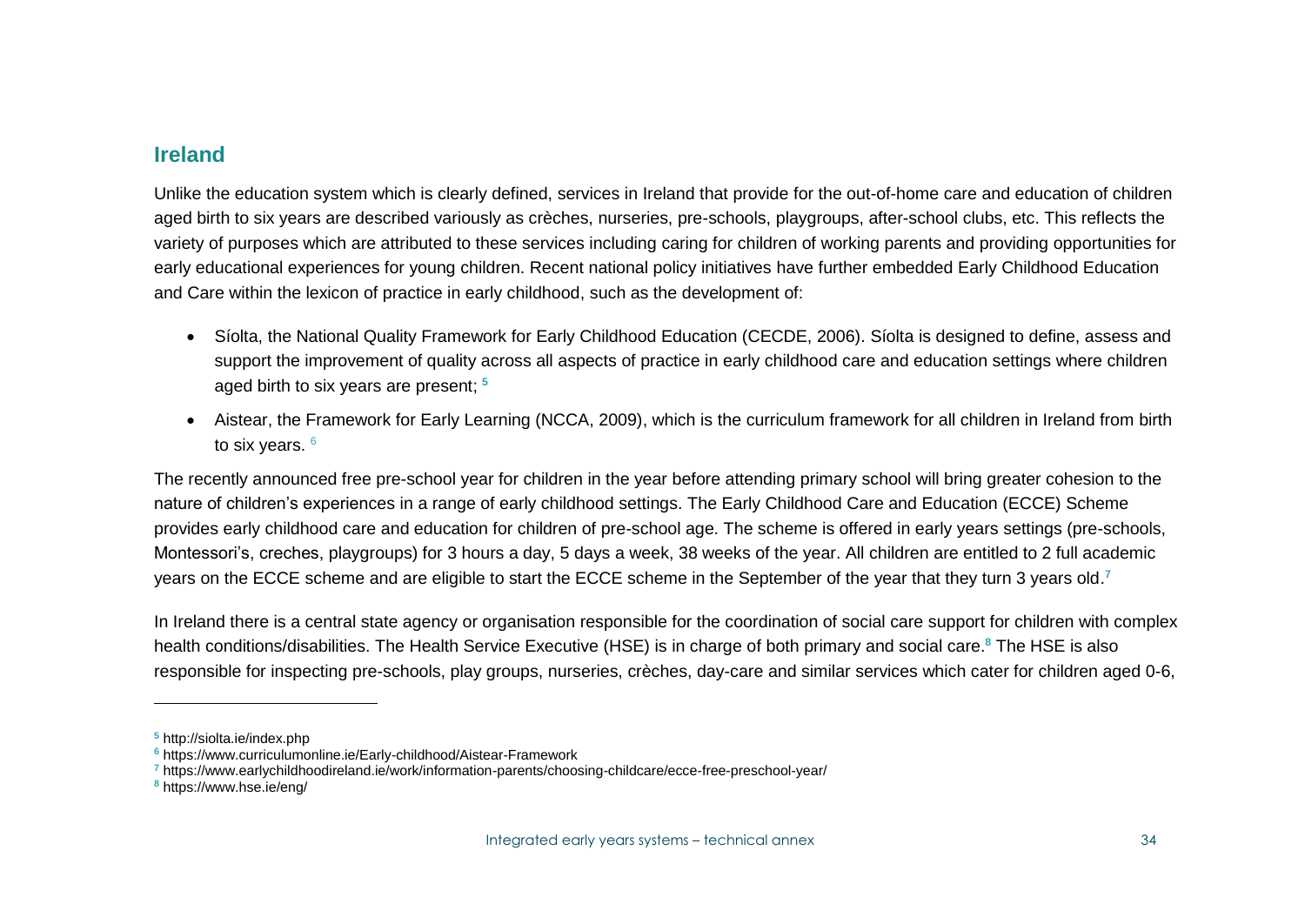under the Child Care (Pre-School Services) Regulations 2006. The Children and Family Services functions of the HSE are now part of the Child and Family Agency, Tusla. Tusla was established in January 2014 and is the dedicated State agency responsible for improving wellbeing and outcomes for children. It brings together over 4,000 staff and an operational budget of over €750m, and is described as representing "*the most comprehensive reform of child protection, early intervention and family support services ever undertaken in Ireland*".**<sup>9</sup>** However despite primary and social care both being provided by the same agency, in practice links between these services are informal and have not been integrated fully; the HSE is currently configuring community-based Children's Disability Network Teams which are expected to provide care to those children with the most complex needs. These teams will provide integrated care based on needs rather than diagnosis for children with complex needs and their families regardless of the child's disability (whether intellectual or physical).

In Ireland, it is envisioned that children will access different avenues of care depending on how complex their needs are and it is expected that children with less complex needs will be treated through multi-disciplinary local primary care services. The National Disability Authority **<sup>10</sup>** is the independent state body providing expert advice on disability policy and practice to the government and the public sector.

**<sup>9</sup>** https://www.tusla.ie/ **<sup>10</sup>** http://nda.ie/

 $\overline{a}$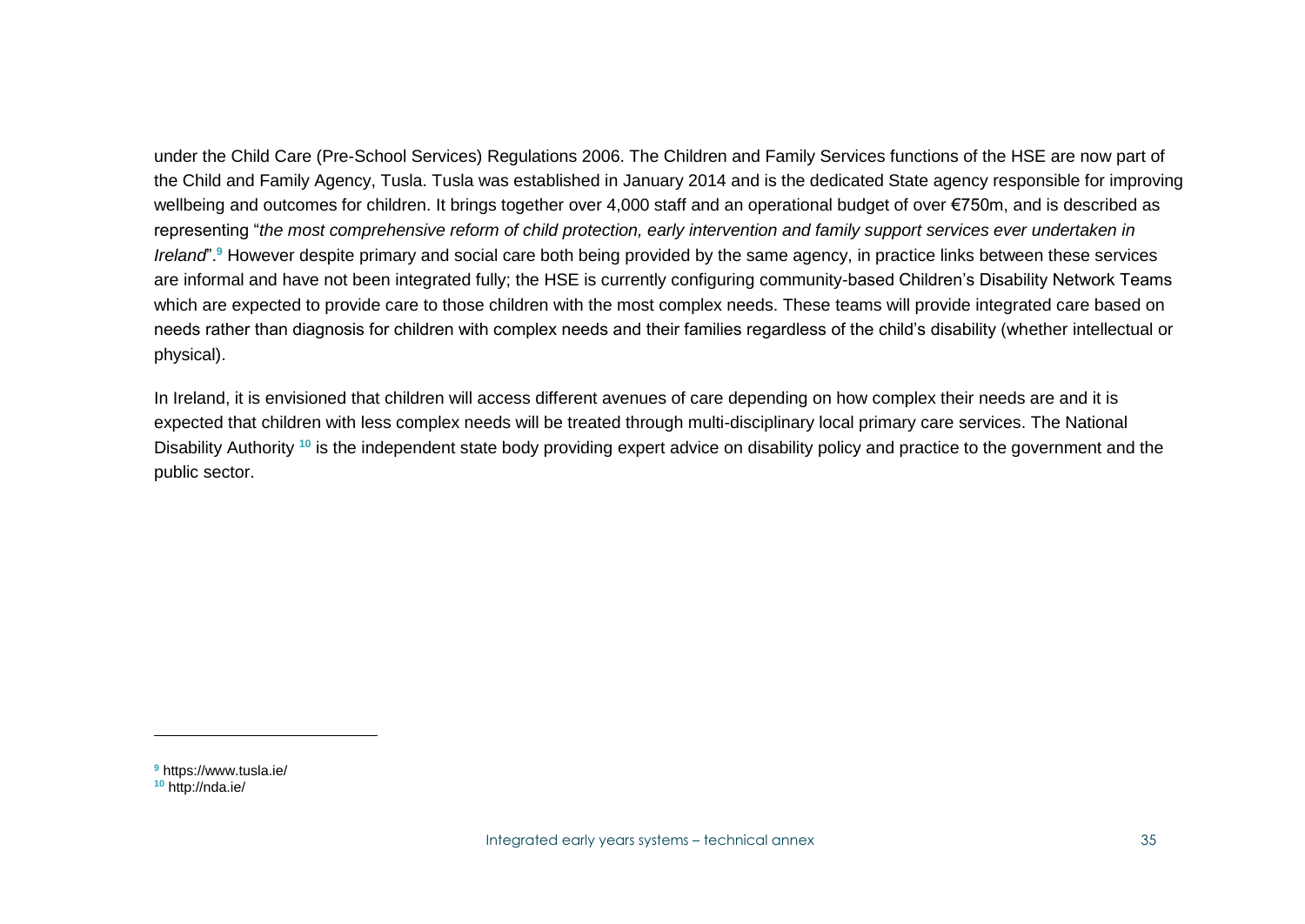# **Appendix 5: Summary of comparative context for the 4 case studies**

|                                        | <b>ESTONIA</b>                                                                                      | <b>DENMARK</b>                                                                       | <b>NETHERLANDS</b>                                                                                                                                                                                                                           | <b>BELGIUM</b>                                                                                                                           |
|----------------------------------------|-----------------------------------------------------------------------------------------------------|--------------------------------------------------------------------------------------|----------------------------------------------------------------------------------------------------------------------------------------------------------------------------------------------------------------------------------------------|------------------------------------------------------------------------------------------------------------------------------------------|
| <b>SIZE</b>                            | Covering a total area of 45,227<br>km2                                                              | 16,634 square miles<br>(43,095 square kilometres                                     | 41,540 km <sup>2</sup> (16,040 sq miles)                                                                                                                                                                                                     | 11,780 square miles (30,510 square<br>kilometres)                                                                                        |
| <b>LANDSCAPE</b>                       | Mainland and 2,222 islands,<br>most of the country at or near<br>sea level                          | More than four hundred<br>islands                                                    | Remarkably flat, with large<br>expanses of lakes, rivers, and<br>canals                                                                                                                                                                      | Central and northern parts covered<br>by a dense network of medium-size<br>and small cities                                              |
| <b>SIGNIFICANT</b><br><b>INCIDENTS</b> | Centuries of successive<br>German, Danish, Swedish, and<br>Russian rule, independence<br>since 1991 | Rapidly changed from an<br>agricultural to an<br>industrialized society              | No major wave of industrialization<br>but remained firmly oriented toward<br>agriculture, trade, and service<br>industries. Historical divide between<br><b>Protestant north and the Catholic</b><br>south, separated by the Rhine<br>River. | Closing of its coal mines in the<br>1960s resulted in less than 60%<br>employment by 1999                                                |
| <b>AFFLUENCE</b>                       | Highest monthly salaries and<br>the highest per capita housing<br>allocation in the Soviet Union    | High unemployment rates,<br>especially amongst ethnic<br>minorities. Only 15 percent | Average income after taxes is<br>20,000 euros (\$23,160) with<br>unemployment now at around 6%                                                                                                                                               | A homogenous, wealthy society,<br>wealth is now relatively evenly<br>distributed, with most of the<br>population classed as middle class |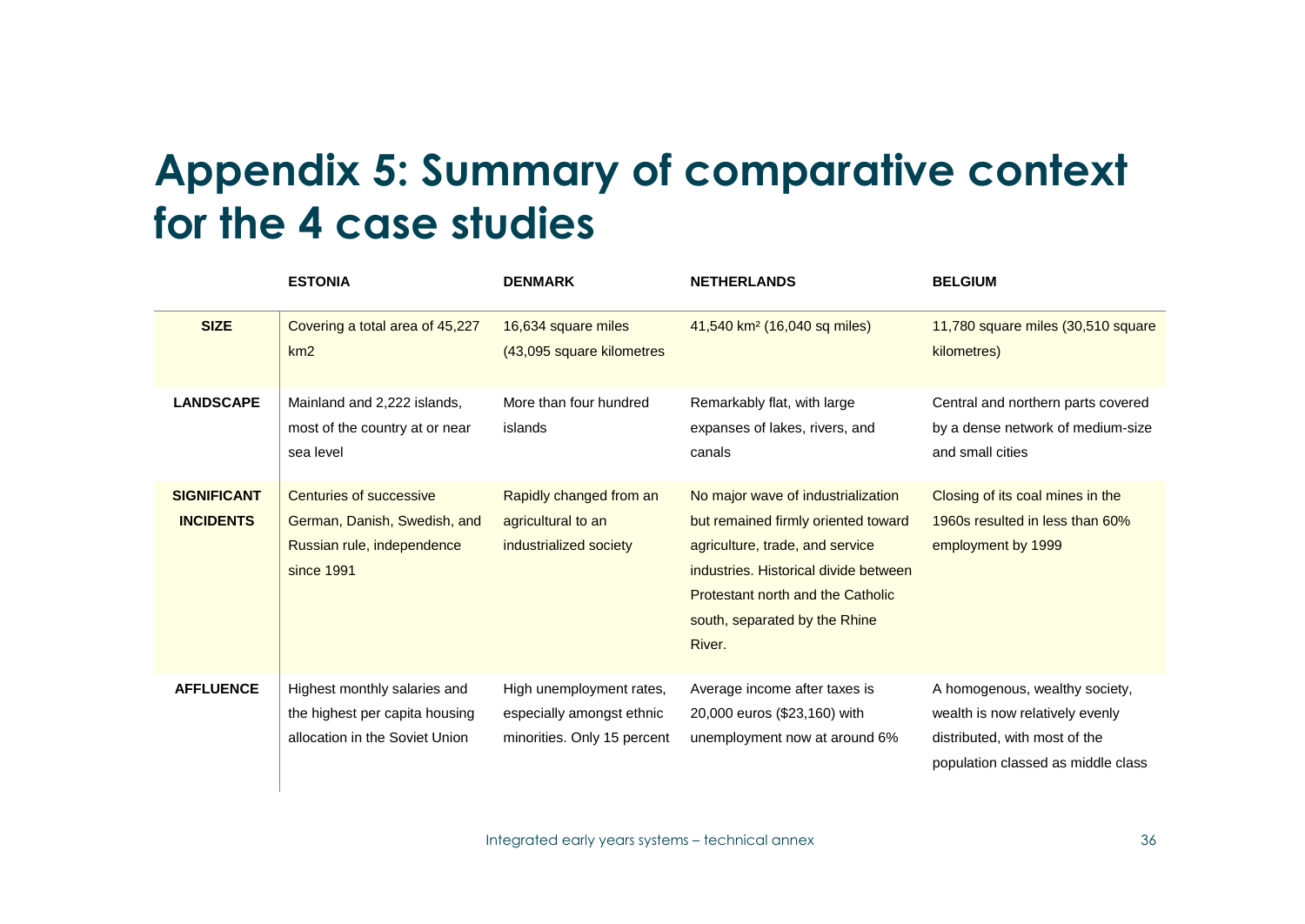|                                          |                                                                                         | live in rural areas, many<br>with city jobs                                                                                                                                                                    |                                                                                                                                                                                                                                              |                                                                                                                                                 |
|------------------------------------------|-----------------------------------------------------------------------------------------|----------------------------------------------------------------------------------------------------------------------------------------------------------------------------------------------------------------|----------------------------------------------------------------------------------------------------------------------------------------------------------------------------------------------------------------------------------------------|-------------------------------------------------------------------------------------------------------------------------------------------------|
| <b>GOVERNMENT</b><br><b>ORGANISATION</b> | Democratic unitary<br>parliamentary republic                                            | Executive power lies with<br>the monarch, while<br>legislative power is based<br>in the parliament.                                                                                                            | A unitary state governed by a<br>central body, political power lies in<br>the hands of a cabinet of ministers<br>headed by a prime minister.                                                                                                 | <b>Historically constructed within</b><br>integrated social structures, or<br>"pillars", based on three main<br>ideologies                      |
| <b>POPULATION</b>                        | 1.3 million                                                                             | 5.7 million                                                                                                                                                                                                    | 17.1 million                                                                                                                                                                                                                                 | 11.5 million                                                                                                                                    |
| <b>ETHNICITY</b>                         | Finnish people with a sizable<br>community of ethnic Russians                           | Immigration, mainly from<br>other Scandinavian and<br>northern European<br>countries                                                                                                                           | Nearly 3 million foreign residents<br>mainly from the European Union                                                                                                                                                                         | High percentage of noncitizens in<br>the population, including a Jewish<br>immigrant community in, Poles,<br>Italians, North Africans and Turks |
| <b>LANGUAGE</b>                          | <b>Estonian and Russian</b>                                                             | Danish (derived from<br>German)                                                                                                                                                                                | Standard Dutch, closely resembling<br>German                                                                                                                                                                                                 | Joint official languages are Dutch<br>and French                                                                                                |
| <b>CHARACTER</b>                         | Family and a sense of<br>belonging is important with<br>roots in rural, peasant values. | Rural and urban, island<br>communities with regional<br>traditions. Forty percent of<br>the adult population is<br>married, 45 percent is<br>unmarried, 7 percent is<br>divorced, and 7 percent is<br>widowed. | One of the world's most densely<br>populated countries, two major<br>cultural subdivisions; the Randstad<br>(urban) and non-Randstad cultures.<br>No strong uniform national culture,<br>preferring diversity and tolerance of<br>difference | One of the most urbanized and<br>densely inhabited countries in the<br>world, its cities contain<br>approximately 97% of the<br>population      |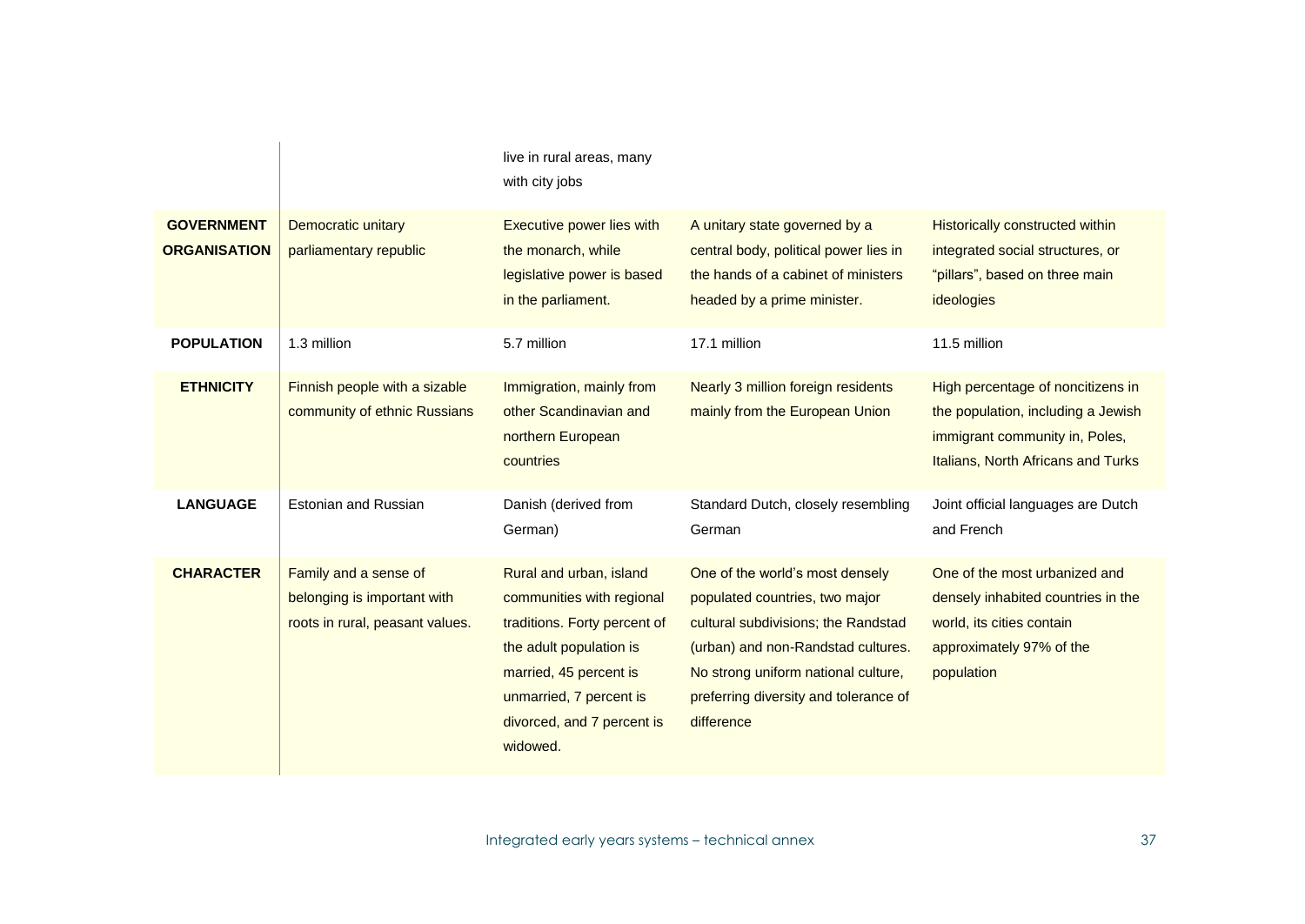| <b>SOCIAL</b><br><b>WELFARE</b>    | Limited unemployment benefits,<br>social security for the elderly.<br>Universal health care, free<br>education, and the longest-paid<br>maternity leave in the OECD. | Comprehensive social<br>welfare system offers<br>unemployment, disability,<br>and old-age benefit with<br>free access to health care<br>and education                                                                                              | Health care almost completely the<br>responsibility of the state with<br>universal and free early education                                                                            | A very inclusive social security<br>system. Day care and early<br>education are funded by the<br>Government                                                                             |
|------------------------------------|----------------------------------------------------------------------------------------------------------------------------------------------------------------------|----------------------------------------------------------------------------------------------------------------------------------------------------------------------------------------------------------------------------------------------------|----------------------------------------------------------------------------------------------------------------------------------------------------------------------------------------|-----------------------------------------------------------------------------------------------------------------------------------------------------------------------------------------|
| <b>EMPLOYMENT</b><br><b>MARKET</b> | Nearly all jobs give priority to<br>younger workers                                                                                                                  | Social strata not divided<br>into income groups,<br>instead, categorised<br>according to level of<br>education and occupation                                                                                                                      | High economic growth at the turn of<br>the twentieth century, tax incentives,<br>and government re-education<br>programs had rapidly reduced long-<br>term unemployment to record lows | Predominantly middle class, only 5<br>to 6 percent are living close to the<br>poverty line.                                                                                             |
| <b>INEQUALITY</b>                  | Inequality has increased<br>dramatically                                                                                                                             | Social inequality with<br>twenty percent of the<br>lowest-income families<br>earning 6 percent of total<br>income, while 20 percent of<br>the highest-income families<br>earning around 40 percent<br>of the income. an increase<br>in unemployed. | Open discussion of class, income,<br>and status differences is more or<br>less taboo in a society that strongly<br>emphasizes equality                                                 | Wealth is relatively evenly<br>distributed, the gender gap has<br>decreased in recent years and<br>wage differentials between men and<br>woman are the lowest in the<br>European Union. |
| THE ROLE OF<br><b>WOMEN</b>        | Young women are given jobs in<br>the most visible positions in the<br>service sector                                                                                 | Highest percentage of<br>women in the labour<br>market in Europe, in home                                                                                                                                                                          | 70% of the labour force, they often<br>work part-time (60%) and still lag<br>behind men in terms of income and<br>job status.                                                          | Often in part time roles, in a limited<br>number of sectors and jobs,<br>unemployment rates are slightly<br>lower for women                                                             |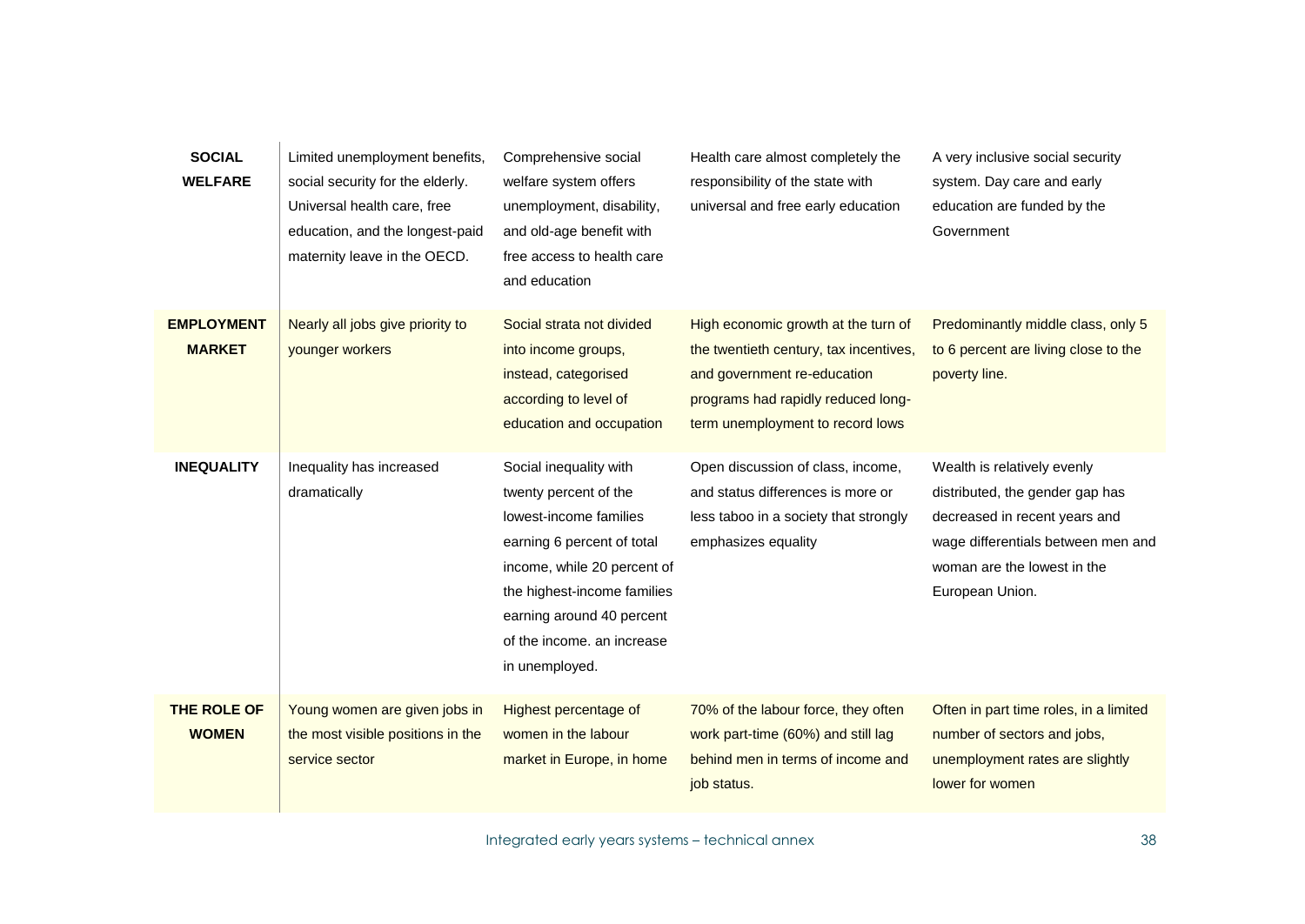|  | and family roles earning<br>less than men              |                                                           |                                                                         |
|--|--------------------------------------------------------|-----------------------------------------------------------|-------------------------------------------------------------------------|
|  | Constitutional monarchy<br>with hereditary succession. | Parliamentary democracy under a<br>constitutional monarch | Federal government resulting in six<br>governments and six parliaments. |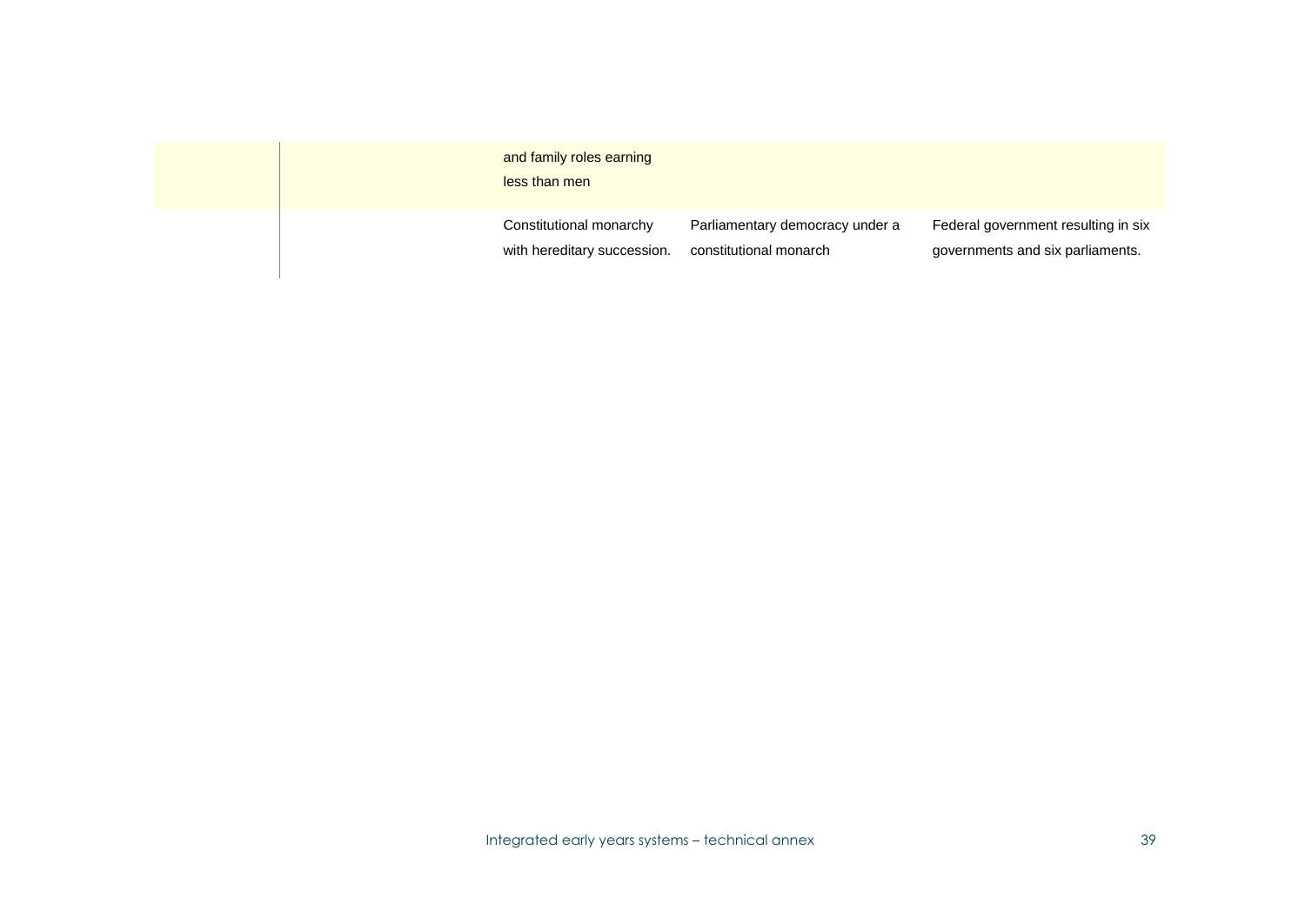## **References**

Bertram, T., and Pascal, C. (2016) **Early Childhood Policies and Systems in Eight Countries: Findings from IEA's Early Childhood Education Study,** The International Association for the Evaluation of Educational Achievement: Hamburg. Retrieved from: **[https://www.iea.nl/fileadmin/user\\_upload/Publications/Electronic\\_versions/ECES-policies\\_and\\_systems-report.pdf?cv=1](https://www.iea.nl/fileadmin/user_upload/Publications/Electronic_versions/ECES-policies_and_systems-report.pdf?cv=1)**

Bloksgaard, L., and Rostgaard, T. (2018). **Denmark country note.** Retrieved from: **[https://www.leavenetwork.org/fileadmin/user\\_upload/k\\_leavenetwork/country\\_notes/2018/FINAL.Denmark2018.pdf](https://www.leavenetwork.org/fileadmin/user_upload/k_leavenetwork/country_notes/2018/FINAL.Denmark2018.pdf)**

Blum, S., Erler, D, and Reimer, I. (2016). **Country notes on leave policies and research: Germany.** Retrieved from: **[https://www.researchgate.net/publication/282765993\\_Country\\_notes\\_on\\_leave\\_policies\\_and\\_research\\_Germany](https://www.researchgate.net/publication/282765993_Country_notes_on_leave_policies_and_research_Germany)**

Department of Health (2009). **Healthy Child Programme: From 5–19 years**. Retrieved from: **[https://assets.publishing.service.gov.uk/government/uploads/system/uploads/attachment\\_data/file/492086/HCP\\_5\\_to\\_19.pdf](https://assets.publishing.service.gov.uk/government/uploads/system/uploads/attachment_data/file/492086/HCP_5_to_19.pdf)**

Economist Intelligence Unit (EIU) (2012) **Starting Well: Benchmarking Early Education Across the World**. Retrieved from: **http://graphics.eiu.com/upload/eb/Lienstartingwell.pdf**

European Commission (2018a**). National Reforms in Early Childhood Education and Care: Finland.** Retrieved from: **[https://eacea.ec.europa.eu/national-policies/eurydice/content/national-reforms-early-childhood-education-and-care-21\\_sk](https://eacea.ec.europa.eu/national-policies/eurydice/content/national-reforms-early-childhood-education-and-care-21_sk)**

European Commission (2018b). **European Social Policy Network Flash Report 2018/2. Retrieved from: [https://www.google.com/url?sa=t&rct=j&q=&esrc=s&source=web&cd=2&ved=2ahUKEwjmqIKh2djeAhVJQ8AKHcAhCsQQFjAB](https://www.google.com/url?sa=t&rct=j&q=&esrc=s&source=web&cd=2&ved=2ahUKEwjmqIKh2djeAhVJQ8AKHcAhCsQQFjABegQICBAC&url=http%3A%2F%2Fec.europa.eu%2Fsocial%2FBlobServlet%3FdocId%3D18981%26langId%3Den&usg=AOvVaw06KBVxW74MVnFkk_q0cWS0) [egQICBAC&url=http%3A%2F%2Fec.europa.eu%2Fsocial%2FBlobServlet%3FdocId%3D18981%26langId%3Den&usg=AOvVaw0](https://www.google.com/url?sa=t&rct=j&q=&esrc=s&source=web&cd=2&ved=2ahUKEwjmqIKh2djeAhVJQ8AKHcAhCsQQFjABegQICBAC&url=http%3A%2F%2Fec.europa.eu%2Fsocial%2FBlobServlet%3FdocId%3D18981%26langId%3Den&usg=AOvVaw06KBVxW74MVnFkk_q0cWS0) [6KBVxW74MVnFkk\\_q0cWS0](https://www.google.com/url?sa=t&rct=j&q=&esrc=s&source=web&cd=2&ved=2ahUKEwjmqIKh2djeAhVJQ8AKHcAhCsQQFjABegQICBAC&url=http%3A%2F%2Fec.europa.eu%2Fsocial%2FBlobServlet%3FdocId%3D18981%26langId%3Den&usg=AOvVaw06KBVxW74MVnFkk_q0cWS0)**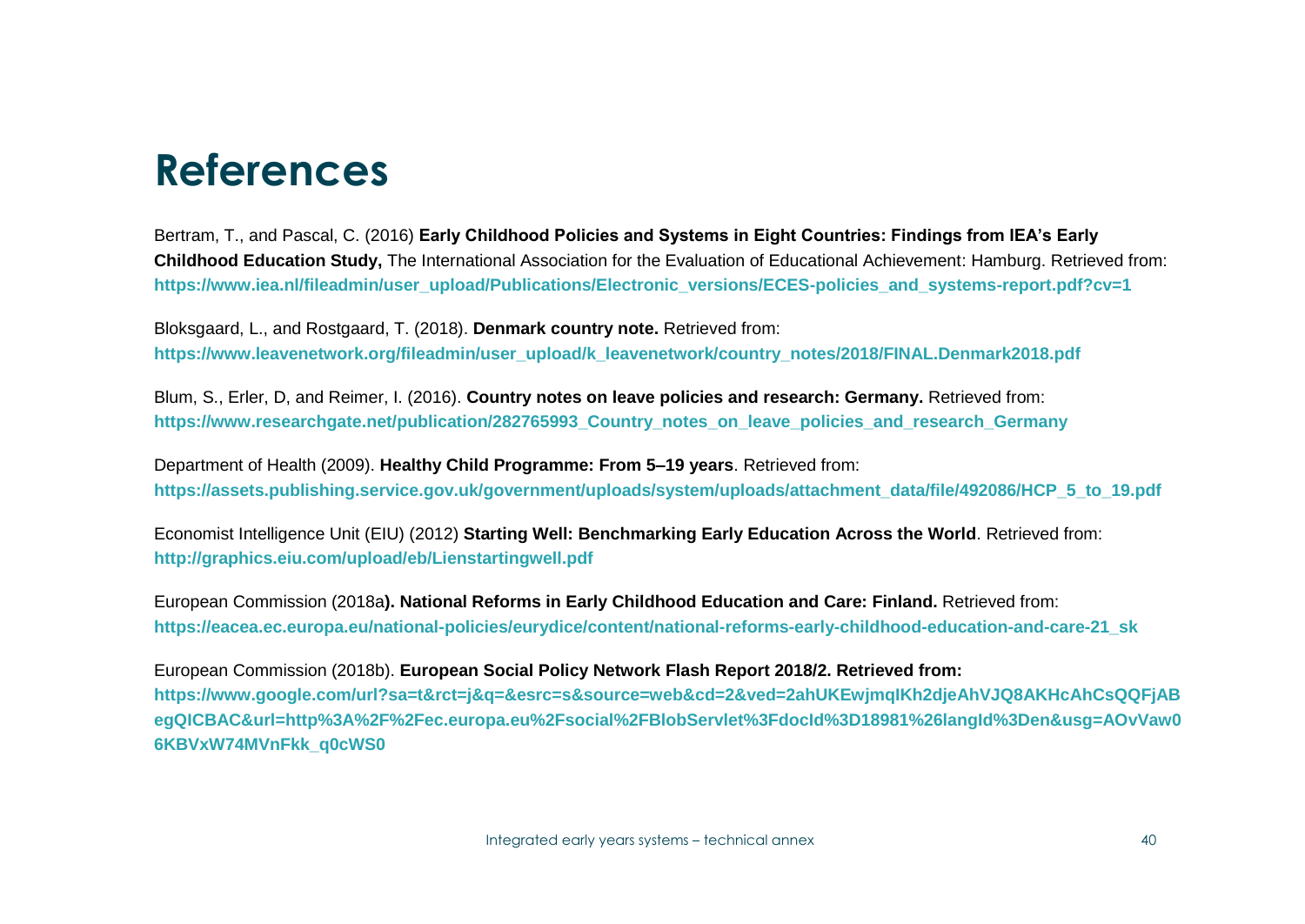European Parliament (2015). **Infographic: Maternity and paternity leave in the EU**. Retrieved from: **[http://www.europarl.europa.eu/RegData/etudes/ATAG/2015/549004/EPRS\\_ATA\(2015\)549004\\_EN.pdf](http://www.europarl.europa.eu/RegData/etudes/ATAG/2015/549004/EPRS_ATA(2015)549004_EN.pdf)**

National Assembly for Wales (2015). **Inquiry into Poverty in Wales: Poverty and Inequality.** Communities, Equality and Local Government Committee. Retrieved from: **<http://www.assembly.wales/laid%20documents/cr-ld10252/cr-ld10252-e.pdf>**

New Zealand Government (2016). **Practical information about education for parents and carers**. Retrieved from: **<https://parents.education.govt.nz/early-learning/early-childhood-education/20-hours-ece-2/>**

OECD (2014). **Education at a Glance 2014: OECD Indicators.** Retrieved from: **[https://www.oecd-ilibrary.org/docserver/eag-2014](https://www.oecd-ilibrary.org/docserver/eag-2014-en.pdf?expires=1542391635&id=id&accname=guest&checksum=1429DD724D2BC11CEC1F90724176D4BE) [en.pdf?expires=1542391635&id=id&accname=guest&checksum=1429DD724D2BC11CEC1F90724176D4BE](https://www.oecd-ilibrary.org/docserver/eag-2014-en.pdf?expires=1542391635&id=id&accname=guest&checksum=1429DD724D2BC11CEC1F90724176D4BE)**

OECD (2016). **Public spending on childcare and early education.** Retrieved from: **[http://www.oecd.org/els/soc/PF3\\_1\\_Public\\_spending\\_on\\_childcare\\_and\\_early\\_education.pdf](http://www.oecd.org/els/soc/PF3_1_Public_spending_on_childcare_and_early_education.pdf)**

OECD **Family Database**. Retrieved from: **<http://www.oecd.org/els/family/database.htm>**

Office for National Statistics (2016). **Child Mortality for England and Wales**. Retrieved from: **[https://www.ons.gov.uk/peoplepopulationandcommunity/birthsdeathsandmarriages/deaths/bulletins/childhoodinfantandperina](https://www.ons.gov.uk/peoplepopulationandcommunity/birthsdeathsandmarriages/deaths/bulletins/childhoodinfantandperinatalmortalityinenglandandwales/2016) [talmortalityinenglandandwales/2016](https://www.ons.gov.uk/peoplepopulationandcommunity/birthsdeathsandmarriages/deaths/bulletins/childhoodinfantandperinatalmortalityinenglandandwales/2016)**

Pascal C., Bertram T., Delaney S., and Nelson C. (2012) **A Comparison of International Childcare Systems: Evidence to Childcare Commission. London: Department for Education**. Retrieved from:

**[https://assets.publishing.service.gov.uk/government/uploads/system/uploads/attachment\\_data/file/212564/DFE-RR269.pdf](https://assets.publishing.service.gov.uk/government/uploads/system/uploads/attachment_data/file/212564/DFE-RR269.pdf)**

PERFAR (2014). **Family policies: Denmark**. Retrieved from: **<https://www.perfar.eu/policy/family-children/denmark>**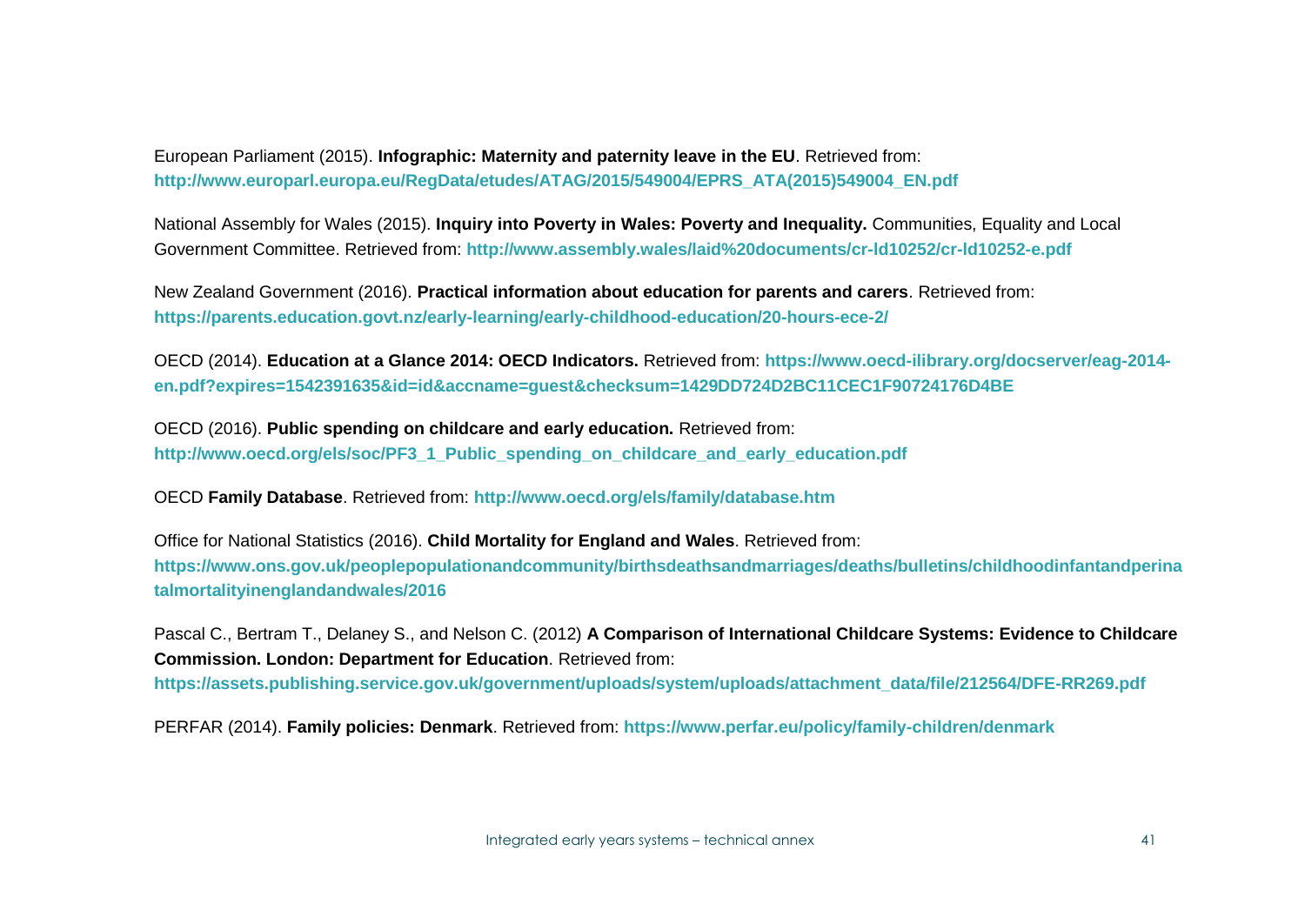Save the Children (2017). **Little Pieces, Big Picture.** Retrieved from:

**[https://www.savethechildren.org.uk/content/dam/global/reports/education-and-child-protection/stc-wales-childcare-report-](https://www.savethechildren.org.uk/content/dam/global/reports/education-and-child-protection/stc-wales-childcare-report-2017.pdf)[2017.pdf](https://www.savethechildren.org.uk/content/dam/global/reports/education-and-child-protection/stc-wales-childcare-report-2017.pdf)**.

Starting Well (2012) **Index: Benchmarking early education across the world.** Retrieved from: **[https://www.cesifo](https://www.cesifo-group.de/ifoHome/facts/DICE/Social-Policy/Family/Childcare/Starting-well-index-EIU/fileBinary/Starting-well-index-EIU.xls)[group.de/ifoHome/facts/DICE/Social-Policy/Family/Childcare/Starting-well-index-EIU/fileBinary/Starting-well-index-EIU.xls](https://www.cesifo-group.de/ifoHome/facts/DICE/Social-Policy/Family/Childcare/Starting-well-index-EIU/fileBinary/Starting-well-index-EIU.xls)**

Welsh Government (2017). **Prosperity for All: the national strategy**. Retrieved from: **[https://gov.wales/docs/strategies/170919](https://gov.wales/docs/strategies/170919-prosperity-for-all-en.pdf) [prosperity-for-all-en.pdf](https://gov.wales/docs/strategies/170919-prosperity-for-all-en.pdf)**

Wolfe, I & McKee, M (2013). **European Child Health Services and Systems: lessons without borders.** Open University Press/McGraw-Hill, Maidenhead.

World Health Organisation (2017**). State of Health in the EU Finland: Country Health Profile.** Retrieved from: **[http://www.euro.who.int/\\_\\_data/assets/pdf\\_file/0011/355979/Health-Profile-Finland-Eng.pdf?ua=1](http://www.euro.who.int/__data/assets/pdf_file/0011/355979/Health-Profile-Finland-Eng.pdf?ua=1)**